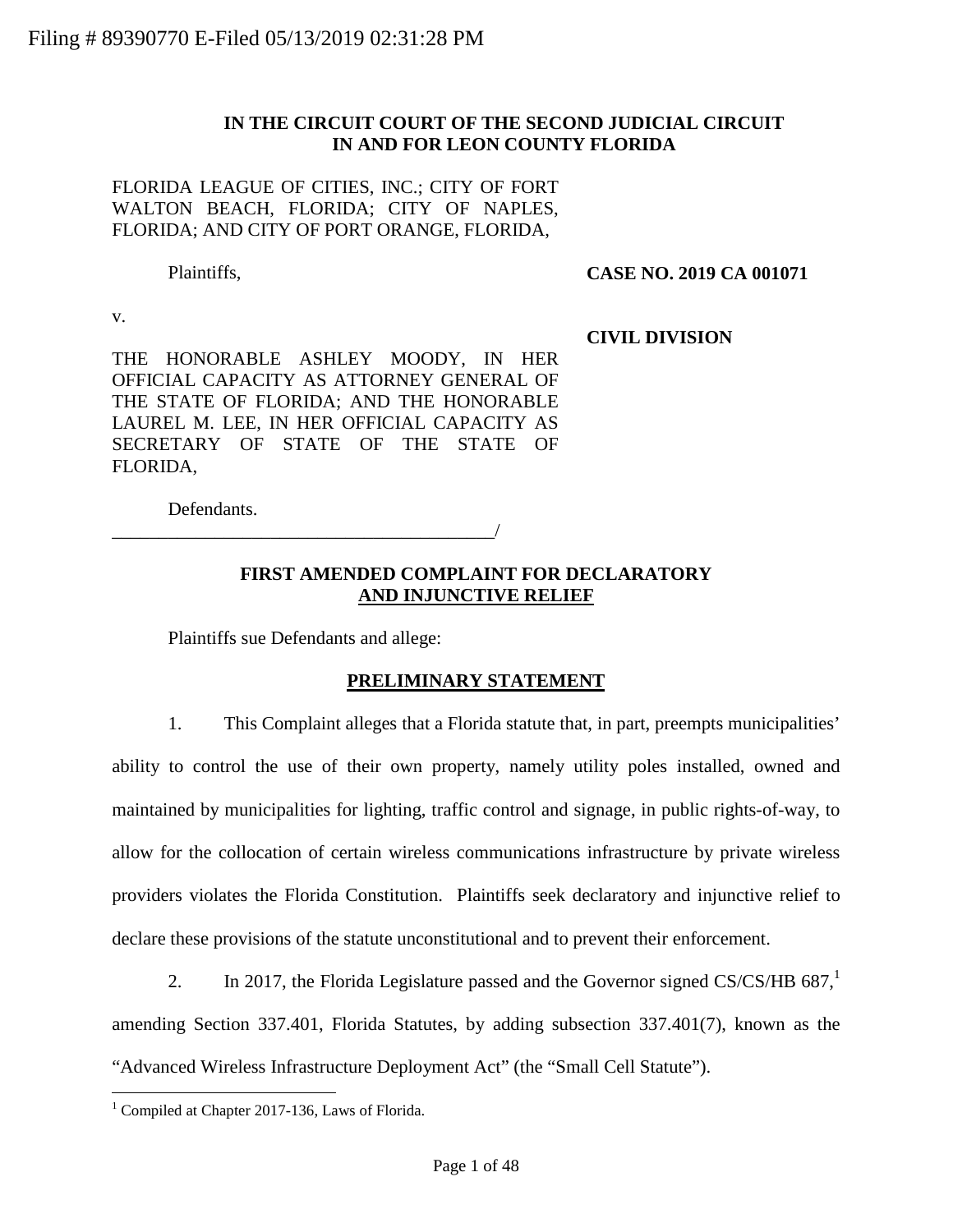3. Among other things, the Small Cell Statute (i) caps the fees municipalities may charge wireless providers for use of utility poles owned by municipalities in public rights-of-way at artificial and unreasonable below-market rates; (ii) establishes arbitrary and restrictive requirements for municipalities to process applications for the use of utility poles owned by municipalities; and (3) frustrates municipalities' ability to manage effectively the use of their utility poles to protect the health, safety, and welfare of their residents and visitors.

4. The Small Cell Statute grants the wireless communications industry, comprised of for-profit corporations, broad access to taxpayer funded public rights-of-way (typically sidewalks and streets) and publicly funded utility poles (including traffic signal, lighting, and signage poles) to place wireless antennas and large equipment boxes. The Small Cell Statute further provides that these for-profit corporations may be charged a maximum of \$150 per year for each pole to which they attach their facilities, an amount significantly below fair market value for such attachments to poles. The effect of these provisions is to provide wireless forprofit corporations with a significant financial windfall at taxpayer expense.

5. Plaintiffs seek a declaration that certain provisions of the Small Cell Statute are unconstitutional, unlawful, and invalid, and injunctive relief enjoining enforcement of the unconstitutional provisions.

6. Plaintiffs in this case are the Florida League of Cities, Inc. ("FLC"), and the cities of Fort Walton Beach, Naples, and Port Orange, Florida (collectively, the cities are referred to as the "Plaintiff Municipalities").

7. Plaintiffs are suing appropriate State officials in their official capacities to challenge specific provisions of the Small Cell Statute.

#### **JURISDICTION AND VENUE**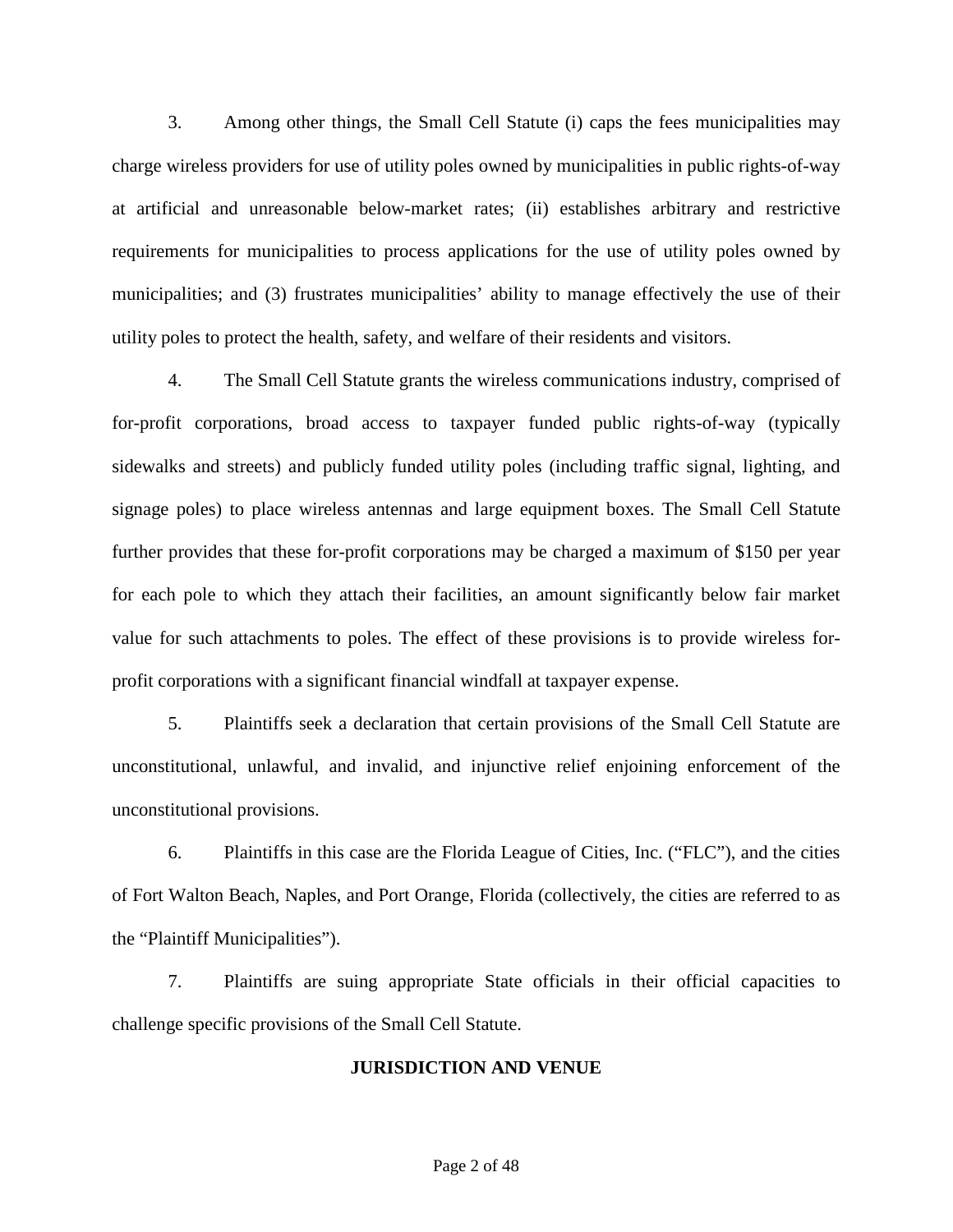8. This action seeks declaratory and injunctive relief and is brought pursuant to Chapter 86, Florida Statutes. This Court has jurisdiction over this action pursuant to Fla. Stat. §§ 86.011, 86.021, 86.101.

9. Venue appropriately lies in this Judicial Circuit pursuant to Fla. Stat. §47.011, because Plaintiff FLC and Defendants are all located in, or have their principal headquarters in, Leon County, Florida.

#### **THE PARTIES**

10. FLC is a Florida not-for-profit corporation with its principal place of business in Tallahassee, Leon County, Florida. FLC is the united voice for Florida's municipal governments and has associational standing. FLC's stated goals and objectives are to serve the needs of Florida's cities and to promote local self-government. FLC's membership consists of more than 400 municipalities in the State of Florida ("FLC's Members"), including each of the Plaintiff Municipalities.

An association… has standing to bring suit on behalf of its members when: (a) its members would otherwise have standing to sue in their own right; (b) the interests it seeks to protect are germane to the organization's purpose; and (c) neither the claim asserted nor the relief requested requires the participation of individual members in the lawsuit.

*Sierra Club v. Johnson*, 436 F.3d 1269, 1276 (11th Cir. 2006)(citation omitted). *See also Florida Association of Counties, Inc. and Florida League of Cities, Inc. v. Dept. of Admin., Div. of Retirement*, 580 So.2d 641 (Fla. 1st DCA 1991), *aff'd*, 595 So.2d 42 (Fla. 1992). FLC's Members control public rights-of-way and many of FLC's Members own utility poles, including poles used for lighting, traffic control and signage, in the public rights-of-way that are subject to provisions of the Small Cell Statute, including Plaintiff Municipalities.

11. Each of the Plaintiff Municipalities is a duly incorporated municipal corporation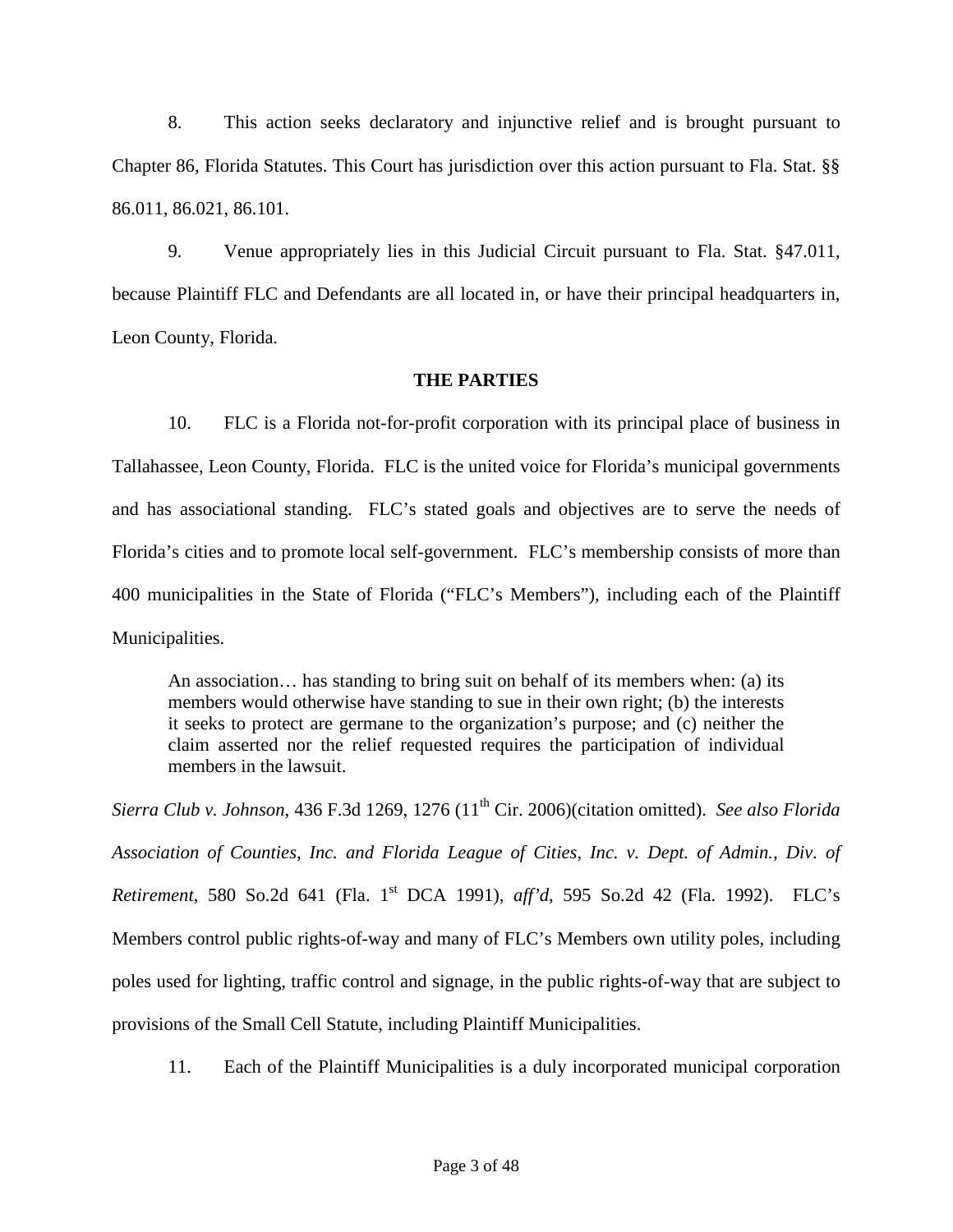organized and established pursuant to Article VIII, Section 2(a) of the Florida Constitution, and is authorized to exercise home rule powers pursuant to Article VIII, Section 2(b) of the Florida Constitution. The elected officials of the Plaintiff Municipalities have taken an oath to uphold the Florida Constitution.

12. Defendant, the Honorable Ashley Moody, sued in her official capacity, is the Attorney General of Florida. As Attorney General, she is the chief state legal officer. Art. IV, §4(b), Fla. Const. The Attorney General advocates on behalf of the State of Florida in enforcing its laws and is responsible for defending the constitutionality of Florida statutes, including the provisions of the Small Cell Statute challenged herein.

13. Defendant, the Honorable Laurel Lee, sued in her official capacity, is the Florida Secretary of State. Secretary Lee is a proper defendant in this action because, as Secretary, she is charged with performing specific action under the Small Cell Statute. Subsection 337.401(3)(d), Florida Statutes, provides:

After January 1, 2001, in addition to any other notice requirements, a municipality must provide to the Secretary of State, at least 10 days prior to consideration on first reading, notice of a proposed ordinance governing a telecommunications company placing or maintaining telecommunications facilities in its roads or rights-of-way. (The notice requirement for a county is at least 15 days prior to consideration.) The notice required by this paragraph must be published by the Secretary of State on a designated Internet website. The failure of a municipality or county to provide such notice does not render the ordinance invalid.

The Secretary of State charges municipalities a fee to publish notices of hearings of proposed ordinances pursuant to Section 337.401(3)(d), Florida Statutes. Accordingly, Defendant Lee participates in the implementation of the Small Cell Statute.

14. Defendants each have an actual, cognizable interest in this action, for among things, the reasons stated above.

# **FACTUAL BACKGROUND**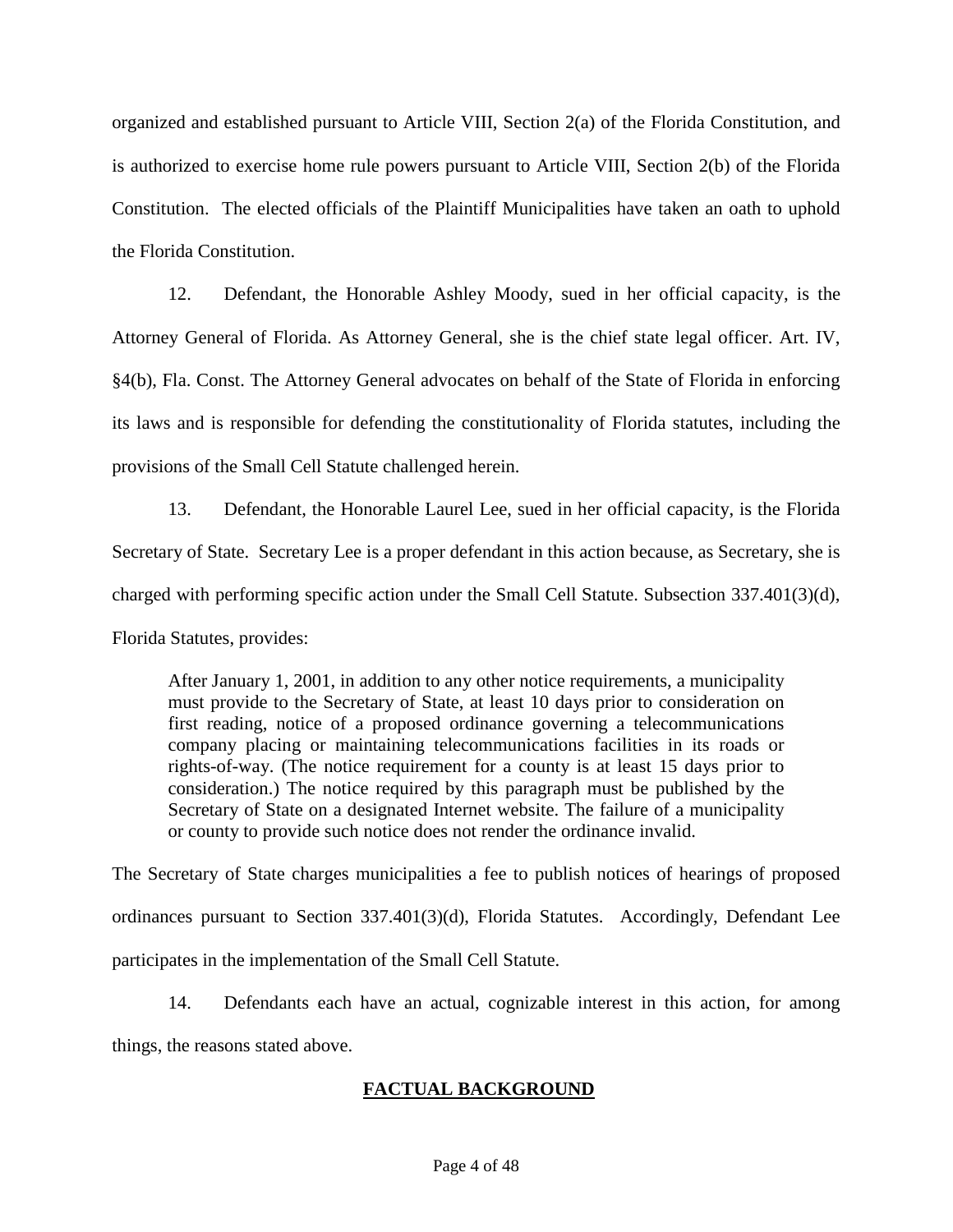#### **The Growth of Wireless Technology's Use of Public Rights-of-Way**

15. Municipalities in Florida enjoy home rule powers pursuant to the Florida Constitution. Municipalities exercises their home rule authority in the interests of the health, safety and welfare of their residents and those who visit and conduct business within their jurisdictions.

16. Municipal public rights-of-way are used for a substantial variety of often conflicting purposes. Various uses of municipal rights-of-way include the travelling public, numerous businesses and providers of a variety of services (waste collection, delivery services, U.S. mail, government employees), first responders, drainage, landscaping, economic development and community beautification, street furniture and infrastructure, lighting, traffic and pedestrian signalization and signage, public safety notices and warnings, emergency storm preparations, evacuations and recovery, and by utilities and franchised services including water, sewer, natural gas, communications, cable television and electric.

17. As a utility, wireline communications providers, such as telephone and franchised cable television providers (wireline communications providers and franchise cable providers are collectively referred to as "wireline providers"), enjoy access to public rights-of-way for their infrastructure pursuant to Section 337.401, Florida Statutes ("F.S."), and ordinances adopted by municipalities consistent with Section 337.401, F.S.

18. Wireline providers may seek to install their cable and wireline infrastructure on poles owned by municipalities, such as light poles and traffic signal poles, in public rights-ofway. However, municipalities may, in the exercise of their home rule and proprietary authority, refuse to allow wireline providers to attach facilities to poles they own and control in their proprietary capacity.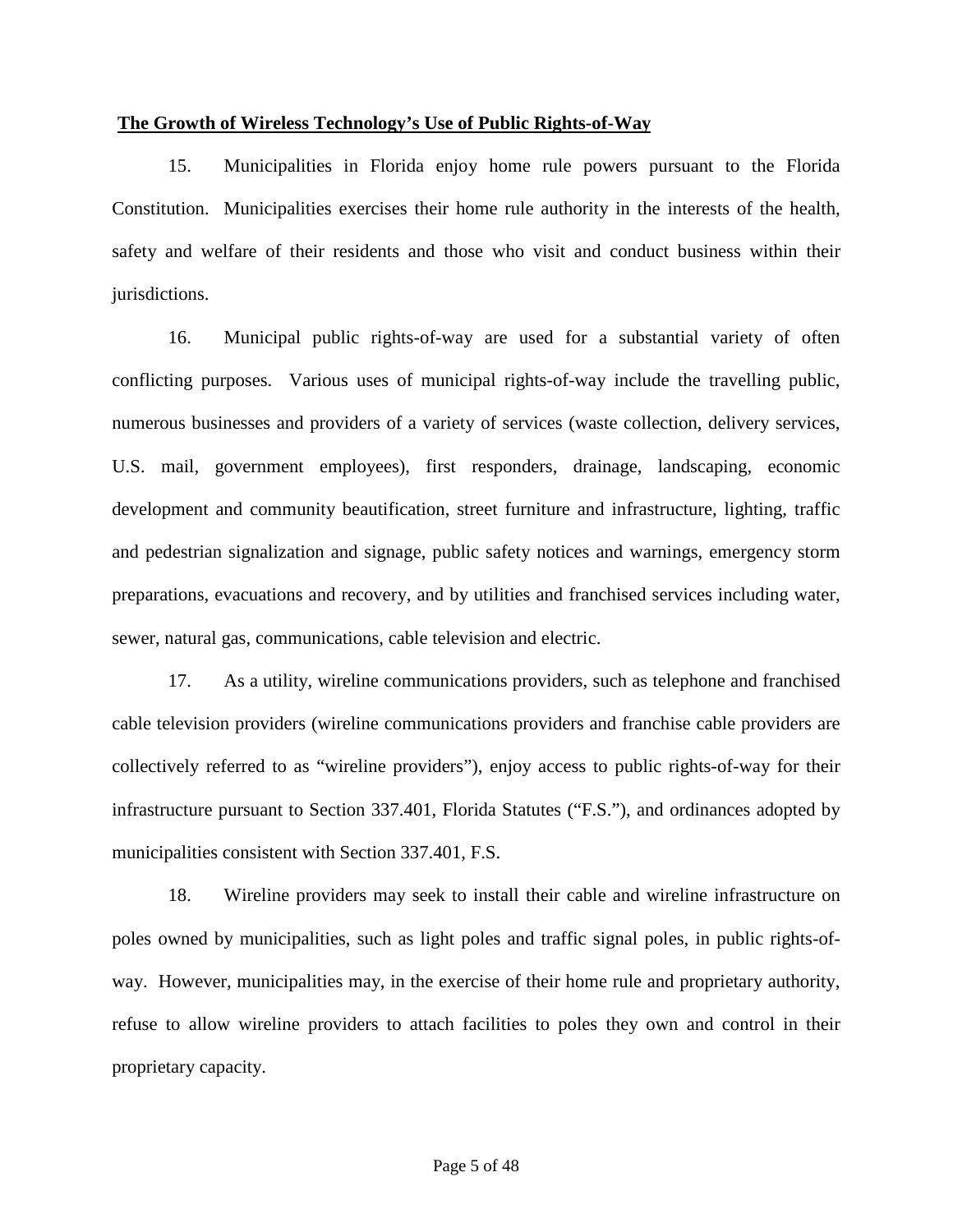19. Because of technical, building code and public safety issues, wireline providers rarely seek to attach their fiber and wireline infrastructure to light poles and other similar poles owned by municipalities. Rather, wireline providers typically install their own utility poles, or enter into pole attachment agreements with other utilities to attach their facilities to third parties' utility poles, such as poles owned by electric utilities. In Florida, wireline providers' attachment of facilities to utility poles owned by private utilities is regulated by federal law, while wireline attachment to municipal utility poles remains unregulated at the state and federal levels.

20. Wireless services providers often construct wireless communications facilities in Florida pursuant to local land use codes and consistent with applicable federal and state law that regulates municipal processing of applications for siting wireless towers and antennas, while preserving local zoning and land use authority.

21. Neither federal law, including the Telecommunications Act of 1996, nor Florida law, including the Florida cell tower statute<sup>2</sup>, regulate municipalities with respect to requests to site towers and antennas on property owned by municipalities. Municipalities may refuse to allow towers and antennas on their property, or may negotiate leases for use of their property.

22. Because of land use and public safety issues, as well as building code and technical limitations, wireless towers have been constructed traditionally on private or public property, not within public rights-of-way. These towers are generally maintained pursuant to land leases with the property owners, and approved pursuant to applicable municipal land use processes.

23. Notwithstanding public safety, land use, technical and other concerns, municipalities occasionally have issued permits pursuant to local ordinances, allowing the

<sup>&</sup>lt;sup>2</sup> Telecommunications Act of 1996, 47 U.S.C. §§253(a) and 332(c)(7)(B)(i)(II) ("96 Act"); Section 365.172, Florida Statutes ("FL Cell Tower Statute").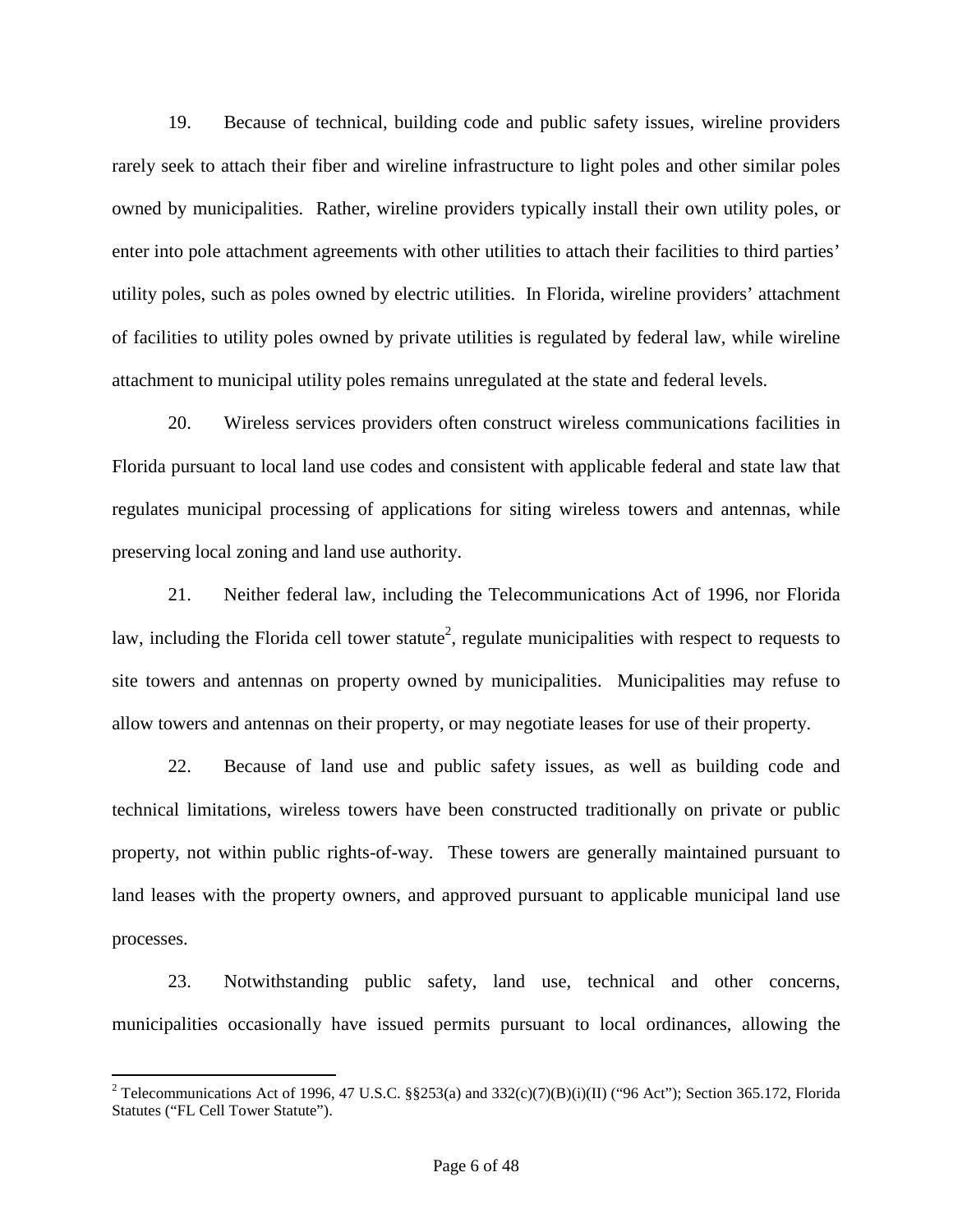construction of communications towers and antennas in public rights-of-way.

24. For a variety of reasons, including technical limitations with height, land use and public safety concerns, and the inability of such poles to accommodate such antennas and still function as required, wireless antennas were historically not attached to municipal light, traffic signalization and signage poles.

25. The use of wireless communications services by consumers has expanded exponentially over the past few years. As a result, the wireless communications industry has developed and continues to develop new technologies to expand and to improve the coverage and capacity of their wireless networks. In the simplest terms, the coverage of a wireless network refers to the geographic area that the wireless network's signal will reach. Wireless capacity refers to the number of users who can use the wireless network simultaneously in one location, and how, and at what rate, network users are utilizing bandwidth.

26. The wireless communications industry has announced recently plans to launch a new generation of wireless service, known as fifth generation or 5G service, that promises to allow the use of new applications or apps, more data, and other services that could not be used on existing generations of wireless service. Existing wireless services include 4G, 3G which launched in the U.S. in 2003 and is used primarily for voice service, and earlier wireless services that are used for analog cell phones. First Generation through Fourth Generation is available in much of the country, although there are many areas of the country that do not have access to wireless service, including 4G service needed for wireless data applications.

27. Fifth Generation wireless service will require consumers to use the newest technology wireless phones and devices, and is expected to be a costly service to consumers. Upon information and belief, no wireless services provider has launched 5G service in Florida.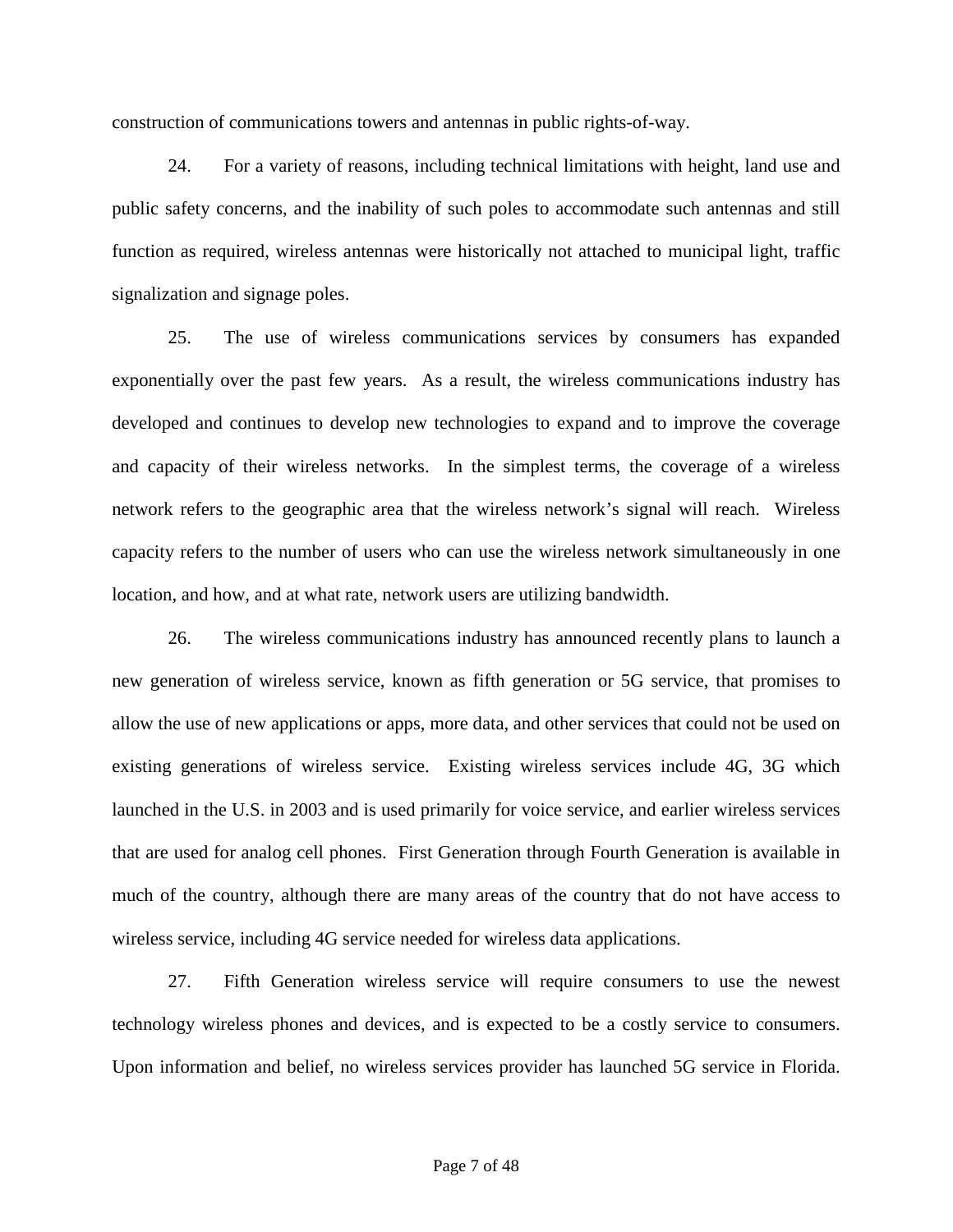Upon information and belief, some wireless providers are marketing existing 4G services as 5G.

28. The wireless communications industry maintains that the launch of 5G requires many more sites for wireless facilities ("wireless communications industry" or "industry" as used in this Complaint, refers to both wireless service providers and infrastructure companies that do not provide wireless service, but rather construct and manage infrastructure for use by service providers for a fee).

29. The wireless communications industry asserts that new technology, which the industry terms "small cell" facilities, is essential for 5G. The industry maintains that it plans to install hundreds of thousands of small cell facilities throughout the country in the coming years.

30. Small cell technology would allow wireless providers to improve wireless service capacity over relatively small areas where there exists significant demand. Such demand involves primarily greater need for wireless data service in certain locations for texting, downloading and uploading images and video and similar data or information services. The density of such facilities will correlate with the intensity of use for a given area. Small cell technology is generally not expected to improve voice services or to increase the coverage of wireless services in areas that do not now have wireless service.

31. Initially the term "small cell" referred to the limited or small range from an engineering standpoint of the signal from such facilities. However, the term evolved to reference the size of such facilities, compared to "macro" tower facilities generally installed on private property.

32. The designs of various small cell facilities differ based on the technology goals of the wireless service provider, whether acting alone or in partnership with an infrastructure provider. However, currently most small cell facilities share similar components.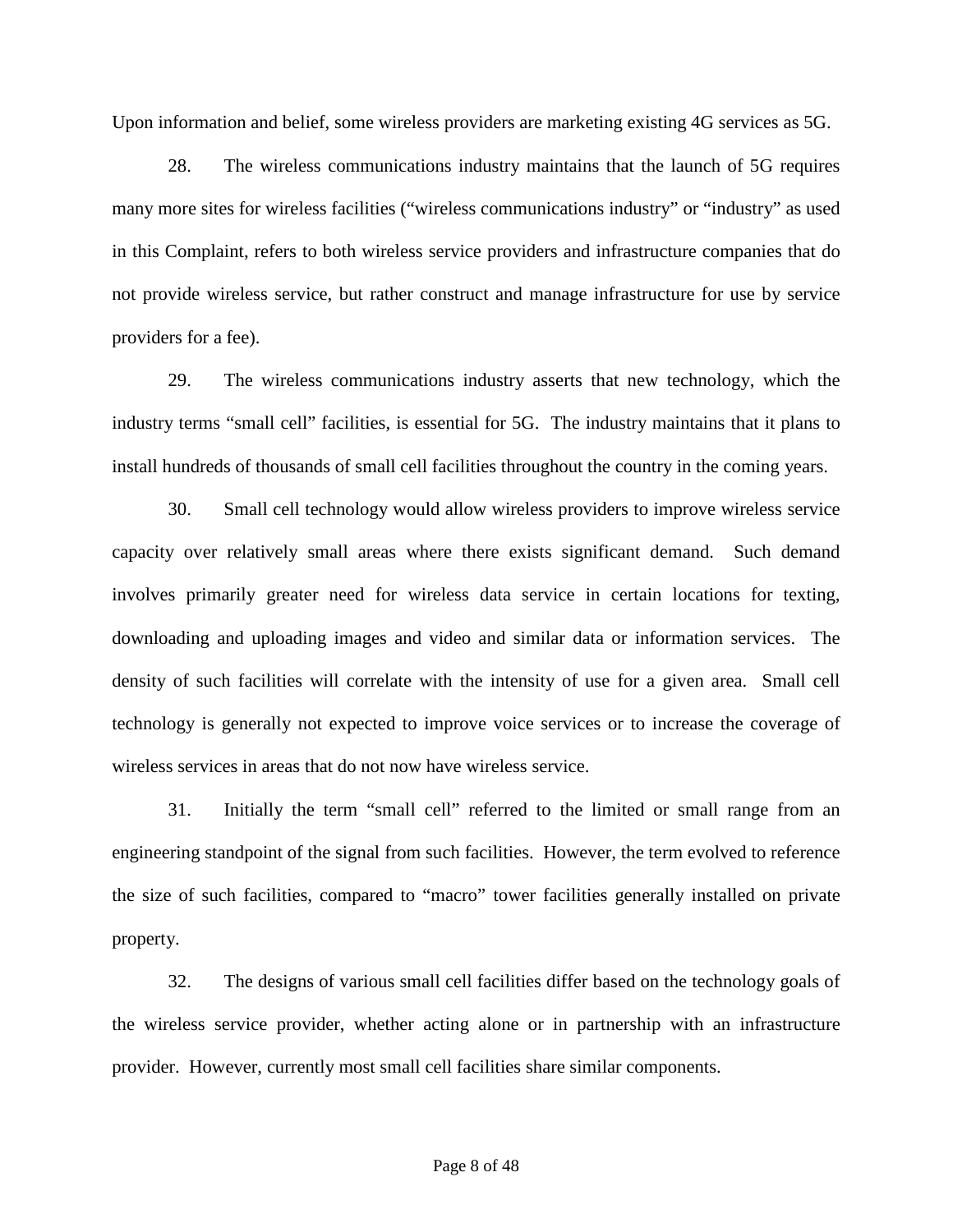33. A small cell facility consists typically of an antenna or antennas that would be installed on a pole, either on the top or mid-pole. Most small cell facilities require either one omnidirectional antenna with a 360° radius, or three panel antennas to achieve the same 360° radius. A wireless services provider may need less than three panel antennas where the area to be covered requires a 240° or 120° radius. The panel antennas are often incorporated into a cylindrical enclosure that is installed on the top of the pole.

34. The poles to which the antennas are attached, vary in height from approximately twenty to well over fifty feet, vary in diameter, and are envisioned to be installed within the public rights-of-way. In addition, the facility would often include an electrical cabinet or other support equipment that can range from four to five feet in height and approximately two to three feet in width and depth. Depending on the design and provider, the equipment can be integrated into the pole base, attached to the middle or top of the pole, installed as a standalone cabinet near the pole, located underground in a vault or located on private or public property adjacent to the public rights-of-way. Finally, a small cell facility needs to be connected to the core network, which is accomplished with backhaul facilities, which are typically wireline or fiber installed either underground or overhead in public rights-of-way, or in some instances via wireless backhaul through an additional antenna attached to the pole.

35. As an alternative to installing a new pole for a small wireless facility, the antennas and equipment for small cell facilities could be attached to existing public or private poles and structures in the public rights-of-way.

36. As small cell technology was beginning to be deployed, industry members sought to install poles as tall as 120' within various commercial and residential areas in municipal public rights-of-way, on occasion without obtaining required municipal permits. The Federal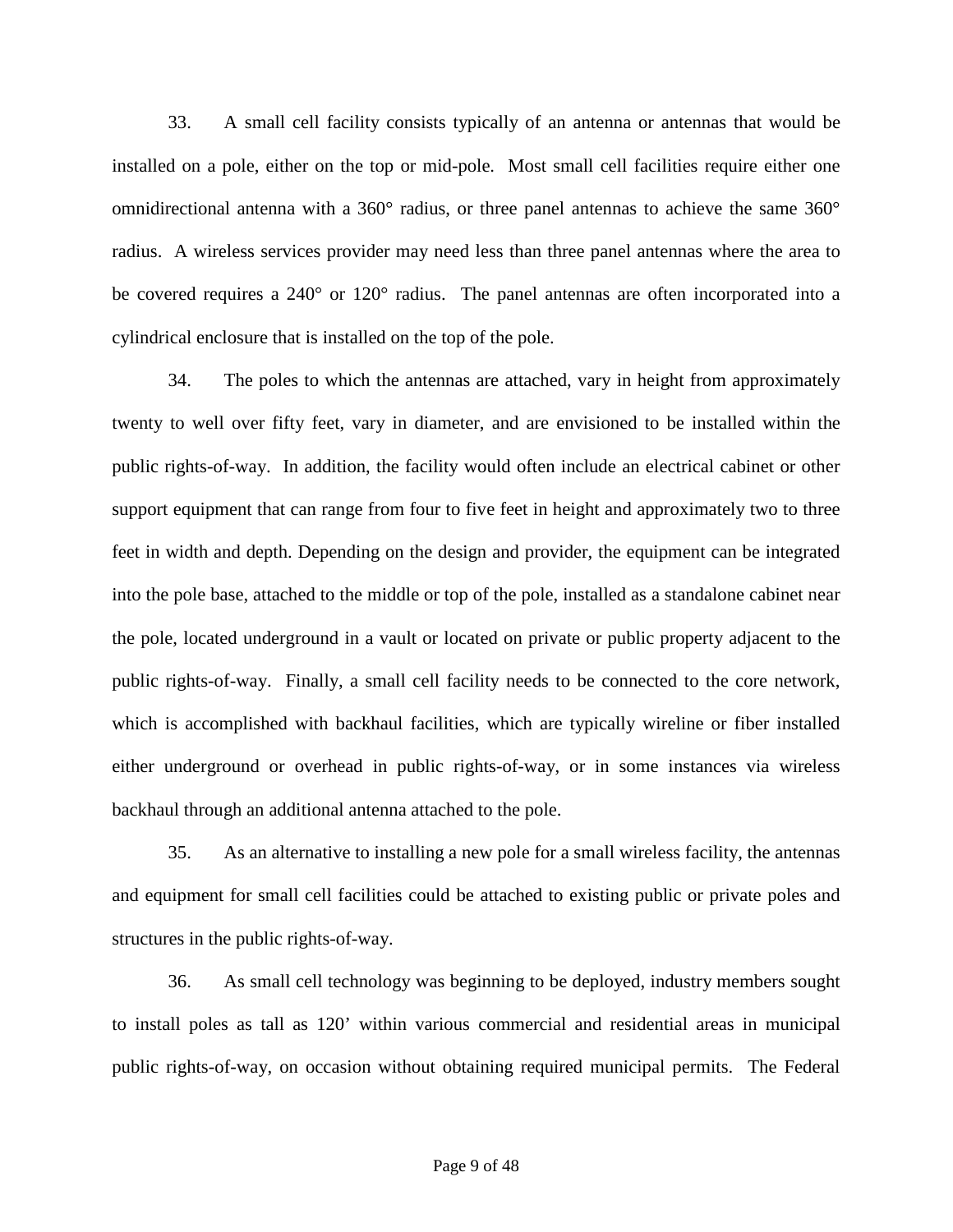Communications Commission ("FCC") and local governments imposed sanctions on industry members for engaging in such illegal installations, yet illegal installations remain and continue to be installed in some locations.

37. The technology and design of such small cell wireless facilities has and continues to evolve, particularly as the industry develops new technologies and attempts to deploy facilities that are less intrusive and impactful to communities.

38. While small cell facilities could technically be sited on private or governmental property, the wireless communications industry prefers to install these facilities in public rightsof-way. Throughout the United States, wireless providers have installed their own poles in municipal rights-of-way, or attached small cell facilities to municipally-owned poles, pursuant to contractual agreements with municipalities or in compliance with municipal codes.

39. The wireless communications industry also installed its own poles in Statecontrolled public rights-of-way or entered into agreements to attach small cell facilities on Stateowned poles.

40. Over the past several years, the wireless communications industry has made it a priority to support the adoption of laws in certain States to allow for the installation of small cell facilities in public rights-of-way, and the use of municipally-owned poles, without having to comply with local land use procedures or to negotiate agreements with municipalities. The industry also supported the issuance of an order by the FCC to address the siting of small wireless facilities in public rights-of-way and attachment of small wireless facilities on publicly owned poles.

41. Prior to the adoption of the Small Cell Statute, wireless service providers often pursued, and occasionally entered into agreements with municipalities in Florida to attach small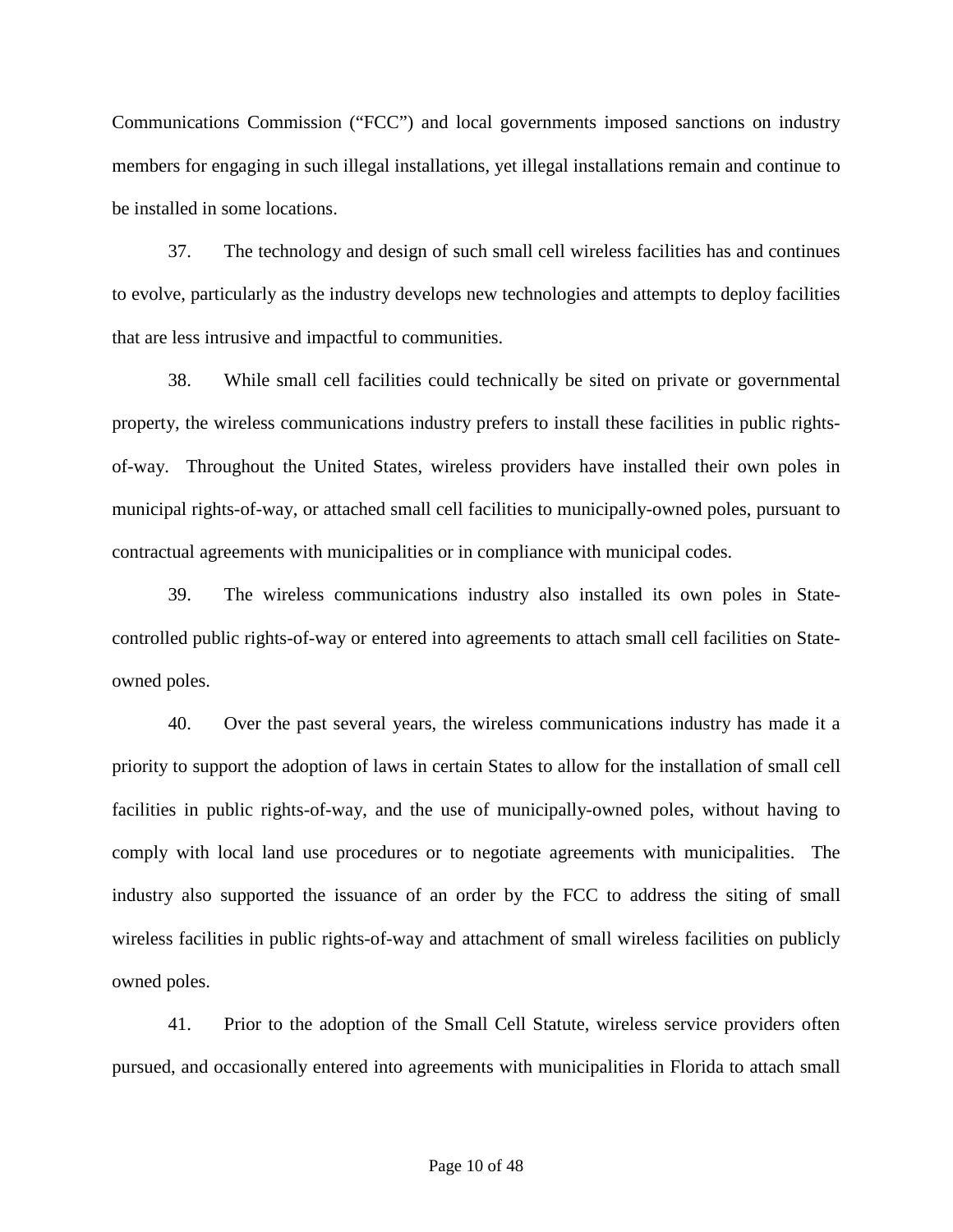cell facilities to municipally-owned poles and structures in the public rights-of-way.

### **The Florida Small Cell Statute**

42. During the 2017 Florida legislative session, passage of the Florida Small Cell Statute was a priority of the wireless communications industry, which has indicated its intention to install thousands of small cell facilities in Florida.

43. The Florida Small Cell Statute, which became effective July 1, 2017, defines the

various components of a small cell facility that are covered by the Statute. Section

337.401(7)(b)10., F.S., provides:

"Small wireless facility" means a wireless facility that meets the following qualifications:

a. Each antenna associated with the facility is located inside an enclosure of no more than 6 cubic feet in volume or, in the case of antennas that have exposed elements, each antenna and all of its exposed elements could fit within an enclosure of no more than 6 cubic feet in volume; and

b. All other wireless equipment associated with the facility is cumulatively no more than 28 cubic feet in volume. The following types of associated ancillary equipment are not included in the calculation of equipment volume: electric meters, concealment elements, telecommunications demarcation boxes, groundbased enclosures, grounding equipment, power transfer switches, cutoff switches, vertical cable runs for the connection of power and other services, and utility poles or other support structures.

44. The Small Cell Statute thus, includes antennas up to 6 cu. ft., and associated

equipment up to 28 cu. ft., or roughly the size of a refrigerator, within the meaning of small

wireless facilities.

45. The Small Cell Statute defines a "wireless service provider" as a person who provides wireless service. The Small Cell Statute defines a "wireless infrastructure provider" as a person who has been certificated to provide telecommunications service in the state and who builds or installs wireless communication transmission equipment, wireless facilities, or wireless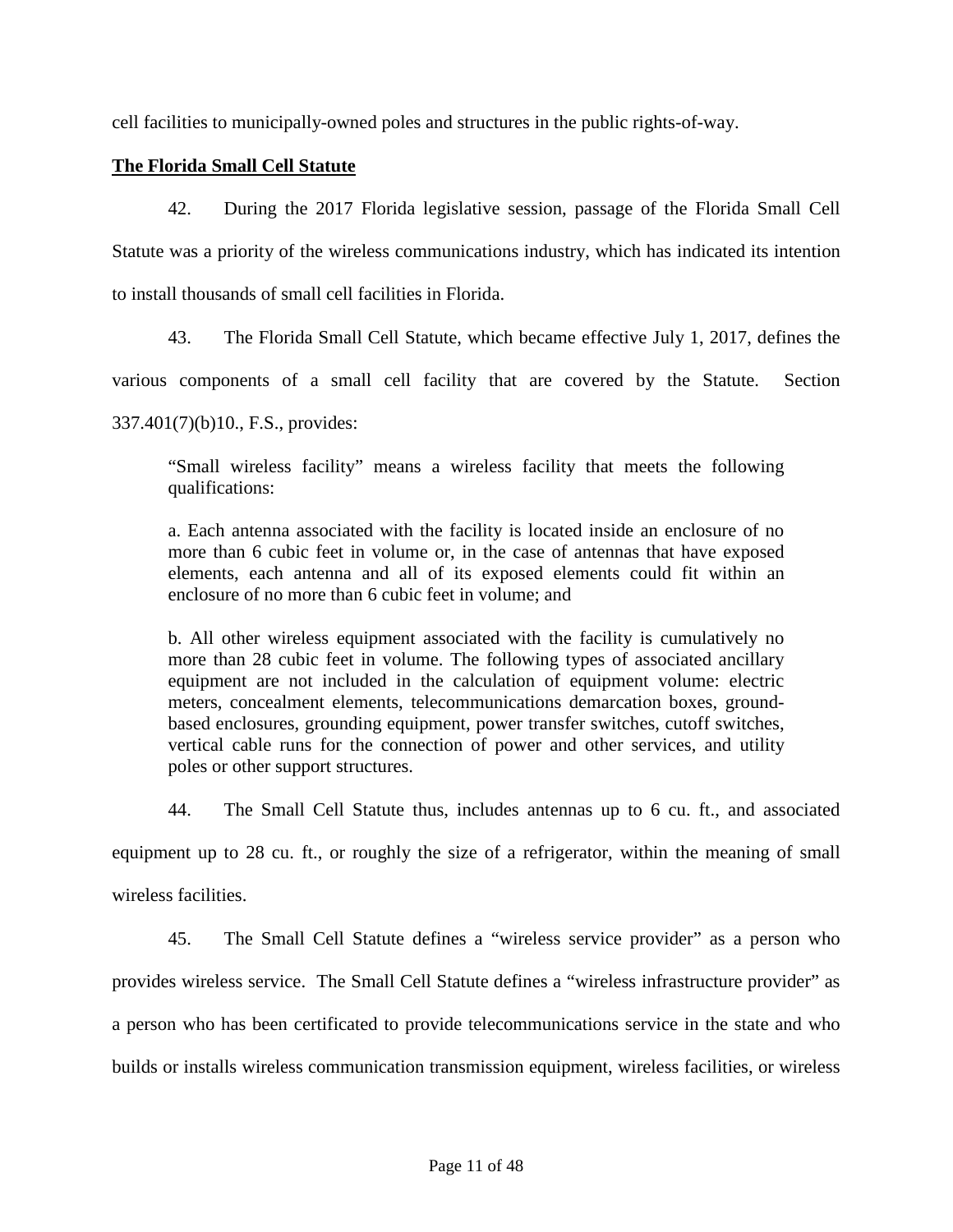support structures but is not a wireless services provider. Under the Small Cell Statute, "wireless provider" refers to both service and infrastructure providers.

46. The Small Cell Statute provides for a wireless service provider or a wireless infrastructure provider to install a pole in the public rights-of-way to accommodate a small wireless facility.

47. The Small Cell Statute also authorizes a wireless provider to use a utility pole owned or controlled by an "authority" without having to negotiate an agreement with that authority. Section 337.401(7)(b)5., F.S., of the Small Cell Statutes defines "Authority" as "a county or municipality having jurisdiction and control of rights-of-way of any public road." Section 337.401(7)(f)5., F.S., provides, in pertinent part:

A person owning or controlling an authority utility pole shall offer rates, fees, and other terms that comply with this subsection. By the later of January 1, 2018, or 3 months after receiving a request to collocate its first small wireless facility on a utility pole owned or controlled by an authority, the person owning or controlling the authority utility pole shall make available, through ordinance or otherwise, rates, fees, and terms for the collocation of small wireless facilities on the authority utility pole which comply with this subsection.

48. Section 337.401(7)(b)11., F.S., of the Small Cell Statute, provides:

"Utility pole" means a pole or similar structure that is used in whole or in part to provide communications services or for electric distribution, **lighting, traffic control, signage, or a similar function**. The term includes the vertical support structure for traffic lights but does not include a horizontal structure to which signal lights or other traffic control devices are attached and does not include a pole or similar structure 15 feet in height or less unless an authority grants a waiver for such pole. (emphasis added).

49. Pursuant to this provision of the Small Cell Statute, light poles, poles used to support traffic signalization devices, poles to support signage, and other similar poles and structures owned or controlled by a municipality in the public rights-of-way over 15-feet in height, constitute "utility poles" that a wireless provider could use to collocate its small wireless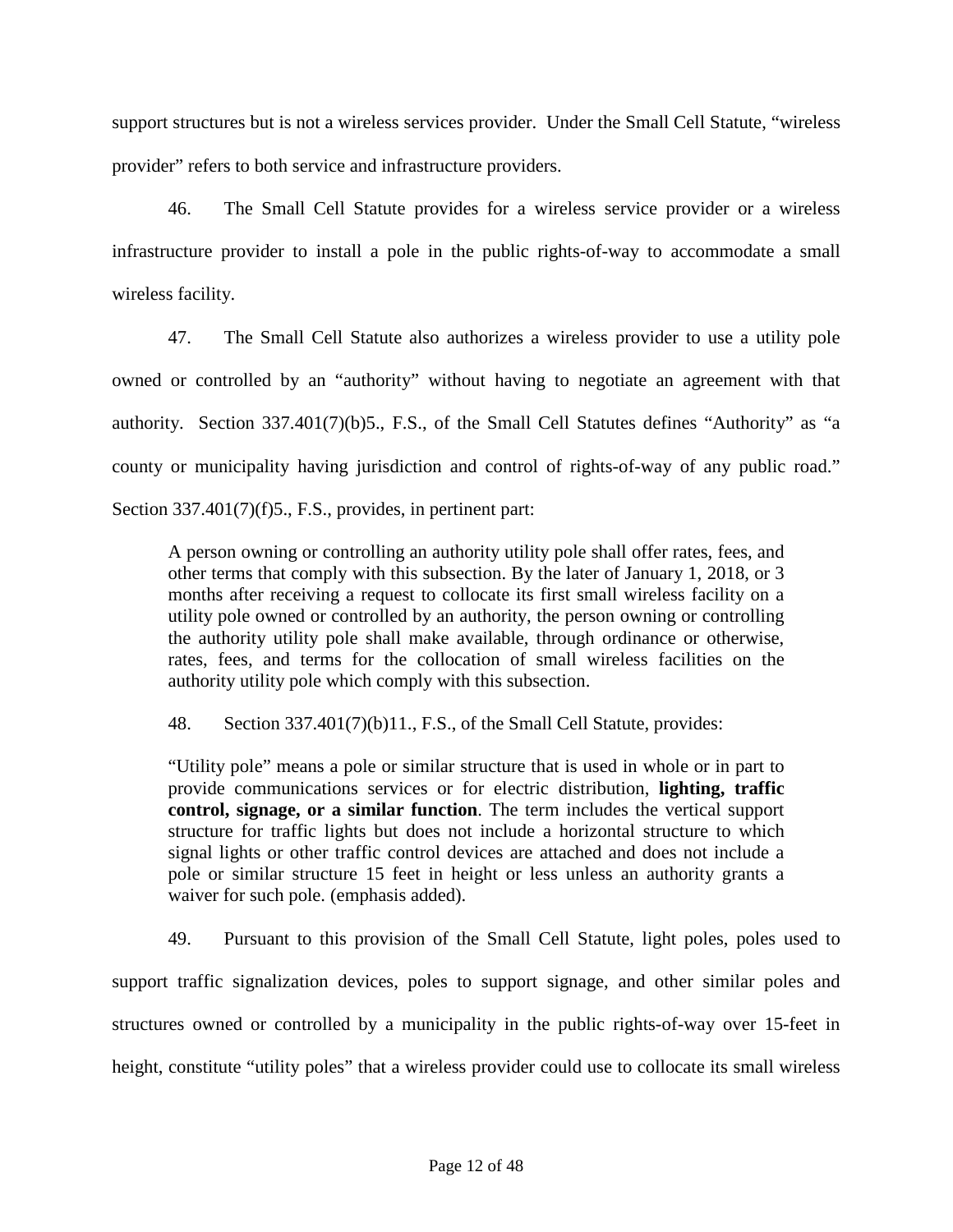facilities.

50. FLC's Members, including the Plaintiff Municipalities, purchase, install and maintain poles in their public rights-of-way for lighting, traffic control, signage, and similar functions. Such poles are used for a variety of municipal purposes, including, but not limited to, public safety, efficient use of public rights-of-way, economic development and aesthetics.

51. Unlike counties, which are considered political subdivisions, municipalities are not political subdivisions of the State. Municipalities' placement and maintenance of such poles in the rights-of-way are corporate functions, rather than governmental.

52. Wireless providers may apply to municipalities to install antennas or antenna enclosures of up to six cubic feet on utility poles owned or controlled by municipalities within the public rights-of-way. They could also apply to install equipment facilities up to 28 cubic feet, or roughly the size of refrigerators, on municipally-owned or controlled utility poles in municipal public rights-of-way.

53. Since passage of the Small Cell Statute, some of FLC's Members, including the Plaintiff Municipalities, have been approached to have small wireless facilities collocated on utility poles that they own. Many of FLC's Members have processed applications to install small wireless facilities in public rights-of-way pursuant to the Small Cell Statute.

54. Section 337.401(7)(d)12., F.S., of the Small Cell Statute provides that municipalities may require registrations and may adopt ordinances that provide for "insurance coverage, indemnification, performance bonds, security funds, force majeure, abandonment, authority liability, or authority warranties," provided "[s]uch provisions…are reasonable and nondiscriminatory."

55. The Small Cell Statute purports to preempt municipal home rule authority by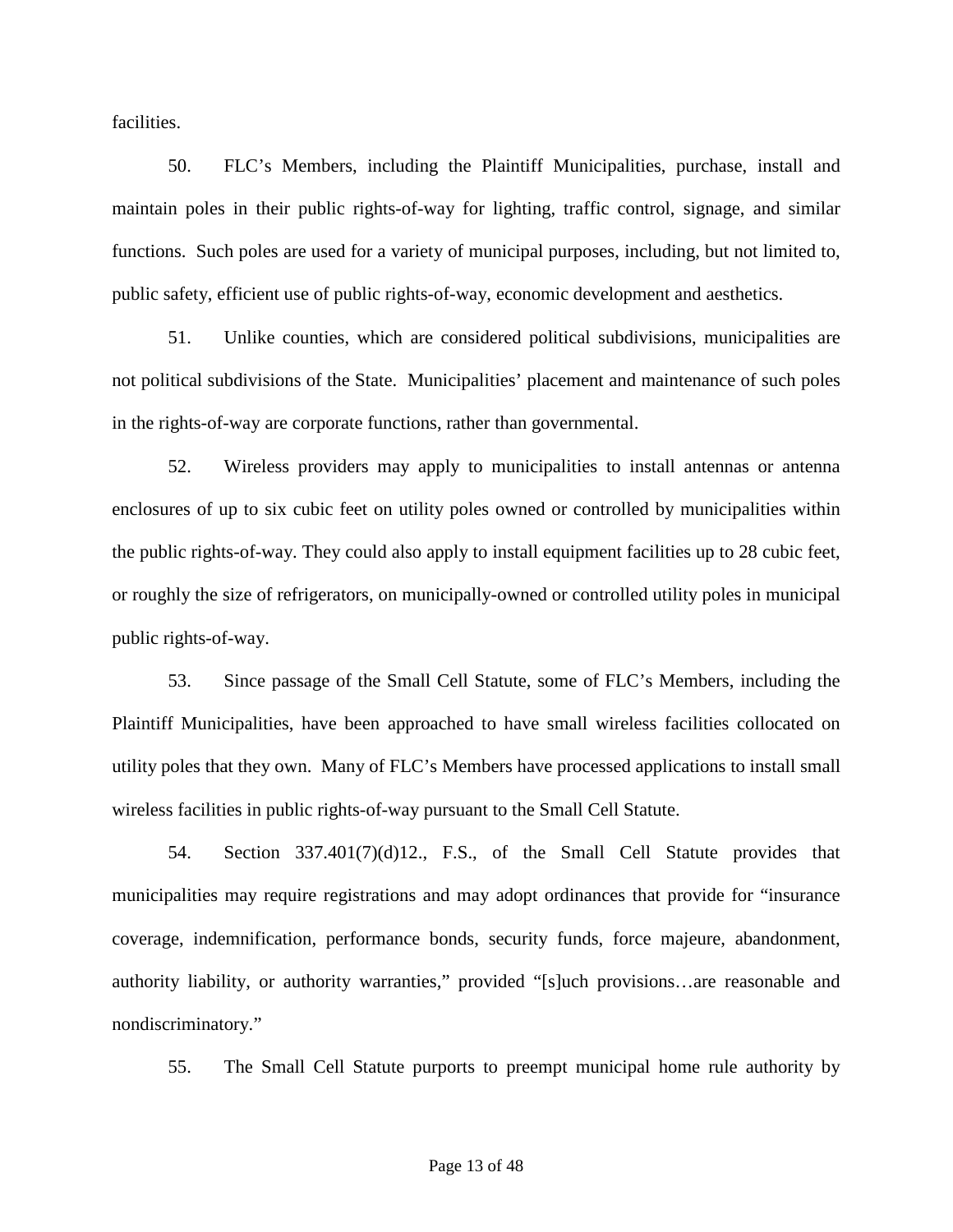imposing very exacting procedures for how municipalities as "authorities" must process applications to install small wireless facilities in their public rights-of-way or to collocate small wireless facilities on municipally-owned utilities poles. "Collocate" or "collocation" means "to install, mount, maintain, modify, operate, or replace one or more wireless facilities on, under, within, or adjacent to a wireless support structure or utility pole. The term does not include the installation of a new utility pole or wireless support structure in the public rights-of-way."

56. Florida municipalities' public rights-of-way and utility poles owned or controlled by municipalities, including FLC's Members and Plaintiff Municipalities, are subject to the Small Cell Statute.

57. However, the Small Cell Statute expressly exempts the public rights-of-way controlled by the Florida Department of Transportation's ("FDOT") and utility poles owned or controlled by FDOT, providing in pertinent part, that the term "authority" does not include the Department of Transportation. "Rights-of-way under the jurisdiction and control of the department [of transportation] are excluded from this subsection."

58. The Small Cell Statute purports to preempt municipalities' existing permit review and approval procedures, by imposing arbitrary time limits for municipalities to review and to process applications for small wireless facilities.

59. Pursuant to Section 337.401(7)(d)7., F.S., municipalities are compelled to comply with the following when processing applications for small wireless facilities:

Within 14 days after receiving an application, an authority must determine and notify the applicant by electronic mail as to whether the application is complete. If an application is deemed incomplete, the authority must specifically identify the missing information. An application is deemed complete if the authority fails to provide notification to the applicant within 14 days.

60. Section 337.401(7)(d)8., F.S., further purports to preempt municipal home rule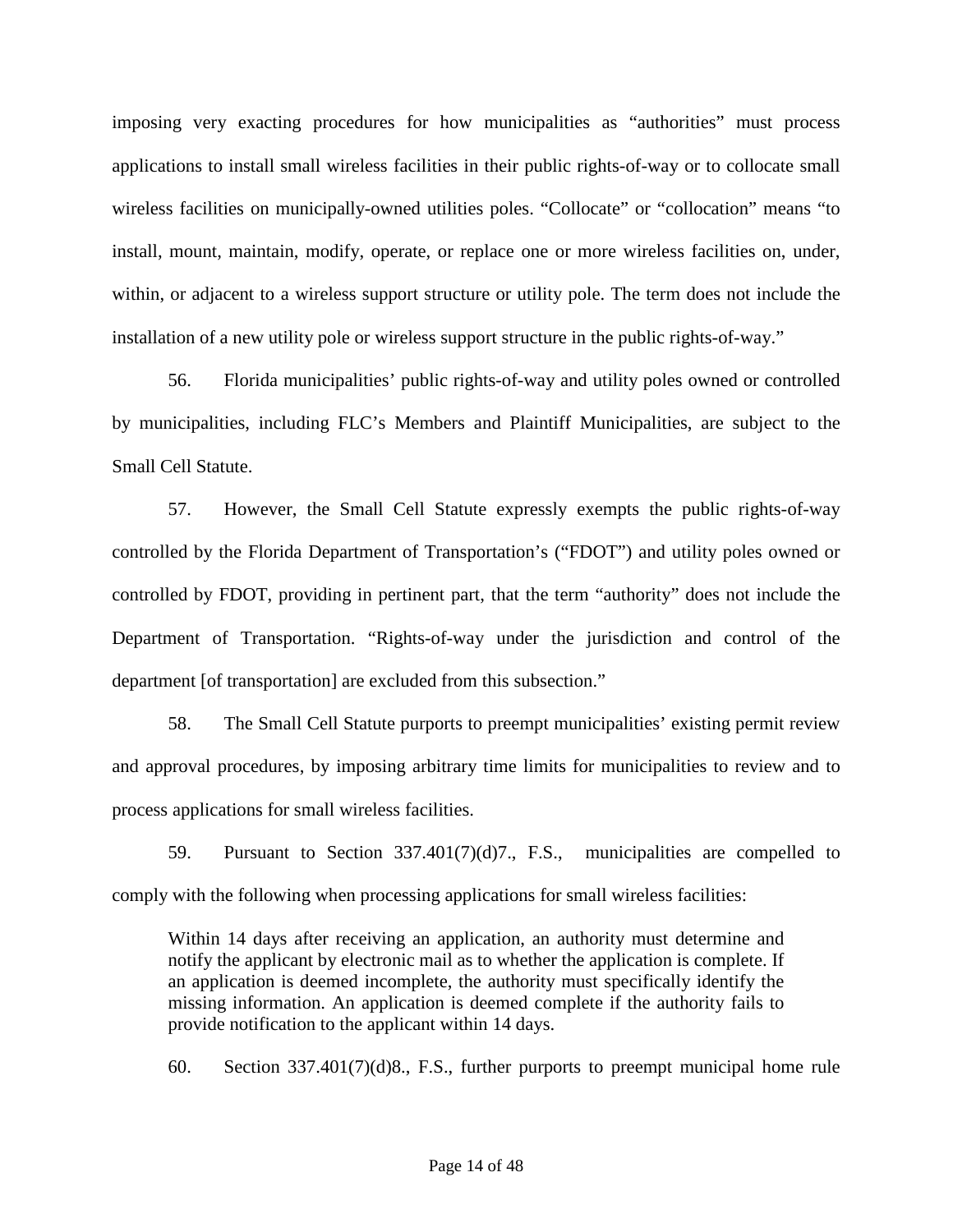authority by imposing deadlines for municipalities to approve or to deny applications:

An application must be processed on a nondiscriminatory basis. A complete application is deemed approved if an authority fails to approve or deny the application within 60 days after receipt of the application. If an authority does not use the 30-day negotiation period provided in subparagraph 4., the parties may mutually agree to extend the 60-day application review period. The authority shall grant or deny the application at the end of the extended period. A permit issued pursuant to an approved application shall remain effective for 1 year unless extended by the authority.

61. Section 337.401(7)(d)9., F.S., of the Small Cell Statute infringes on municipal

authority by dictating the form, timing and substance of application decisions by municipalities,

providing:

An authority must notify the applicant of approval or denial by electronic mail. An authority shall approve a complete application unless it does not meet the authority's applicable codes. If the application is denied, the authority must specify in writing the basis for denial, including the specific code provisions on which the denial was based, and send the documentation to the applicant by electronic mail on the day the authority denies the application. The applicant may cure the deficiencies identified by the authority and resubmit the application within 30 days after notice of the denial is sent to the applicant. The authority shall approve or deny the revised application within 30 days after receipt or the application is deemed approved. Any subsequent review shall be limited to the deficiencies cited in the denial.

62. These arbitrary and unduly burdensome requirements are further compounded by

the Small Cell Statute allowing a wireless provider to apply to collocate up to 30 small wireless

facilities within a single jurisdiction in one application, yet the same time frames to review, and

to grant or to deny such application apply. Specifically, Section 337.401(7)(d)10., F.S.,

provides:

An applicant seeking to collocate small wireless facilities within the jurisdiction of a single authority may, at the applicant's discretion, file a consolidated application and receive a single permit for the collocation of up to 30 small wireless facilities. If the application includes multiple small wireless facilities, an authority may separately address small wireless facility collocations for which incomplete information has been received or which are denied.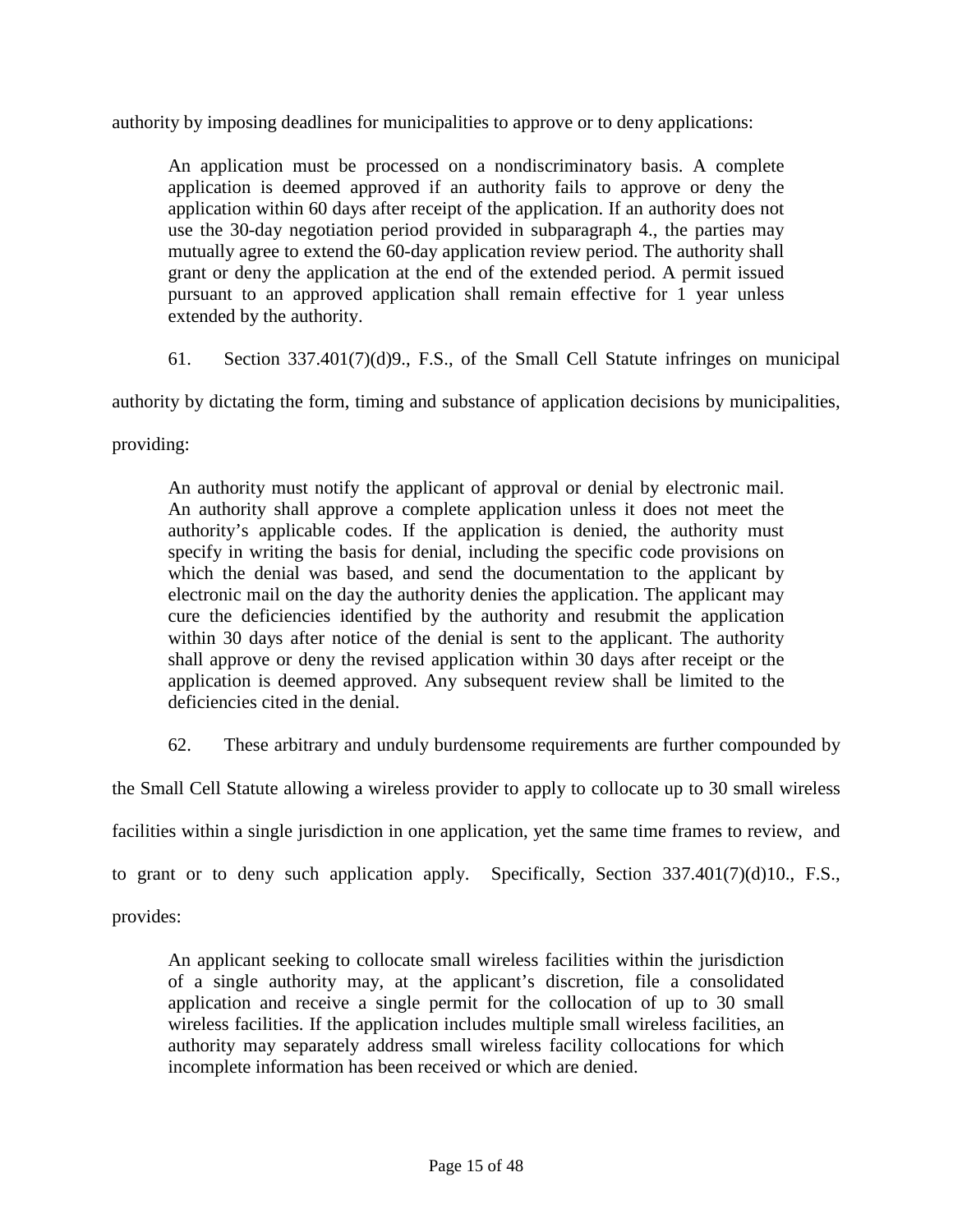63. Pursuant to Sections 337.401(7)(d)8. and 9., F.S., quoted above, if the municipality does not act to deny a complete application for a small wireless facility or utility pole within the statutory time frame, the application is "deemed approved."

64. The Small Cell Statute does not identify any public purpose or public goal to justify imposing these arbitrary time frames. Moreover, the Small Cell Statute does not set forth an important state interest to be served by affording wireless providers the ability to collocate small wireless facilities on municipally-owned utility poles.

65. The Small Cell Statute's arbitrary requirements imposed on municipalities to process applications to collocate small wireless facilities on utility poles owned by municipalities conflict with many municipalities' staffing limitations and procedures, and impose a substantial burden on efficient municipal operations. Municipal staff must stop working on various pending applications and other projects, to make applications for small wireless facilities the priority. Many of FLC's Members will need to hire additional staff or contractors to process registrations and applications by wireless providers to satisfy the procedural requirements of the Small Cell Statute.

66. The Small Cell Statute further purports to preempt municipal home rule authority by limiting what a municipality may charge a wireless provider to collocate a small wireless facility on a municipally-owned utility pole. Section 337.401(7)(f)3., F.S., provides: "The rate to collocate small wireless facilities on an authority utility pole may not exceed \$150 per pole annually."

67. Wireless providers that collocate a small wireless facility on a municipally-owned utility pole intend to use such poles on a long-term basis, for several years. They are not seeking to collocate small wireless facilities on municipally-owned poles for only a brief, temporary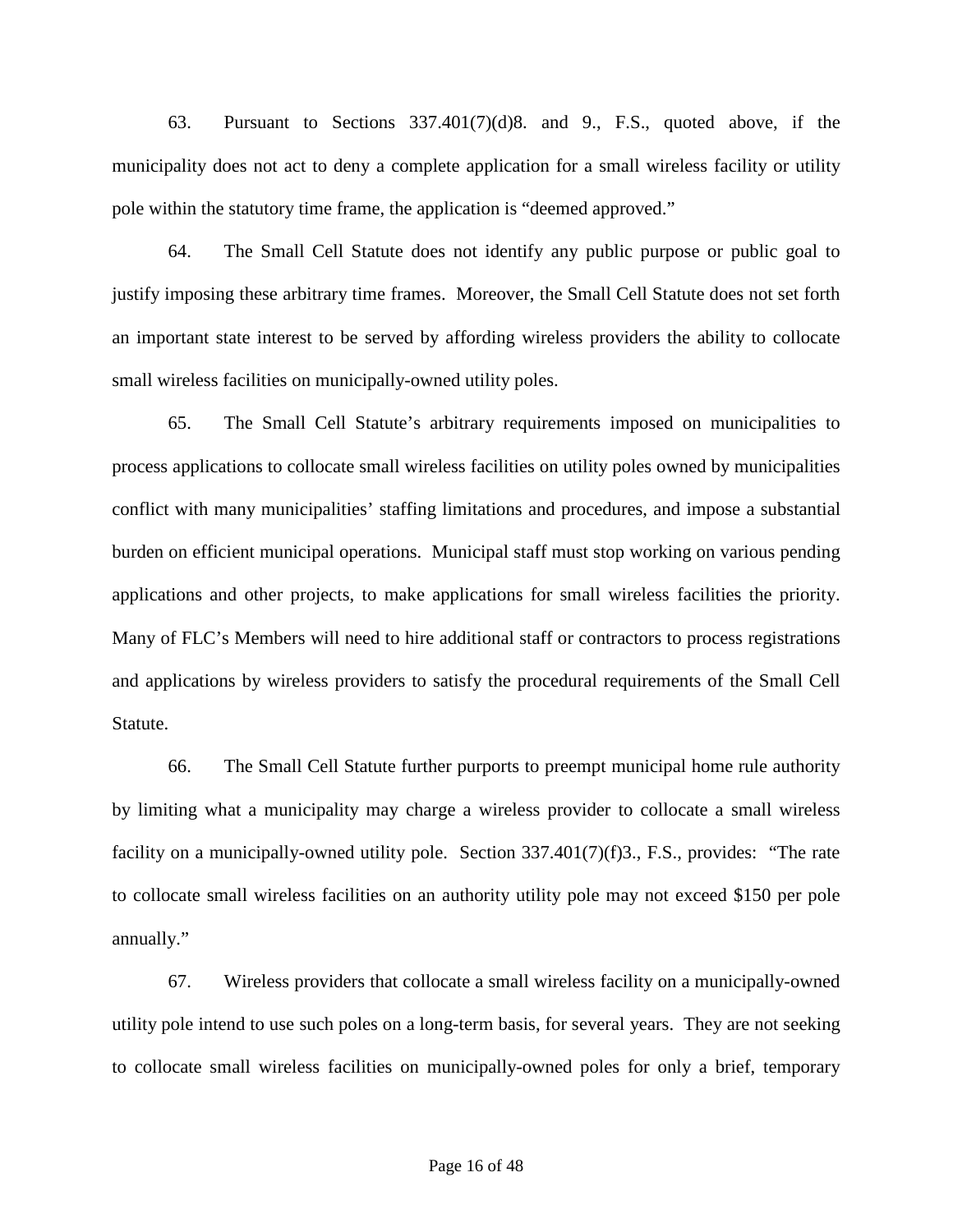period of time.

68. As with the arbitrary time frames imposed for reviewing and processing applications, the \$150 cap imposed by the Small Cell Statute is wholly arbitrary. The Small Cell Statute fails to identify any basis for such fee cap, nor any public policy or public goal to support such a low fee.

69. The Small Cell Statute's \$150 fee cap per pole per year is substantially below the market rate or value for the collocation of small wireless facilities on utility poles in Florida, and well below contractual rates agreed to by wireless service providers in existing contracts with municipalities.

70. Since municipally-owned lighting, traffic support and signage poles were not constructed to accommodate small wireless facilities, particularly antennas up to 6 cu. ft. and associated equipment up to 28 cu. ft., the Small Cell Statute addresses construction or "makeready work," or pole replacement that will be necessary to accommodate the collocation of such facilities. Section 337.401(7)(f)5.c. gives a municipality the option of providing a "good faith estimate" for any make-ready work or pole replacement to support the collocation, within 60 days after receipt of a complete application, and to complete such work or replacement within 60 days of an applicant's acceptance of the estimate, or alternatively, requiring the applicant to provide the make-ready or pole replacement estimate at its expense, and to perform such work. Such altered or replaced poles remain the property of the municipality. Accordingly, FLC's Members will need to confirm that altered or replaced poles meet not only building codes for wind, electrical and other safety requirements, but also their own requirements to satisfy the original purposes of the poles to accommodate municipal facilities.

71. FLC's Members will incur thousands of dollars in expenses to prepare such good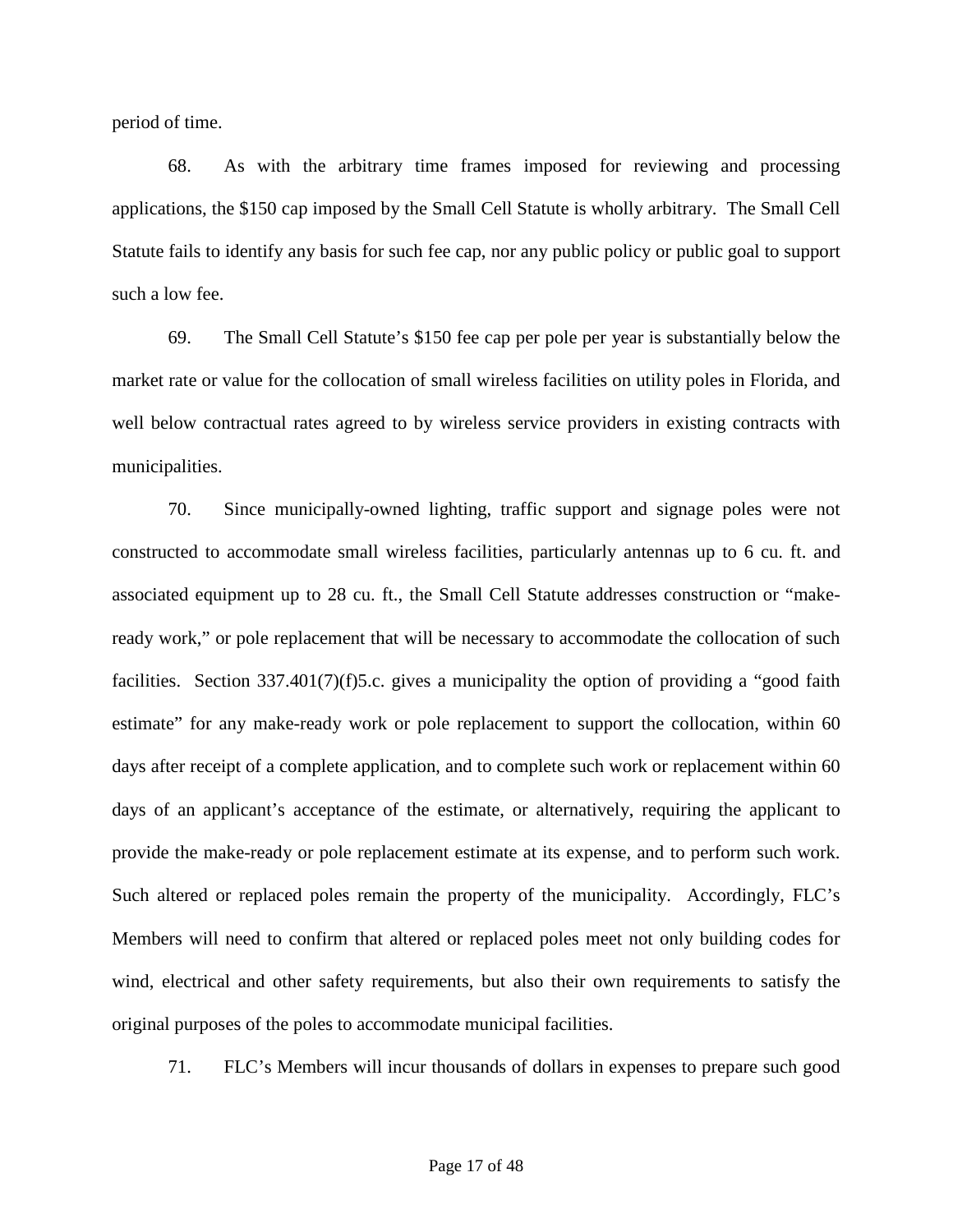faith estimates for make-ready work or pole replacement, or to review an applicant's estimate for make-ready work or pole replacement and to inspect its construction. Since each application can involve collocation on up to 30 municipally-owned poles, a municipality can easily incur expenses in excess of hundreds of thousands of dollars in processing just a few applications, to comply with these provisions of the Small Cell Statute.

72. Moreover, many of FLC's Members, including Plaintiff Municipalities, do not employ engineers and similar professionals to have the expertise in-house to perform good faith estimates for make-ready work or pole replacement, to perform the construction to accommodate small wireless facilities, to review estimates provided by applicants, or to inspect their construction. They will need to hire outside consultants, including engineers and similar professionals, to conduct these services, at substantial expense to their taxpayers. In addition, the procedures required under Florida's procurement laws to obtain such outside consultants will likely make it impossible to meet the deadlines under the Small Cell Statute.

73. Notwithstanding these onerous and expensive obligations placed on FLC's Members, including Plaintiff Municipalities, to perform these functions, the Small Cell Statute prohibits municipalities from charging appropriate fees to wireless providers. Section 337.401(7)(f)5.d., F.S., provides that a municipality may not charge fees for make-ready work that include costs related to preexisting damage or prior noncompliance. Fees for make-ready work, including any pole replacement, may not exceed actual costs. Significantly, municipalities cannot charge any consultant fees or expenses.

74. Based on this provision, if a municipally-owned light pole has been damaged, which occurs often, it may be the municipality's obligation to bear the cost to repair the pole to accommodate a small wireless facility. Moreover, the significant costs to hire contractors to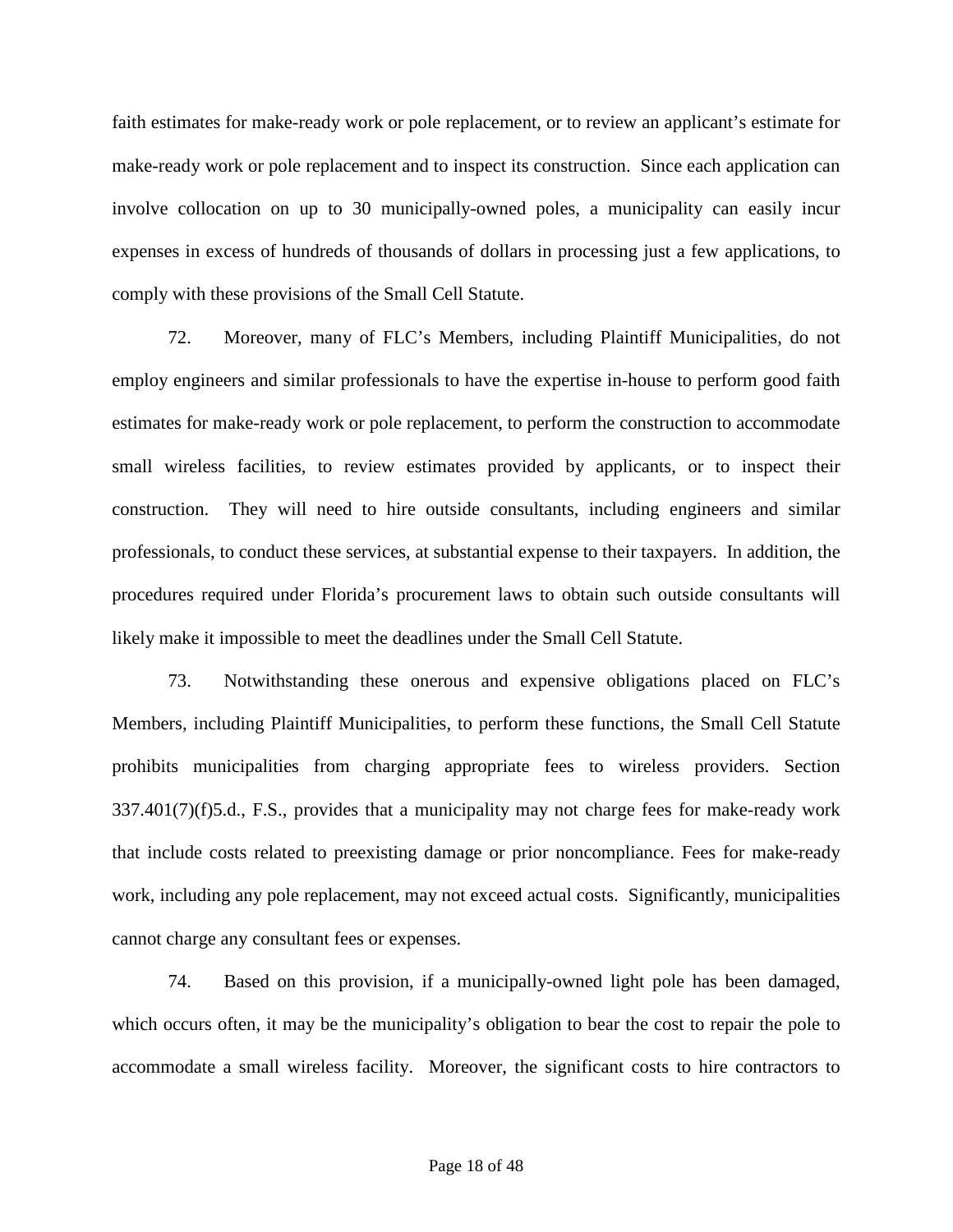prepare and to review estimates for make-ready work or pole replacement, to perform construction, or to inspect construction performed by applicants are the responsibility of the municipality.

75. Pursuant to these make-ready and pole replacement provisions to accommodate a small wireless facility, FLC's Members, including Plaintiff Municipalities, will perform considerable work in a very short amount of time, and will incur substantial expense to accommodate a wireless provider's collocation of its facilities on their poles, while such provider gets nearly free use of such municipally-owned poles.

76. In addition, collocation of small wireless facilities interferes with FLC's Members' including the Plaintiff Municipalities, use of their own light, traffic support, and signage poles. While the Small Cell Statute provides that municipalities may reserve space on their utility poles for "future public safety uses," such reservation may not preclude wireless providers' collocation of small wireless facilities on such poles, which may be altered or replaced to accommodate the small wireless facilities and future uses. When a wireless provider applies to collocate antennas up to 6 cubic feet and equipment facilities up to 28 cubic feet, or the size of refrigerators, on a municipality's utility poles, the municipality will likely not know what its "future public safety uses" will be in five or ten years. Further, "public safety uses" are not defined. It is therefore questionable whether a municipality could reserve space on its poles for additional or new lighting fixtures, signage, smart city technology, or holiday and event banners that are often placed on municipal poles. Municipalities will likely have to alter or replace poles at considerable expense to accommodate collocated small wireless facilities and their future uses, or install new poles at considerable expense when existing poles cannot accommodate municipal needs.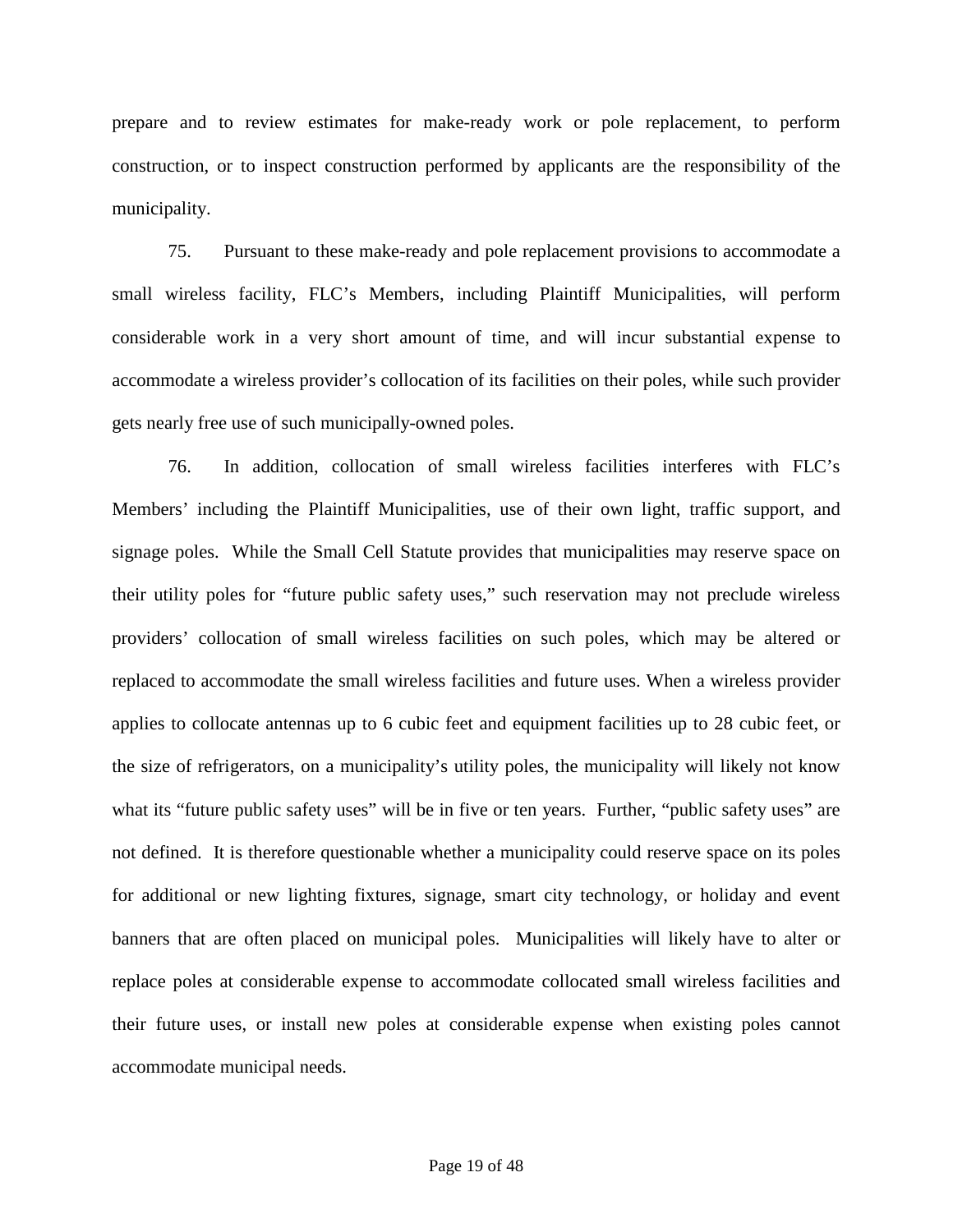77. All conditions precedent to this action have occurred, have been waived, or have otherwise been satisfied.

## **COUNT I**

### **DECLARATORY JUDGMENT THAT THE SMALL CELL STATUTE'S TAKING OF MUNICIPAL PROPERTY WITHOUT COMPLYING WITH EMINENT DOMAIN REQUIREMENTS VIOLATES ARTICLE X, SECTION 6(a) OF THE FLORIDA CONSTITUTION**

78. Plaintiffs repeat, re-allege, and incorporate by reference each of the allegations of paragraphs 1-77 as though fully set forth herein.

79. This is a count for declaratory and injunctive relief, pursuant to Chapter 86, F.S., requesting that the Court hold unconstitutional those provisions of the Small Cell Statute that: (i) impose a maximum amount of \$150 per pole per year on what municipalities may charge for collocation of a small wireless facility on a municipally-owned utility pole, set forth in Section  $337.401(7)(f)3$ ., F.S., (referenced herein as the "Challenged \$150 Cap Provision"), and (ii) provide for an application to collocate a small wireless facility on a municipally-owned utility pole to be "deemed granted" if the municipality does not deny such application within 60 days, as set forth in Section 337.401(7)(d)8., F.S. (referenced herein as the "Deemed Granted Remedy"), and enjoin the enforcement of such provisions**.**

80. FLC's Members, including the Plaintiff Municipalities, own utility poles and are or will be directly impacted by the challenged provisions of the Small Cell Statute.

81. FLC's Members, including the Plaintiff Municipalities, are protected property owners under the Florida Constitution, and are entitled as property owners to constitutional property protections from unjustified government takings.

82. A taking of municipal property, owned in its corporate capacity, requires compliance with the same constitutional prerequisites as a taking of any other citizen's property.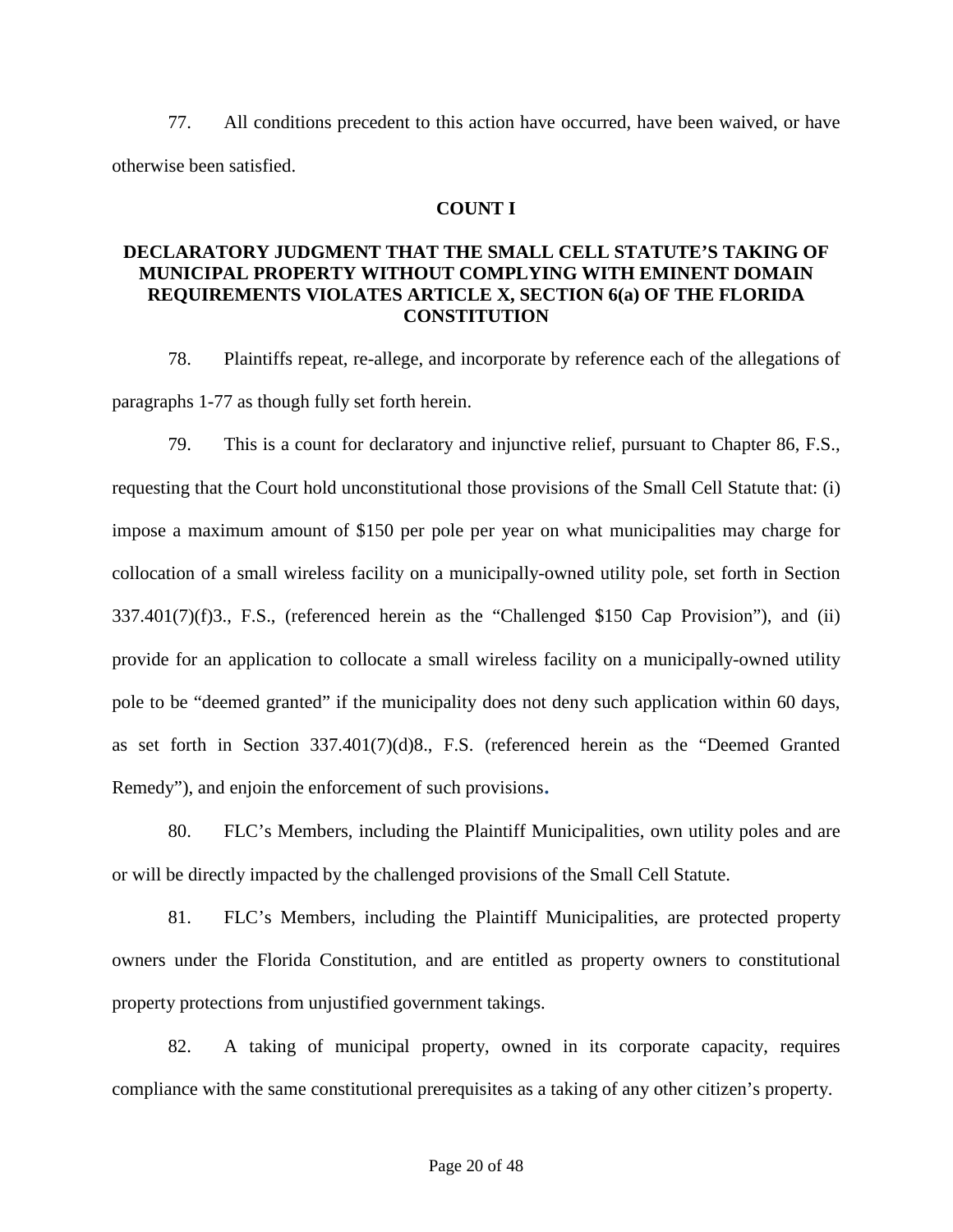83. Any property owner, including a municipality, forced to allow a third party to enter upon or to occupy its property under color of the State's powers has suffered a taking.

84. FLC's Members, including the Plaintiff Municipalities, are entitled to a jury trial to determine the value of the taking resulting from third parties' physical invasion of their municipally-owned utility poles pursuant to the authority granted under the Small Cell Statute.

85. Article X Section 6(a) of the Florida Constitution prohibits "private property [from] be[ing] taken except for a public purpose and with full compensation therefor paid to each owner or secured by deposit in the registry of the court and available to the owner."

86. Notwithstanding the requirements of the Florida Constitution, pursuant to the Small Cell Statute, upon receipt of an application by a wireless provider to collocate small wireless facilities, which may include antennas and associated equipment up to 28 cu. ft., on a municipally-owned utility pole, the municipality would have 14 days to review the application for completeness, and 60 days to grant or to deny the application, or it would be deemed granted, and the maximum the municipality could charge would be \$150 per pole per year for the occupation of its pole.

87. The Small Cell Statute does not provide for a jury trial, or any process, to determine if a wireless provider's collocation of small wireless facilities on a municipality's poles would serve a public purpose, or to determine the compensation that should be paid to the municipality for the placement and maintenance of such facilities on its property.

88. By authorizing private wireless providers to place and to maintain small wireless facilities on municipally-owned utility poles, without an appropriate process to determine the public purpose for such taking or the full compensation owed to municipalities, the Small Cell Statute deprives FLC's Members, including Plaintiff Municipalities, of their rights under the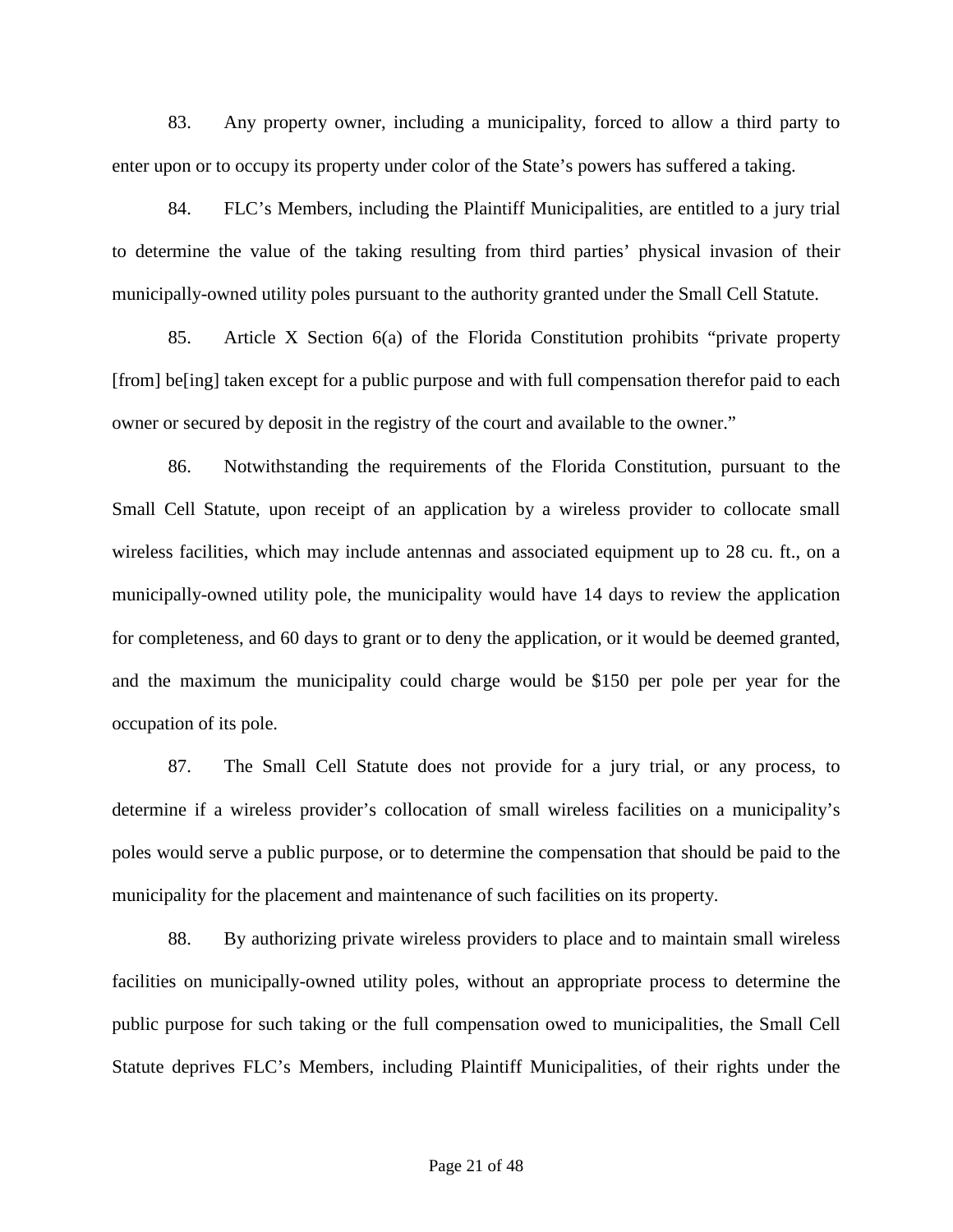Florida Constitution.

89. By providing that applications by wireless service providers to collocate small wireless facilities on municipally-owned utility poles shall be "deemed granted" if a municipality fails to deny a complete application within 60 days, the Small Cell Statute deprives FLC's Members, including Plaintiff Municipalities, of their rights under the Florida Constitution.

90. Moreover, collocation of small wireless facilities on municipally-owned utility poles, the maximum \$150 rate, and the Deemed Granted Remedy do not serve a valid public purpose, required for the exercise of taking property.

91. The constitutional validity of a statute is a proper subject for declaratory relief.

92. There is a bona fide, actual, present practical need for the requested declaration, as FLC's Members, including the Plaintiff Municipalities, are in doubt as to their rights and obligations under the Small Cell Statute and Florida Constitution.

93. FLC's Members, including the Plaintiff Municipalities, and Defendants have an actual, present, adverse and antagonistic interest in the subject matter, either in fact or law.

94. The antagonistic and adverse interest are all before the Court by proper process or class representation, particularly since FLC is a representative party representing the interests of virtually all Florida municipalities subject to the Small Cell Statute.

95. The rights and obligations of Defendants, FLC's Members, Plaintiff Municipalities, and many others would be affected if the Challenged \$150 Cap Provision and the Deemed Granted Remedy are invalid.

96. Any wireless provider that collocates small wireless facilities on municipallyowned utility poles under color of the Small Cell Statute physically invades municipal property without full compensation or compliance with required procedures under the Florida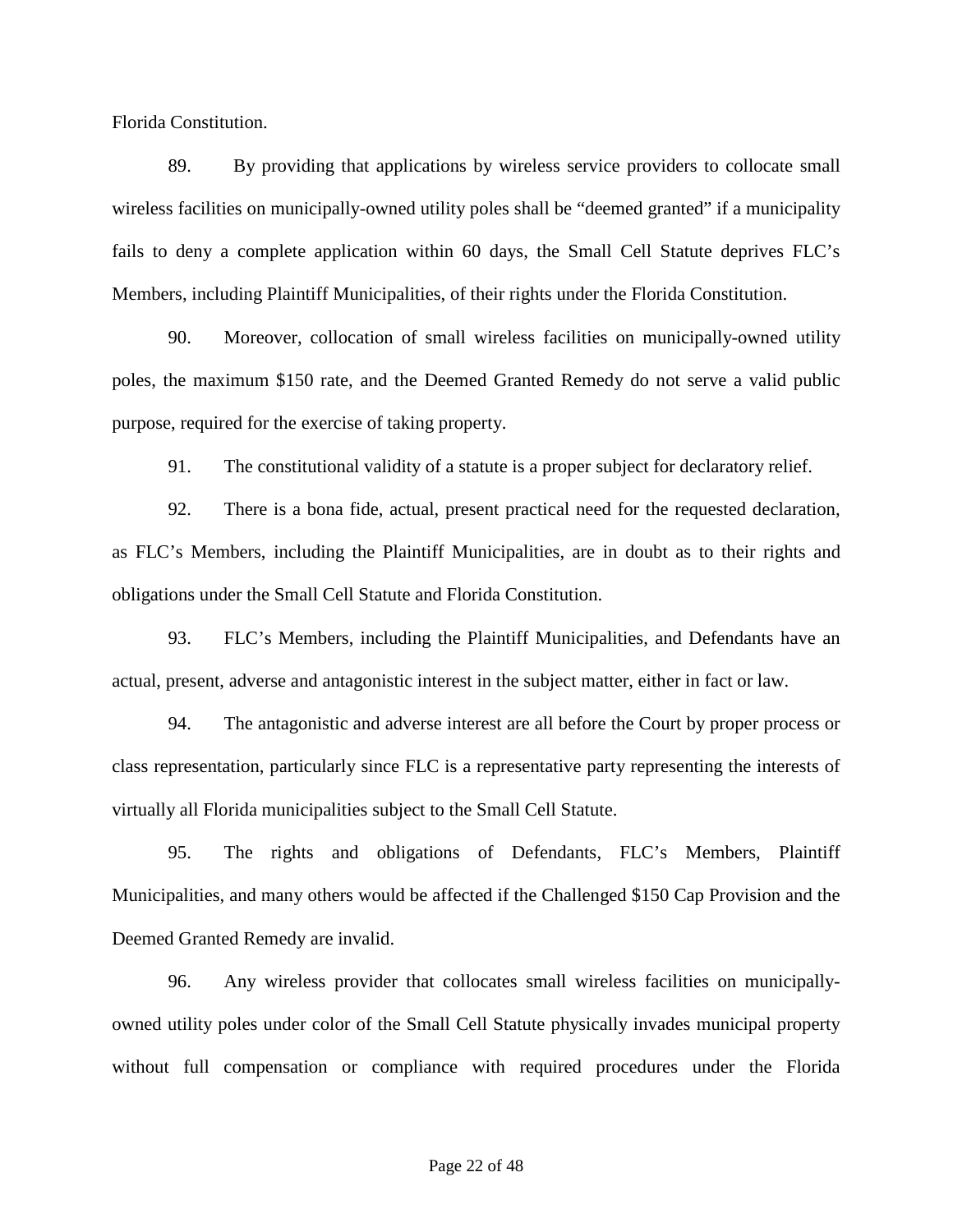Constitution.

97. Sections 337.401(7)(f)3. and 337.401(7)(d)8., F.S., of the Small Cell Statute are unconstitutional under the Florida Constitution, and therefore the Attorney General will be or has been served with a copy of the Complaint and is entitled to be heard.

WHEREFORE Plaintiffs request that this honorable Court:

- a) takes jurisdiction of the parties and this cause,
- b) declares unconstitutional under the Florida Constitution those provisions of the Small Cell Statute, in particular Sections 337.401(7)(f)3. and (d)8, F.S., which authorize wireless providers to invade municipally-owned property without compliance with procedures required under the Florida Constitution for the taking of property,
- c) enjoins the enforcement of Sections 337.401(7)(f)3. and (d)8., F.S., and
- d) grants any other relief the Court deems equitable.

# **COUNT II**

# **DECLARATORY JUDGMENT THAT SECTION 337.401(7)(f)3. OF THE SMALL CELL STATUTE CONSTITUTES A TAKING OF THE DIFFERENCE BETWEEN \$150 AND THE ACTUAL VALUE OF PROPERTY TAKEN FROM MUNICIPALITIES IN VIOLATION OF ARTICLE X, SECTION 6(a) OF THE FLORIDA CONSTITUTION.**

98. Plaintiffs repeat, re-allege, and incorporate by reference each of the allegations of

paragraphs 1-77 as though fully set forth herein.

99. This is a count for declaratory and injunctive relief pursuant to Chapter 86, F.S.,

requesting that the Court hold unconstitutional that portion of the Small Cell Statute which imposes a \$150 cap per pole per year on the fee a municipality may charge for use of its utility poles.

100. The Small Cell Statute authorizes wireless providers to place small wireless facilities, consisting of antennas up to 6 cu. ft. and associated equipment up to 28 cu. ft., on utility poles owned or controlled by municipalities. The Small Cell Statute also imposes a \$150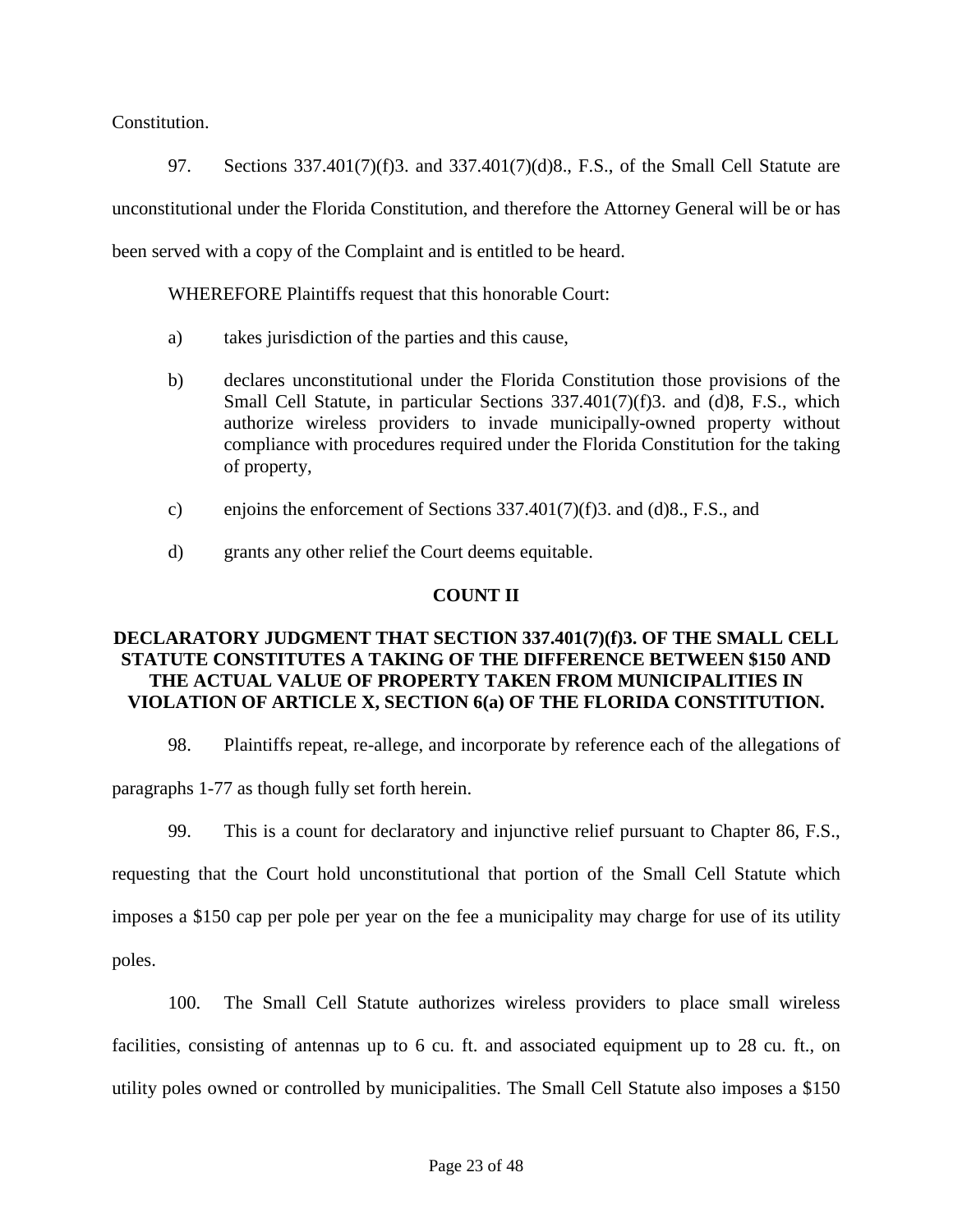per pole, per year cap on the fee municipalities may charge wireless providers for the use and occupation of their utility poles.

101. FLC's Members, including the Plaintiff Municipalities, are protected property owners under the Florida Constitution.

102. A taking of municipal property owned in its corporate capacity requires satisfaction of the same constitutional prerequisites as a taking of any private property.

103. Municipalities are equally entitled as private property owners to constitutional property protections from unjustified government takings.

104. Article X Section 6(a) of the Florida Constitution prohibits "private property [from] be[ing] taken except for a public purpose and with full compensation therefor paid to each owner or secured by deposit in the registry of the court and available to the owner."

105. Full compensation means, at a minimum, the market value of the property rights taken.

106. As with all property, the permanent occupation of utility poles owned by municipalities by third parties has a market value.

107. The market rate, and therefore compensation owed, for collocating small wireless facilities on municipally-owned poles substantially exceeds the statutory maximum of \$150 per pole per year.

108. By authorizing wireless providers to place on a permanent basis, small wireless facilities, which may include antennas and electronic equipment the size of refrigerators, on municipalities' property for an arbitrary and unreasonably low amount, the Small Cell Statute unconstitutionally deprives FLC's Members, including Plaintiff Municipalities, of a valuable property right, represented by the difference in value between the market value and the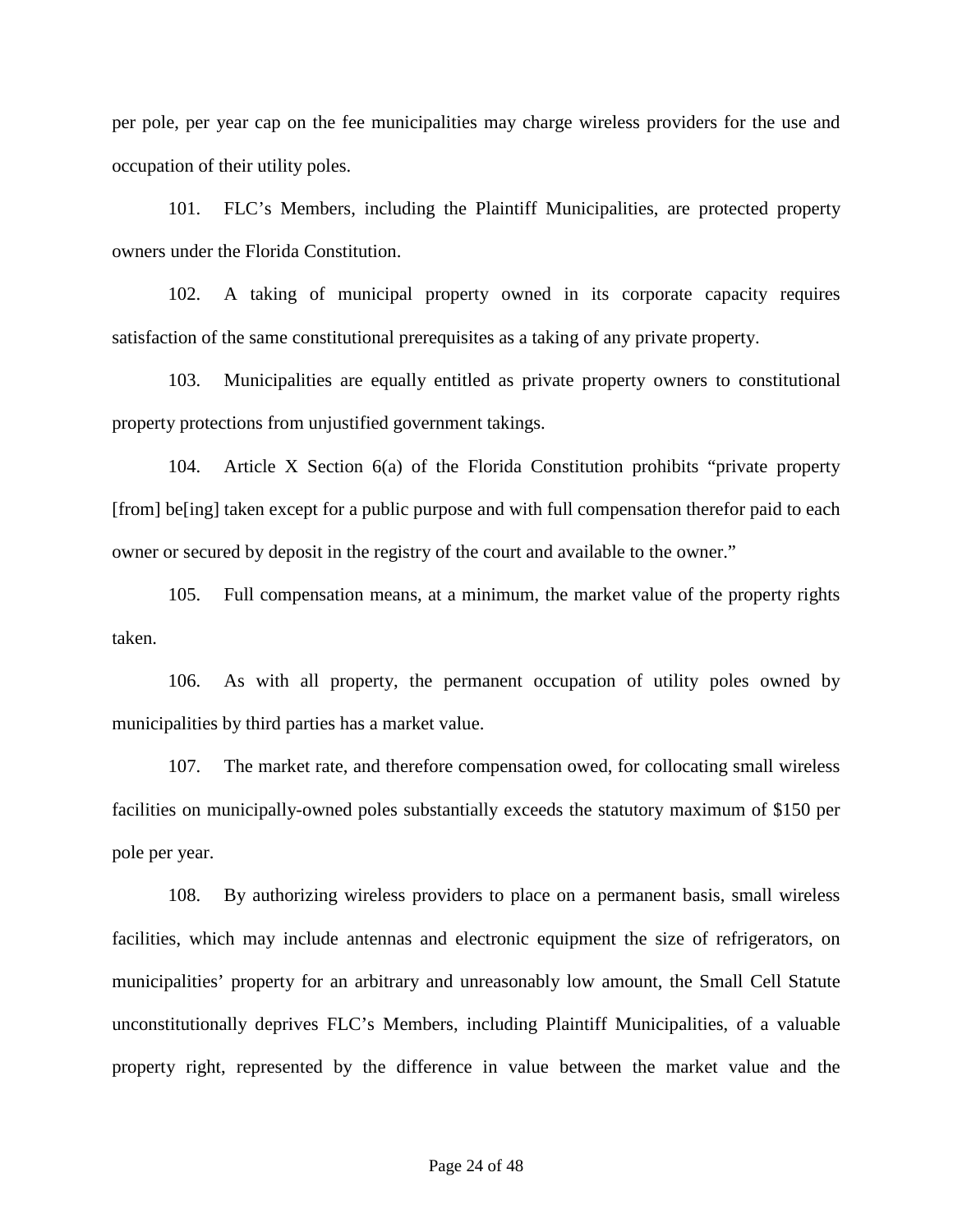maximum amount imposed by the Small Cell Statute.

109. By capping the maximum compensation that can be paid at \$150, instead of allowing municipalities to charge market value, the Small Cell Statute unconstitutionally deprives FLC's Members, including Plaintiff Municipalities, of full compensation guaranteed by the Florida Constitution.

110. By providing that an application to collocate a small wireless facility on a municipally-owned utility pole is "deemed granted" if the municipality does not deny a complete application within 60 days after receipt, the Small Cell Statute further authorizes the use of a municipality's property without affording any opportunity for consideration of full compensation to the municipality.

111. Moreover, the Small Cell Statute's compensation cap does not serve a valid public purpose, and is not reasonably necessary to serve a valid public purpose, as is required for the exercise of eminent domain powers.

112. The constitutional validity of a statute is a proper subject for declaratory relief.

113. There is a bona fide, actual, present practical need for declaratory and injunctive relief. FLC's Members, including the Plaintiff Municipalities, will be harmed by having their property taken without full compensation.

114. FLC's Members, including the Plaintiff Municipalities, have the right to prevent the placement and maintenance of small wireless facilities on their utility poles without full compensation.

115. Plaintiffs and Defendants have an actual, present, adverse and antagonistic interest in the subject matter.

116. The relief sought is not merely the giving of legal advice by the courts or the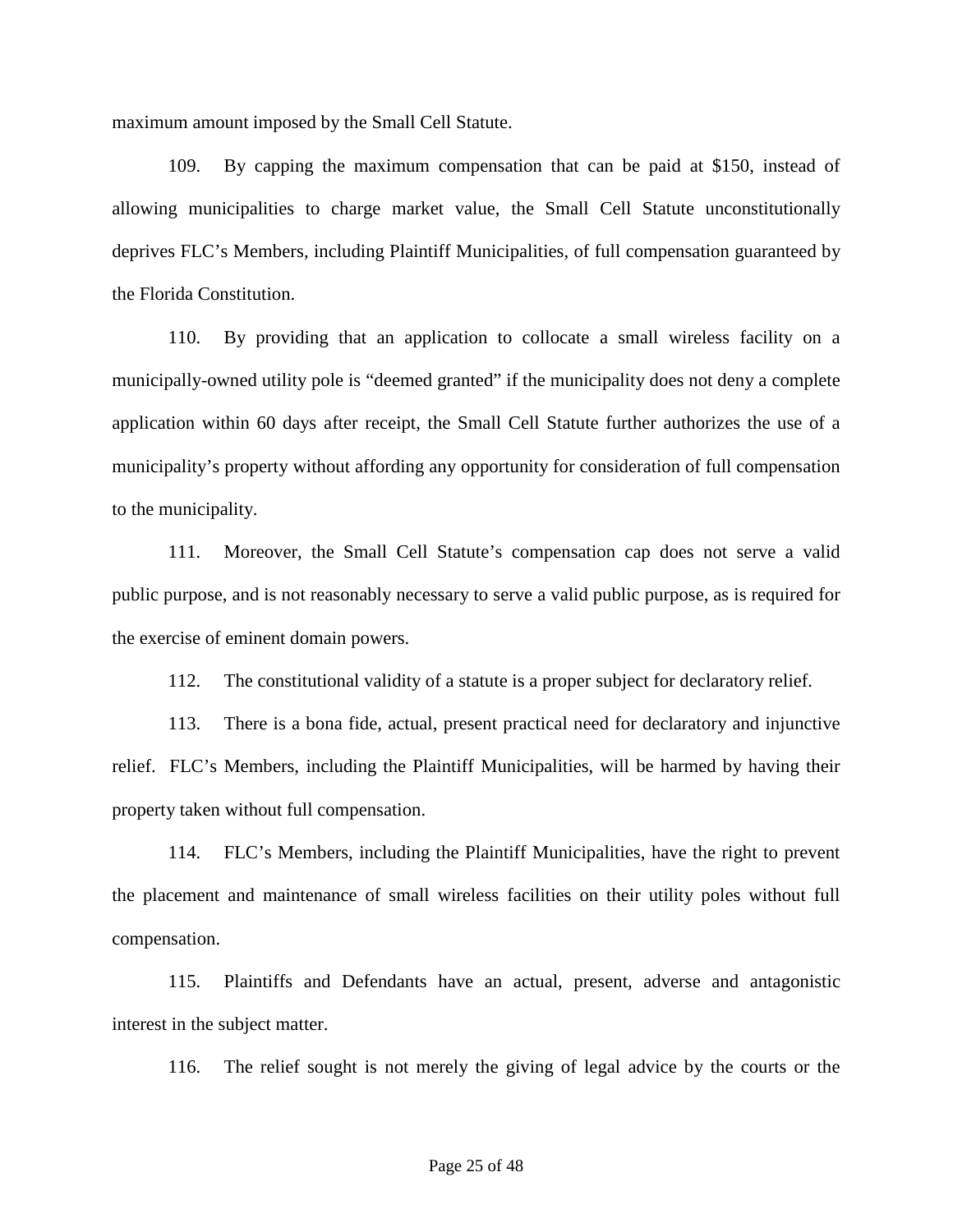answer to questions propounded from curiosity.

117. The rights and obligations of Defendants, FLC's Members, Plaintiff Municipalities, and many others would be affected if the challenged provisions of the Small Cell Statute are invalid.

118. There exists a real threat of immediate injury, rather than a general, speculative fear of harm that may possibly occur at some time in the indefinite future. Any wireless provider that places and maintains small wireless facilities on municipally-owned utility poles under color of the Small Cell Statute is taking municipal property without full compensation required by the Florida Constitution. FLC Members, including the Plaintiff Municipalities, are in doubt as to their rights and obligations under the Small Cell Statute and the Florida Constitution.

119. Section 337.401(7)(f)3., F.S., is alleged to be unconstitutional, and therefore the Attorney General will be or has been served with a copy of the complaint and is entitled to be heard.

WHEREFORE Plaintiffs request that this honorable Court:

- a) takes jurisdiction of the parties and this cause,
- b) declares unconstitutional that provision of the Small Cell Statute, Section 337.401(7)(f)3., F.S., which takes from municipalities the difference between the maximum compensation amount of \$150 per pole per year and the market value of the property rights taken,
- c) enjoins the enforcement of Sections 337.401(7)(f)3., F.S., and
- d) grants any other relief the Court deems equitable.

#### **COUNT III**

### **DECLARATORY JUDGMENT THAT THE SMALL CELL STATUTE'S PROVISIONS THAT PURPORT TO PREEMPT MUNICIPALITIES' EXERCISE OF THEIR**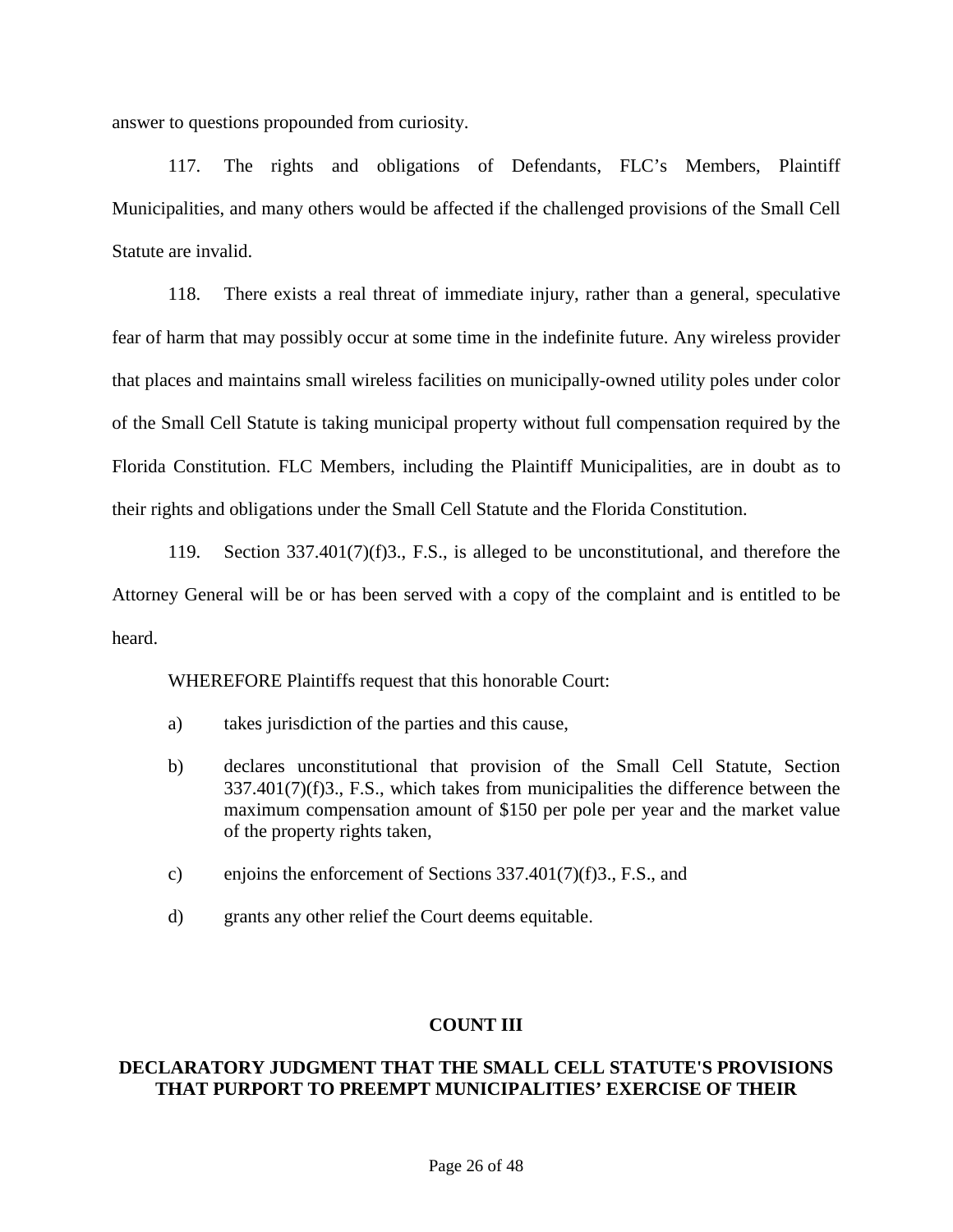### **PROPRIETARY AUTHORITY OVER PROPERTY THEY OWN ARE INVALID BECAUSE THEY VIOLATE THE FLC'S MEMBERS, INCLUDING THE PLAINTIFF MUNICIPALITIES, HOME RULE RIGHTS UNDER THE FLORIDA CONSTITUTION AND ARE UNENFORCEABLE**

120. Plaintiffs repeat, re-allege, and incorporate by reference each of the allegations of paragraphs 1-77 as though fully set forth herein.

121. This is a count for declaratory and injunctive relief pursuant to Chapter 86, F.S.,

requesting that the Court hold unconstitutional those provisions of the Small Cell Statute that are

inconsistent with municipalities' home rule rights under the Florida Constitution.

122. FLC's Members, including the Plaintiff Municipalities, own and control their utility poles, as defined in the Small Cell Statute, in their proprietary capacity as owners of personal property.

123. The Florida Constitution grants municipalities the right of home rule. Specifically, Article VIII, Section 2(b) of the Florida Constitution, provides:

Municipalities shall have governmental, corporate and **proprietary powers** to enable them to conduct municipal government, perform municipal functions and render municipal services, and may exercise any power for municipal purposes except as otherwise provided by law. Each municipal legislative body shall be elective. (emphasis added).

124. It is inappropriate for Defendants to purport to preempt municipalities' exercise of their proprietary authority as owners of personal property without a public purpose.

125. Several provisions of the Small Cell Statute referenced above purport to dictate how FLC's Members, including the Plaintiff Municipalities, exercise their proprietary authority as owners of utility poles. These provisions include, but are not limited to, providing that municipalities: (i) must allow wireless providers to use their poles pursuant to rates, terms and conditions that they are required to establish consistent with the Small Cell Statute, (ii) must process applications to use their poles pursuant to certain procedures and time frames or that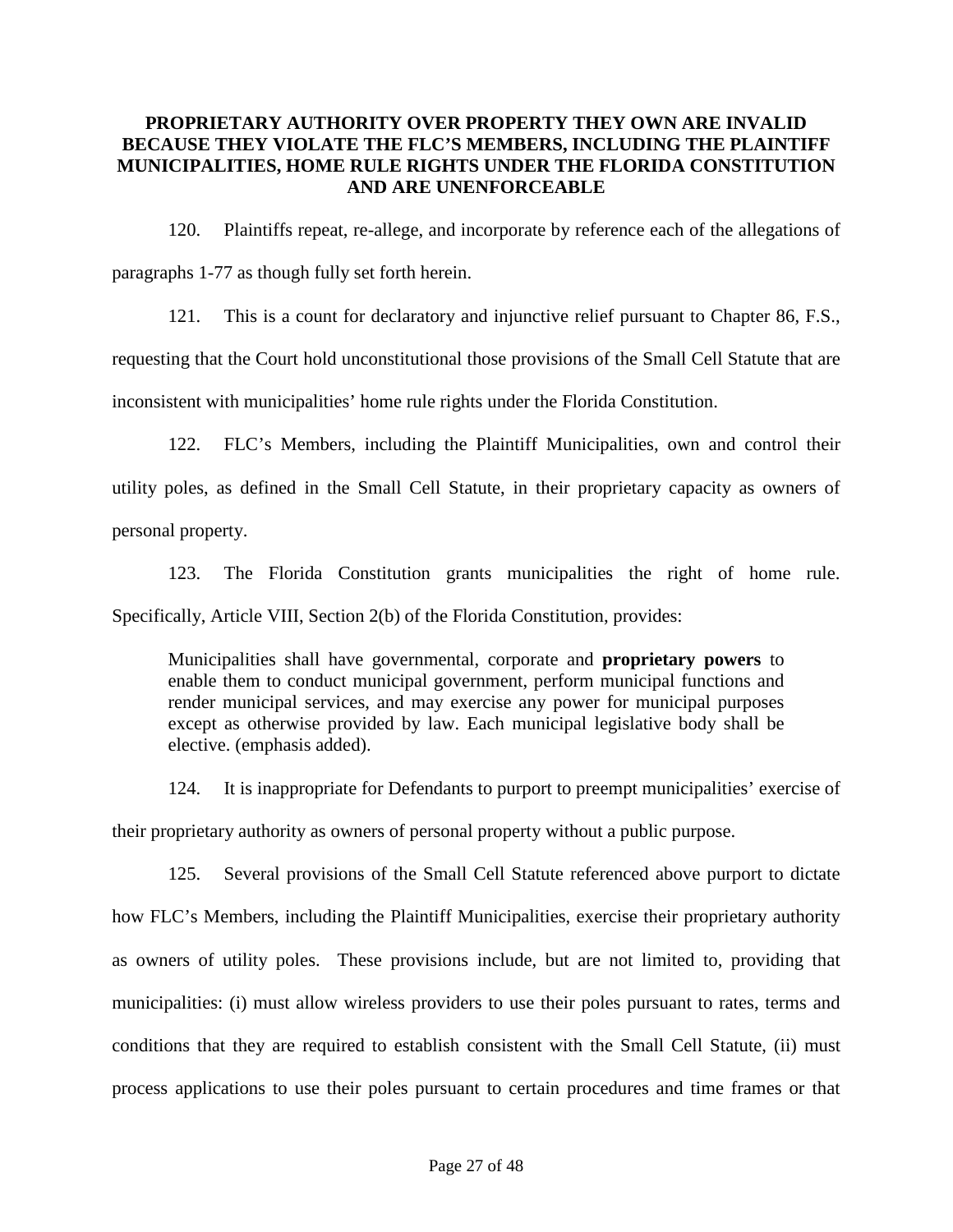such applications will be deemed granted, (iii) cannot charge more than \$150 per pole per year for the occupation of their poles, (iv) must allow third parties to perform make-ready work or to replace poles owned by municipalities to accommodate small wireless facilities, and (v) must establish design requirements for facilities that are collocated on their poles by ordinance and must provide notice of such proposed ordinance to Defendant, the Florida Secretary of State, for publication sufficiently in advance of the hearing on such ordinance.

126. More specifically, the Small Cell Statute provides that FLC's Members, including the Plaintiff Municipalities, shall offer rates, terms and conditions consistent with the Statute to allow wireless providers to collocate their small wireless facilities, which includes antennas or antenna enclosures up to 6 cubic feet and equipment facilities up to 28 cubic feet, or the size of refrigerators, on municipally-owned utility poles.

127. While generally an owner of property may refuse to allow third parties to use their property, pursuant to the Small Cell Statute, FLC's Members, including the Plaintiff Municipalities, may not merely refuse requests by wireless providers to collocate small wireless facilities on municipally-owned utility poles. The Small Cell Statute sets forth very limited bases for which a municipality may reject an application to collocate a small wireless facility on its utility poles. In addition, municipalities may not require agreements or set forth rates, fees, and other terms for collocation of small wireless facilities on their poles that are not authorized by the Small Cell Statute.

128. Collocating small wireless facilities on municipally-owned lighting, traffic control and signage poles will interfere with and impair municipalities' use and maintenance of their poles.

129. The provisions of the Small Cell Statute that impair municipalities' ownership,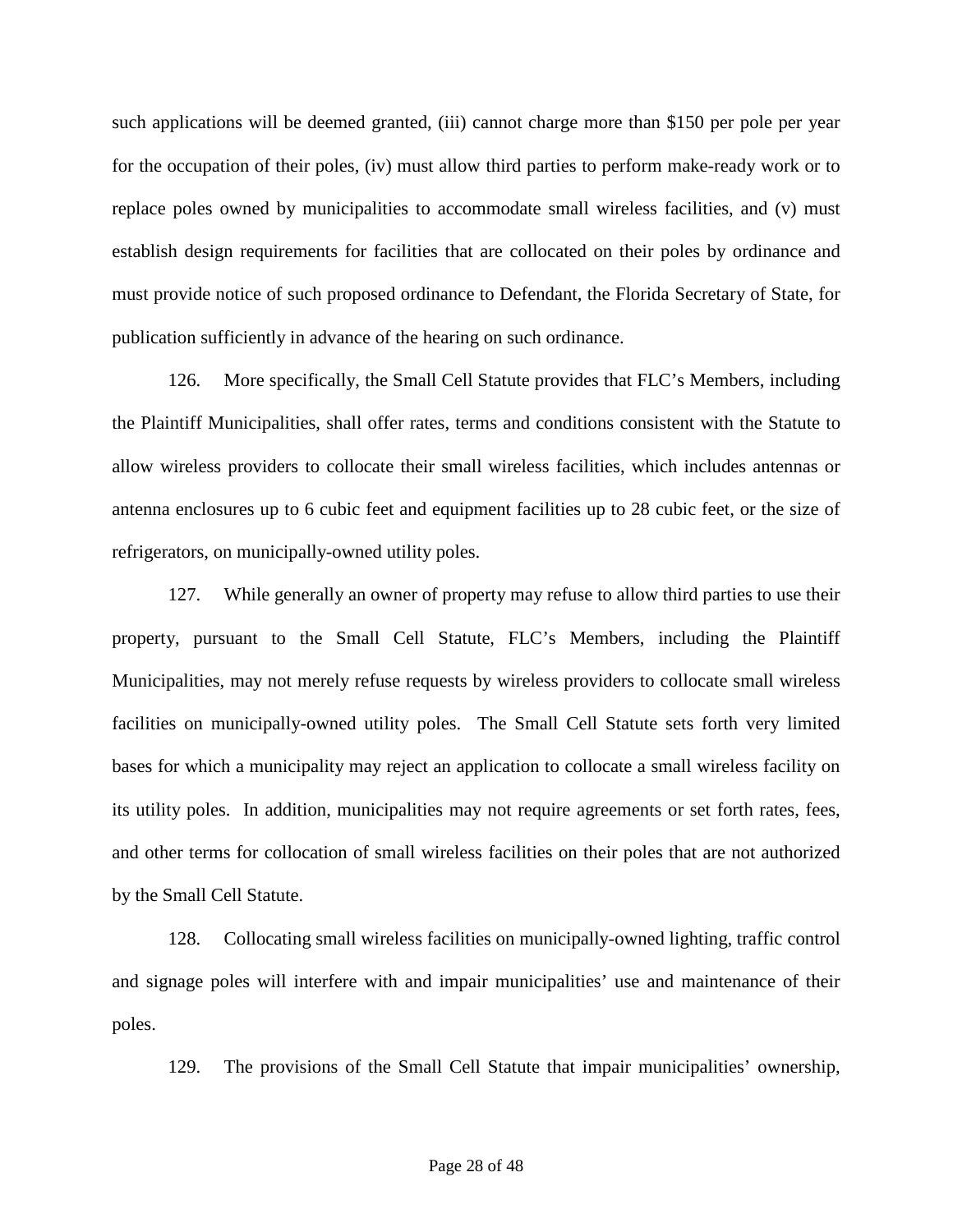control and use of their property violate the Florida Constitution and established law regarding

municipalities' exercise of their proprietary authority.

WHEREFORE Plaintiffs request that this honorable Court:

- a) takes jurisdiction of the parties and this cause,
- b) declares unconstitutional the provisions of the Small Cell Statute that purport to preempt municipalities' exercise of their proprietary authority over their personal property, namely their utility poles,
- c) enjoins the enforcement of provisions of the Small Cell Statute that impair Plaintiffs' exercise of their proprietary authority over their utility poles, and
- d) grants any other relief the Court deems equitable.

### **COUNT IV**

# **DECLARATORY JUDGMENT THAT THE SMALL CELL STATUTE'S PROVISIONS THAT CLASSIFY UTILITY POLES OWNED OR CONTROLLED BY MUNICIPALITIES DIFFERENTLY THAN UTILITY POLES OWNED OR CONTROLLED BY FDOT IN MUNICIPAL PUBLIC RIGHTS-OF-WAY FOR COLLOCATION OF SMALL WIRELESS FACILITIES VIOLATE ARTICLE III, SECTION 11 OF THE FLORIDA CONSTITUTION AND ARE UNENFORCEABLE**

130. Plaintiffs repeat, re-allege, and incorporate by reference each of the allegations of paragraphs 1-77 as though fully set forth herein.

131. This is a count for declaratory and injunctive relief pursuant to Chapter 86, F.S., requesting that the Court hold unconstitutional those provisions of the Small Cell Statute that classify utility poles owned or controlled by municipalities differently than utility poles owned and controlled by the Florida Department of Transportation ("FDOT").

132. The Small Cell Statute imposes very specific requirements on municipalities to process applications by wireless providers to collocate small wireless facilities on municipalityowned or controlled utility poles within municipal public rights-of-way.

133. As noted above, the Small Cell Statute imposes these requirements on an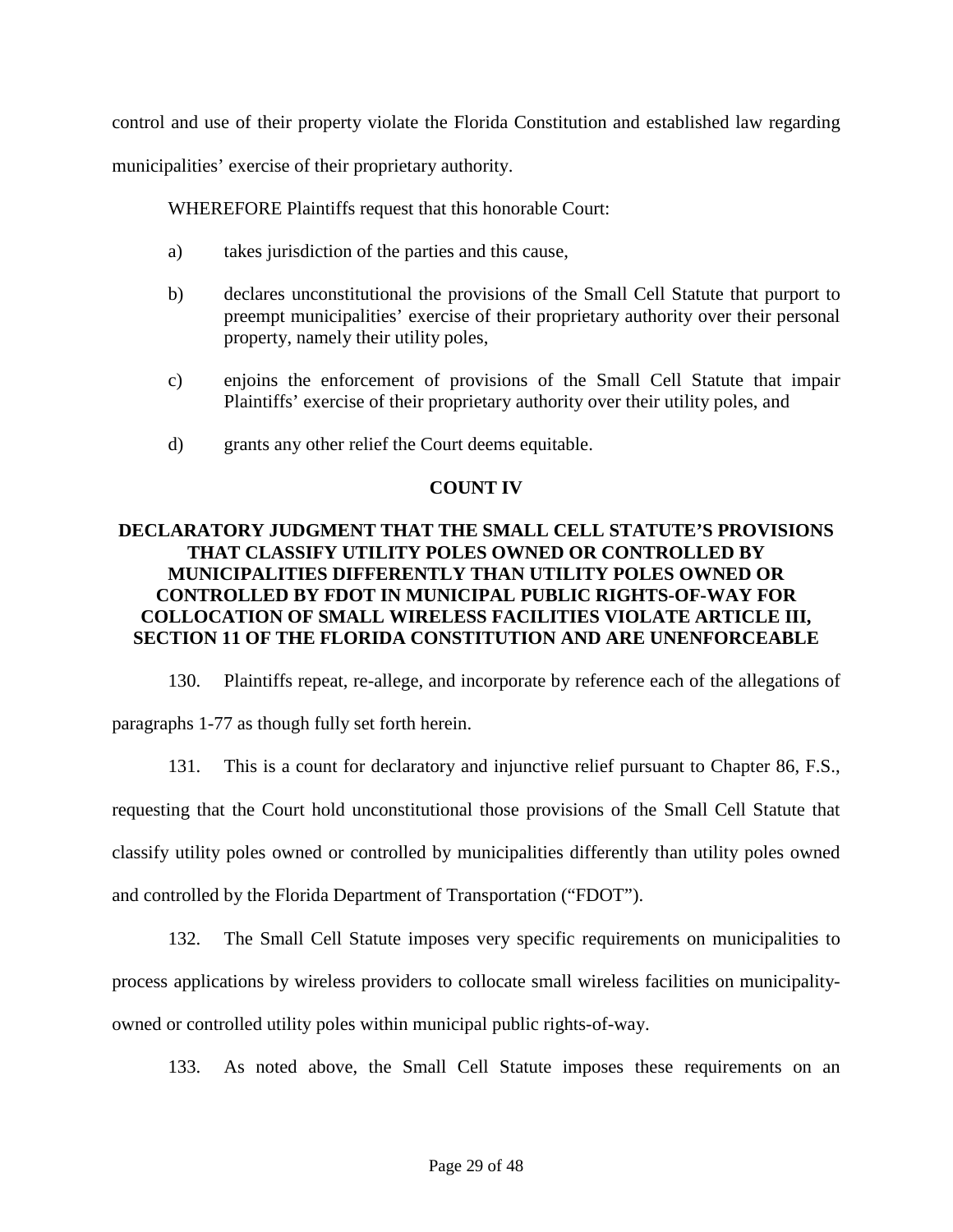"Authority" which "means a county or **municipality**…." However, Section 337.401(7)(b)5., F.S., provides that an "Authority" does not include FDOT. Utility poles under the jurisdiction and control of FDOT are therefore excluded from the Small Cell Statute's provisions addressing collocation on utility poles.

134. FDOT owns and controls utility poles as defined in the Small Cell Statute, including light poles, poles for traffic control, and signage, in municipal public rights-of-way throughout Florida. In many jurisdictions, FDOT actually owns and controls substantially more utility poles in municipal public rights-of-way than the municipality.

135. The Florida Constitution addresses the classification of political subdivisions and governmental entities. Specifically, Article III, Section 11 of the Florida Constitution provides, in pertinent part:

(a) There shall be no special law or general law of local application pertaining to:

 $(1) - (21)$  (omitted list of specific topics)

(b) In the enactment of general laws on other subjects, political subdivisions or other governmental entities may be classified only on a basis reasonably related to the subject of the law.

136. The Small Cell Statute is a general law.

137. Those provisions of the Small Cell Statute that apply to the collocation of small wireless facilities on utility poles owned or controlled by municipalities, but exempt expressly utility poles owned or controlled by FDOT, violate the Florida Constitution unless there is a basis for such classification reasonably related to the subject of the Small Cell Statute. The different classification of municipally-owned utility poles versus FDOT-owned utility poles does not have a basis reasonably related to the purpose of the Small Cell Statute.

138. FLC's Members, including the Plaintiff Municipalities, must process an application to collocate a small wireless facility consistent with the requirements of the Small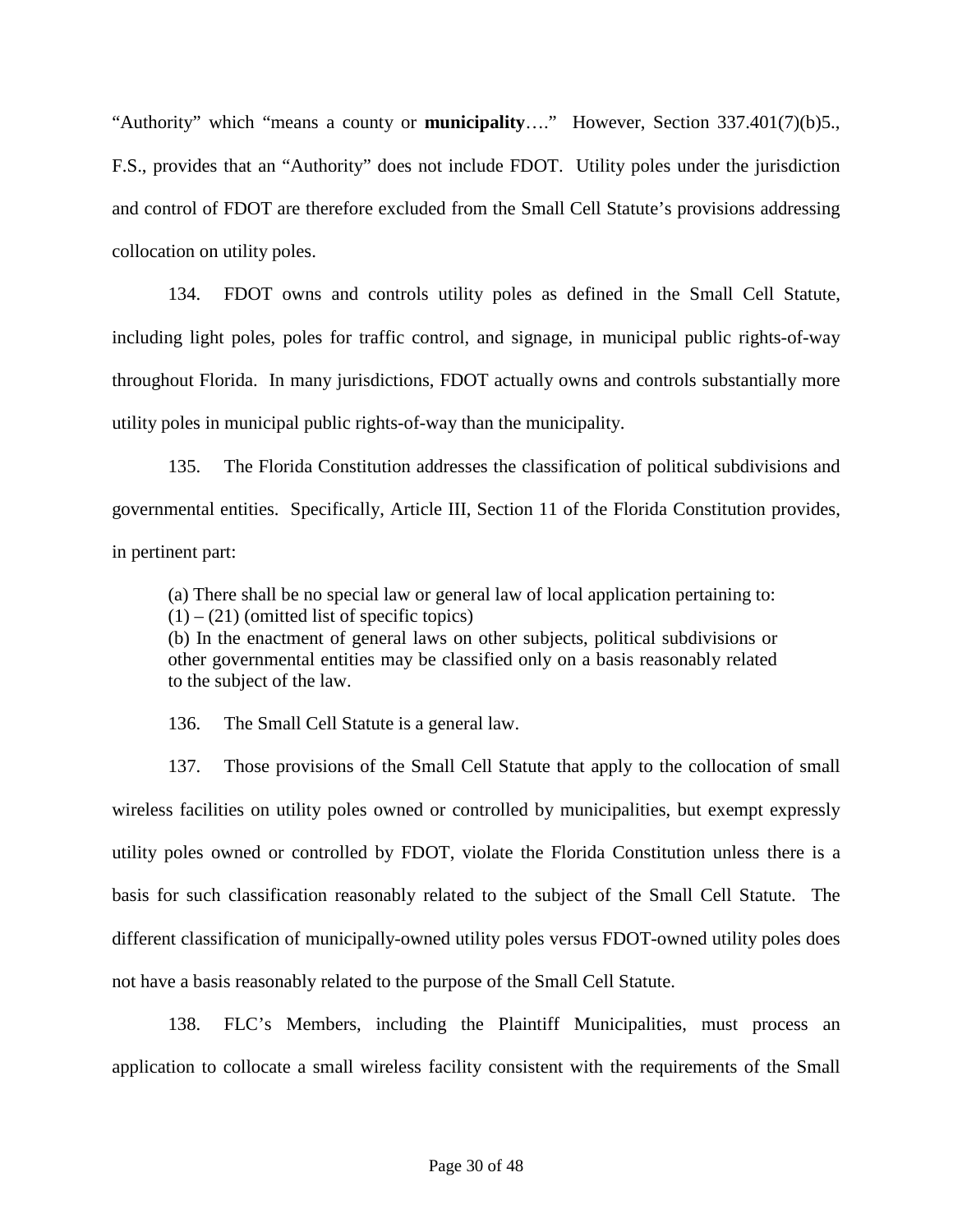Cell Statute. However, if the same wireless provider applies to collocate a small wireless facility on an adjacent FDOT-owned utility pole in the same municipal public rights-of-way, FDOT is not subject to the provisions of the Small Cell Statute.

139. The Small Cell Statute does not set forth any basis why the collocation of small wireless facilities on FDOT-owned utility poles should be classified or treated differently than the collocation of such facilities on municipally-owned utility poles.

140. The provisions of the Small Cell Statute that subject FLC's Members, including the Plaintiff Municipalities, to requirements for collocation of small wireless facilities on municipality-owned utility poles that do not apply to utility poles owned by FDOT violate Article III, Section 11 of the Florida Constitution.

WHEREFORE Plaintiffs request that this honorable Court:

- a) takes jurisdiction of the parties and this cause,
- b) declares unconstitutional those provisions of the Small Cell Statute that impose requirements applicable to municipally-owned or controlled utility poles, while exempting expressly similarly situated FDOT-owned or controlled utility poles,
- c) enjoins enforcement of these unconstitutional provisions, and
- d) grants such other and further relief the Court deems appropriate.

# **COUNT V**

# **DECLARATORY JUDGMENT THAT THE SMALL CELL STATUTE'S PROVISIONS THAT ALLOW PRIVATE CORPORATIONS TO USE UTILITY POLES PURCHASED, INSTALLED AND MAINTAINED BY MUNICIPALITIES WITH PUBLIC FUNDS WITHOUT REQUIRING THE PAYMENT OF APPROPRIATE FEES, VIOLATE ARTICLE VII, SECTION 10 OF THE FLORIDA CONSTITUTION AND ARE NOT ENFORCEABLE**

141. Plaintiffs repeat, re-allege, and incorporate by reference each of the allegations of

paragraphs 1-77 as though fully set forth herein.

142. This is a count for declaratory and injunctive relief pursuant to Chapter 86, F.S.,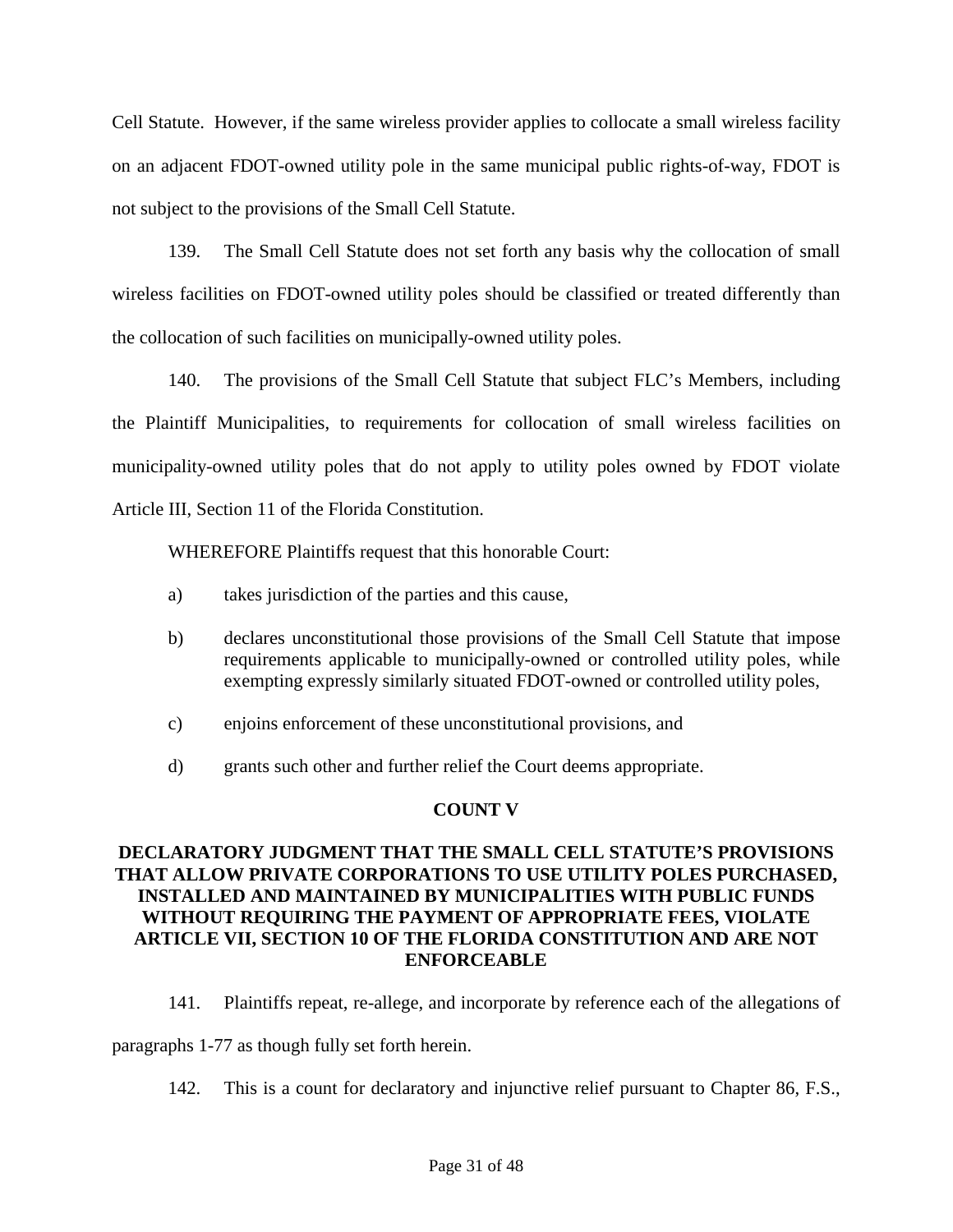requesting that the Court hold unconstitutional those provisions of the Small Cell Statute that authorize municipalities to give, lend or use their taxing power to aid private corporations, namely wireless providers, in violation of the Florida Constitution.

143. As set forth herein, the Small Cell Statute requires municipalities, including FLC's Members and Plaintiff Municipalities, to commit substantial public funds and property of value to aid private for-profit corporations. The Small Cell Statute does not set forth a corresponding public purpose or benefit for the commitment of public funds and property of value to such private entities, in violation of the Florida Constitution.

144. Specifically, Article VII, Section 10 of the Florida Constitution provides in pertinent part:

Neither the state nor any county, school district, municipality, special district, or agency of any of them, shall become a joint owner with, or stockholder of, or give, lend or use its taxing power or credit to aid any corporation, association, partnership or person.

145. As set forth above, numerous provisions of the Small Cell Statute call for municipalities to expend substantial amounts of public funds, and authorize the use of municipally-owned property, for the benefit of private wireless providers. Complying with the procedures to process applications for collocation of wireless providers' small wireless facilities, and to address alteration or replacement of municipally-owned utility poles, will require that municipalities spend substantial taxpayer and public funds, and give taxpayer and publicly funded property to wireless provides, without a public purpose or full compensation. In addition to the financial and property benefits afforded wireless providers discussed previously, Section  $337.401(7)(e)1$ . of the Small Cell Statute provides that a municipality cannot charge wireless providers that collocate small wireless facilities on municipally-owned utility poles a fee for routine maintenance.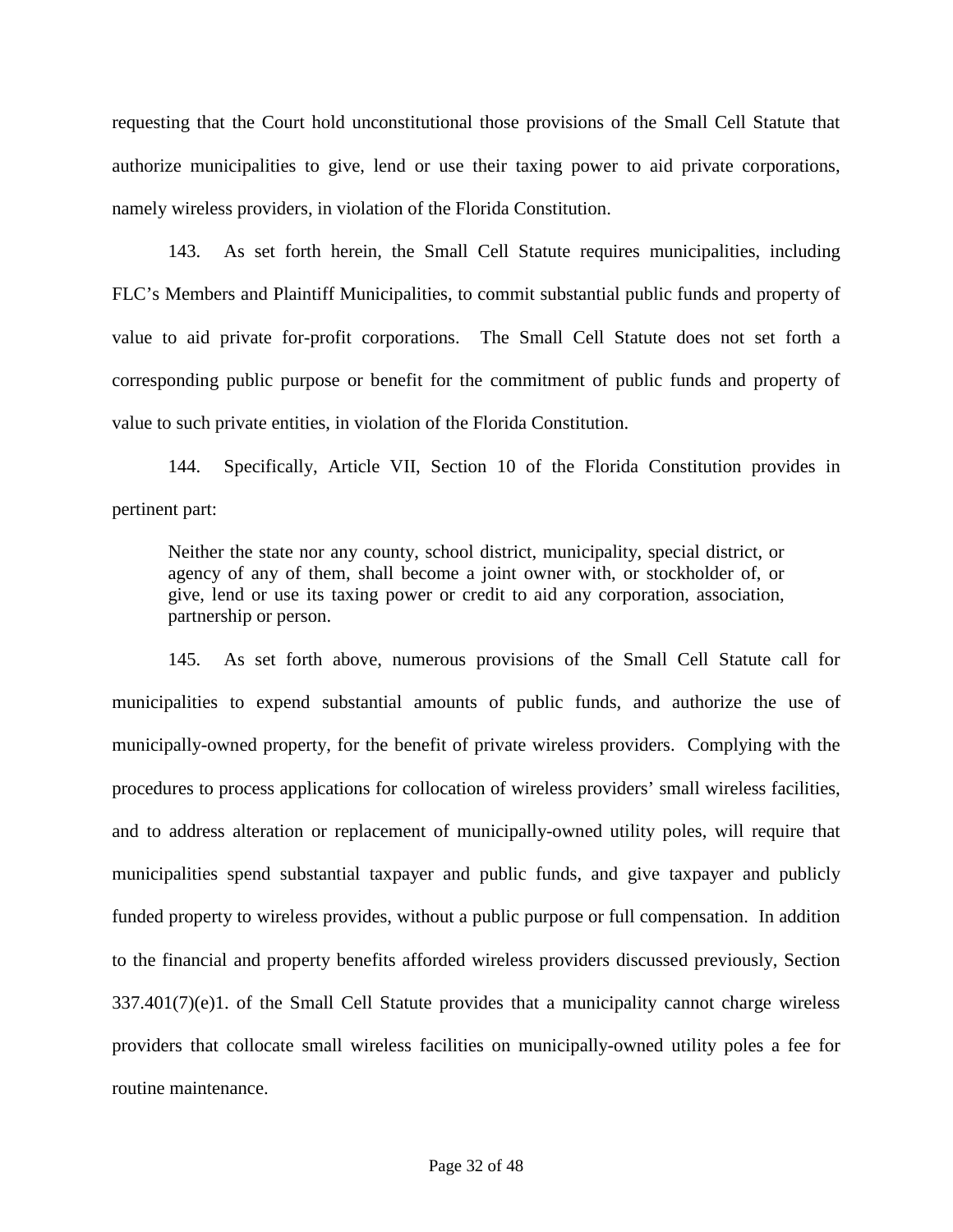146. Wireless providers as defined under the Small Cell Statute are private corporations, associations, partnerships or persons. Wireless providers benefiting from the Small Cell Statute are not governmental entities.

147. FLC's Members, including Plaintiff Municipalities, through the use of taxpayer and other public funds, bear substantial costs to purchase, to install, and to maintain utility poles, which the Small Cell Statute provides may be used, altered and replaced, by for-profit wireless providers for the purpose of collocating small wireless facilities. Under the Small Cell Statute, the maximum amount a municipality can charge for collocation of a small wireless facility on a utility pole owned by the municipality is \$150 per year, which is a mere fraction of the taxpayer and other public funds incurred to purchase, to install, and to maintain a utility pole.

148. A municipality's purchase and installation of a single light pole in the public rights-of-way typically costs tens of thousands of dollars. Maintenance of a light pole in the public rights-of-way typically costs a municipality tens of thousands of dollars in public funds over the useful life of such pole.

149. By requiring municipalities to commit substantial taxpayer and public funds to accommodate wireless providers' collocation of facilities on municipally-owned utility poles, while prohibiting municipalities from charging appropriate fees to wireless providers for that privilege, the Small Cell Statute effectively requires that municipalities use taxpayer and public funds and property to subsidize private corporations.

150. The collocation of small wireless facilities on utility poles owned by municipalities does not provide a benefit to the general public or to the municipality. The Small Cell Statute's provisions for the collocation of small wireless facilities on municipally-owned utility poles are predominantly for the benefit of for-profit, wireless providers that do not need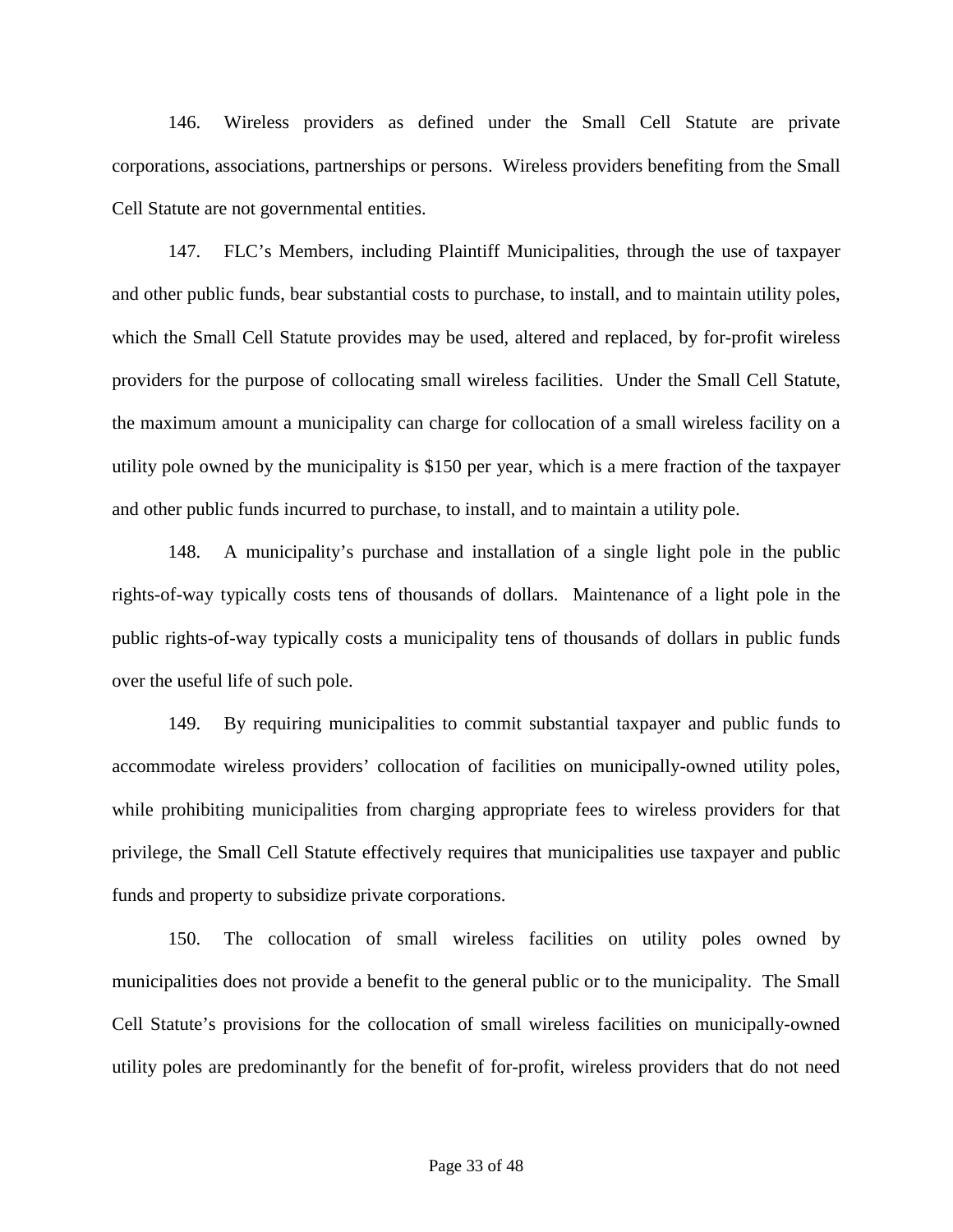such subsidies.

151. While there are a variety of sites and technologies available to provide wireless services, wireless providers incur substantially less costs and avoid having to comply with land use and zoning regulations by collocating small wireless facilities on utility poles owned by municipalities, as opposed to entering leases to install wireless facilities on public or private property or installing new structures or poles to accommodate antennas. By capping the amount municipalities can charge for-profit wireless providers for the use of utility poles owned by municipalities, the Small Cell Statute effectively requires municipalities to commit taxpayer and other public funds and public property to provide a benefit to private corporations; a benefit that is worth millions of dollars over the useful life of such poles.

152. The Small Cell Statute does not afford municipalities, or any government entity, oversight of wireless providers' services to ensure that municipalities or the general public receive a benefit as a result of the use of public funds and property to benefit wireless providers.

153. FLC's Members, including Plaintiff Municipalities, have expressed interest in expanding wireless coverage to residents without adequate wireless service. However, there is no requirement in the Small Cell Statute that wireless providers offer services in any particular areas, including in underserved or unserved areas. The Small Cell Statute expressly prohibits municipalities from imposing any service requirement.

154. The main reason wireless providers collocate small wireless facilities on utility poles owned by municipalities is to densify the most profitable services already available generally in urban locations in a manner that minimizes the costs to such providers. The Small Cell Statute thus requires that municipalities expend taxpayer and other public funds and dedicate public property to subsidize the expansion of wireless services by corporations to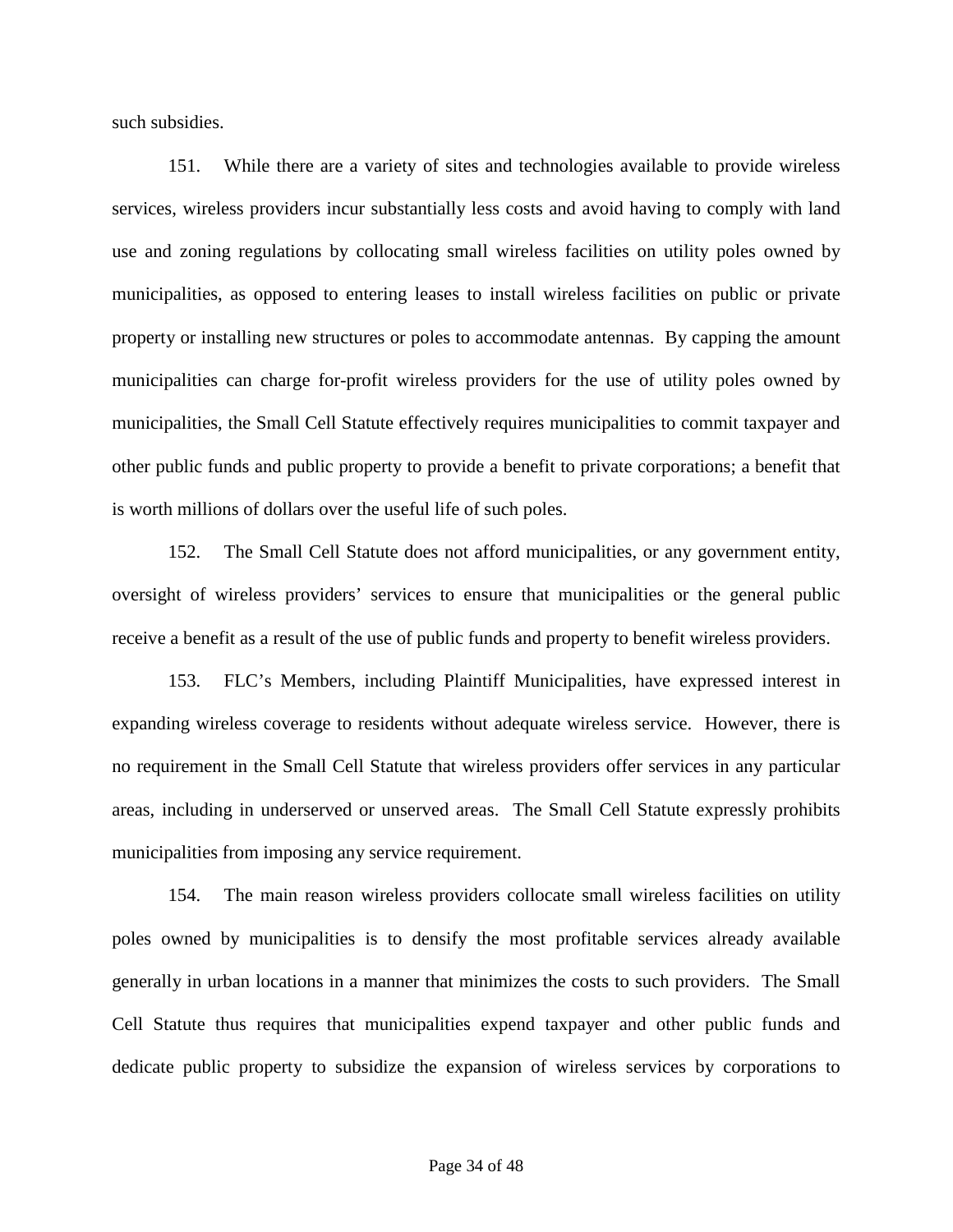maximize profits, not to benefit the general public or the municipalities. Wireless providers in the United States, including those in Florida benefiting from the Small Cell Statute, have earned billions of dollars in annual profits through providing services, including through collocation of their facilities on municipally-owned utility poles.

155. By providing for the collocation of small wireless facilities by private corporations on utility poles owned and maintained by municipalities with taxpayer and public funds, without paying appropriate fees for such use and maintenance, and without a corresponding public purpose, such provisions of the Small Cell Statute violate Article VII, Section 10 of the Florida Constitution.

WHEREFORE Plaintiffs request that this honorable Court:

- a) takes jurisdiction of the parties and this cause;
- b) declares unconstitutional the provisions of the Small Cell Statute that provide for the collocation of small wireless facilities on utility poles owned and maintained by municipalities;
- c) enjoins the enforcement of provisions of the Small Cell Statute that provide for the collocation of small wireless facilities on utility poles owned by and maintained by municipalities; and
- d) grants any other relief the Court deems equitable.

# **COUNT VI**

# **DECLARATORY JUDGMENT THAT THE SMALL CELL STATUTE'S PROVISIONS THAT PROVIDE FOR THE COLLOCATION OF SMALL WIRELESS FACILITIES ON MUNICIPALLY-OWNED UTILITY POLES CONSTITUTE AN UNFUNDED MANDATE IN VIOLATION OF ARTICLE VII, SECTION 18 OF THE FLORIDA CONSTITUTION AND ARE UNENFORCEABLE**

156. Plaintiffs repeat, re-allege, and incorporate by reference each of the allegations of

paragraphs 1-77 as though fully set forth herein.

157. This is a count for declaratory and injunctive relief, pursuant to Chapter 86, F.S.,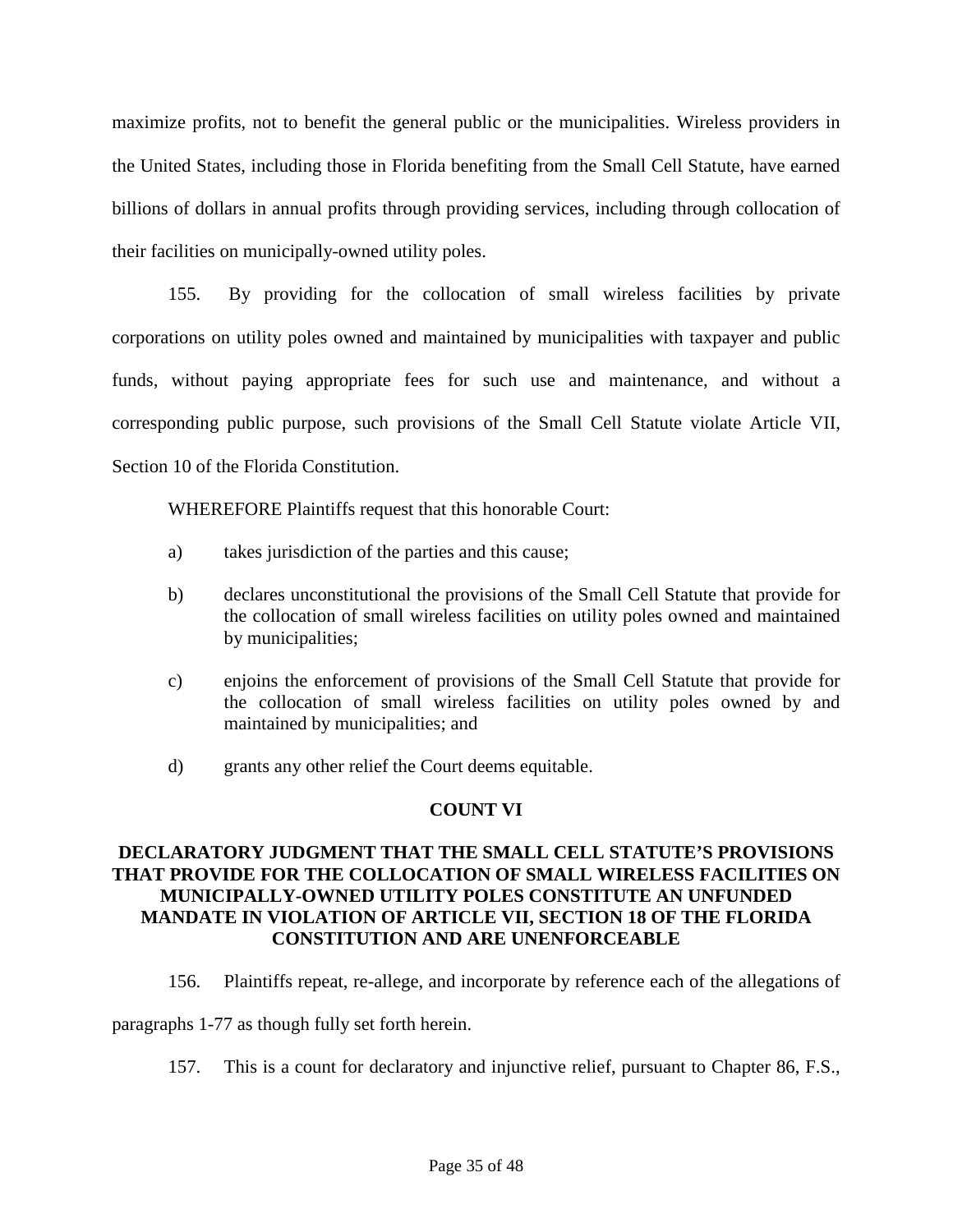requesting that the Court hold unconstitutional those provisions of the Small Cell Statute that require FLC's Members, including Plaintiff Municipalities, to incur substantial expenses, easily in excess of millions of dollars, to process applications and to accommodate wireless providers' collocation of small wireless facilities on municipally-owned utility poles, in violation of the unfunded mandate provisions contained in Article VII, Section 18, of the Florida Constitution.

158. Section 18, Article VII of the Florida Constitution provides:

Section 18. Laws requiring counties or municipalities to spend funds or limiting their ability to raise revenue or receive state tax revenue**.** 

(a) No county or municipality shall be bound by any general law requiring such county or municipality to spend funds or to take an action requiring the expenditure of funds unless the legislature has determined that such law fulfills an important state interest and unless: funds have been appropriated that have been estimated at the time of enactment to be sufficient to fund such expenditure; the legislature authorizes or has authorized a county or municipality to enact a funding source not available for such county or municipality on February 1, 1989, that can be used to generate the amount of funds estimated to be sufficient to fund such expenditure by a simple majority vote of the governing body of such county or municipality; the law requiring such expenditure is approved by two-thirds of the membership in each house of the legislature; the expenditure is required to comply with a law that applies to all persons similarly situated, including the state and local governments; or the law is either required to comply with a federal requirement or required for eligibility for a federal entitlement, which federal requirement specifically contemplates actions by counties or municipalities for compliance.

(b) Except upon approval of each house of the legislature by two-thirds of the membership, the legislature may not enact, amend, or repeal any general law if the anticipated effect of doing so would be to reduce the authority that municipalities or counties have to raise revenues in the aggregate, as such authority exists on February 1, 1989.

159. The Small Cell Statute's restriction that municipalities may only charge up to the maximum arbitrary rate of \$150 per pole per year for the collocation of small wireless facilities, will significantly reduce FLC's Members' including the Plaintiff Municipalities, ability to raise revenues. If FLC's Members were allowed to charge market rates for collocating small wireless facilities on their utility poles, over the useful lives of those poles, they would easily realize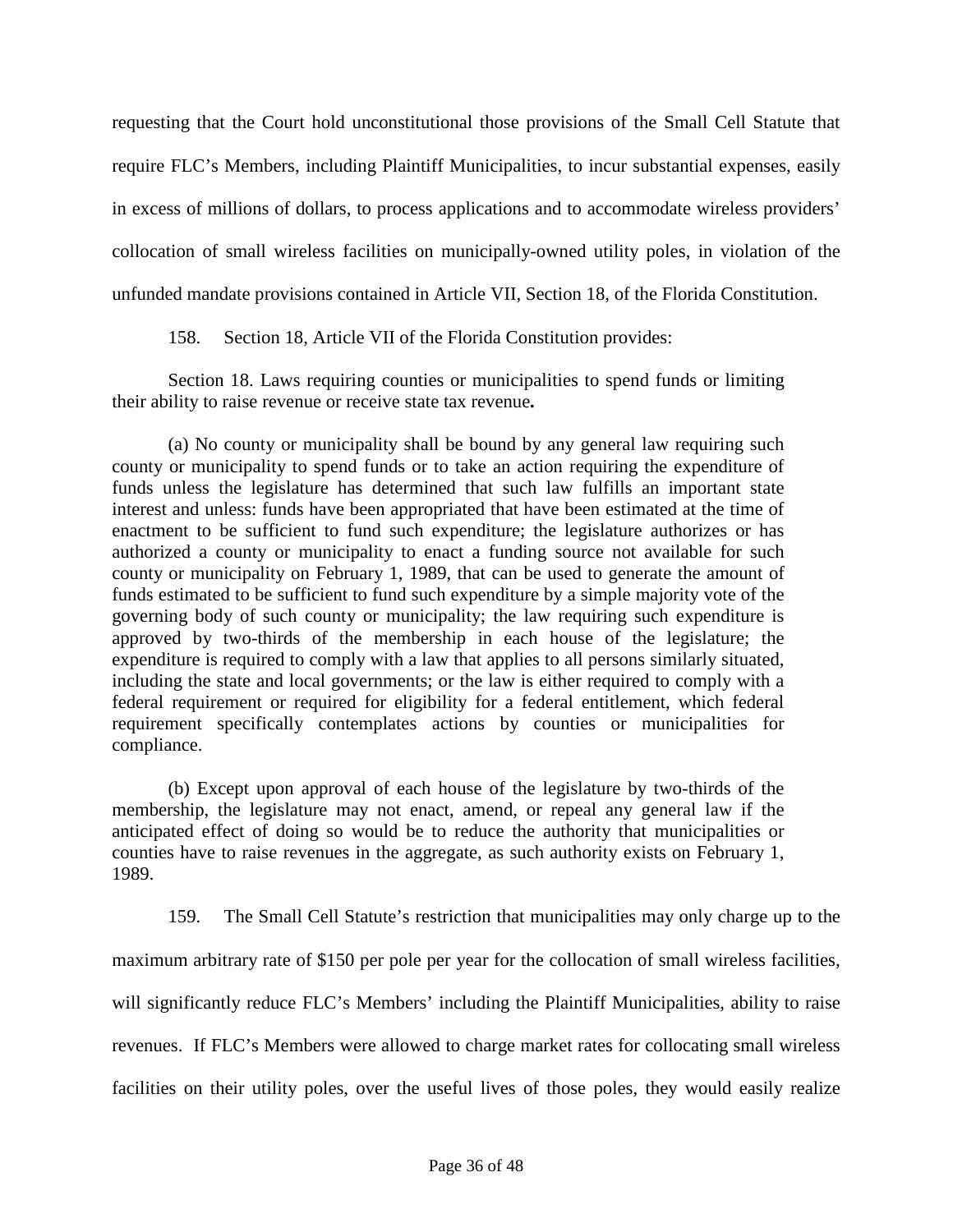revenue in excess of hundreds of millions of dollars more than what they will realize under the Small Cell Statute's maximum rate.

160. In addition and more significantly, the Small Cell Statute mandates that FLC's Members, including the Plaintiff Municipalities, spend substantial funds, easily in excess of tens of millions of dollars, over the years that the Small Cell Statute is in effect.

161. The Small Cell Statute effectively prohibits municipalities from requiring application fees, taxes, cost reimbursement, in-kind payments, permit fees, or other fees and impositions when processing requests by wireless providers to collocate small wireless facilities on municipally-owned poles. Municipalities are only allowed to charge up to the maximum rate of \$150 per pole per year for the collocation of small wireless facilities on their utility poles.

162. The Florida House of Representatives Staff Analysis recognized the serious fiscal impact of the Small Cell Statute's provisions for collocation on municipally-owned poles, providing, in pertinent part:

II. FISCAL ANALYSIS & ECONOMIC IMPACT STATEMENT \*\*\*

# B. FISCAL IMPACT ON LOCAL GOVERNMENTS:

1. Revenues:

The bill will have a negative fiscal impact on local government revenues if the collocation rate set forth in the bill is lower than the rates that could otherwise be established by ordinance or negotiated under local governments' existing authority. Based on information provided to staff concerning previously established or agreed rates, this appears likely.

2. Expenditures:

The bill may have an indeterminate fiscal impact on local government expenditures.

\*\*\*

# III. COMMENTS

# A. CONSTITUTIONAL ISSUES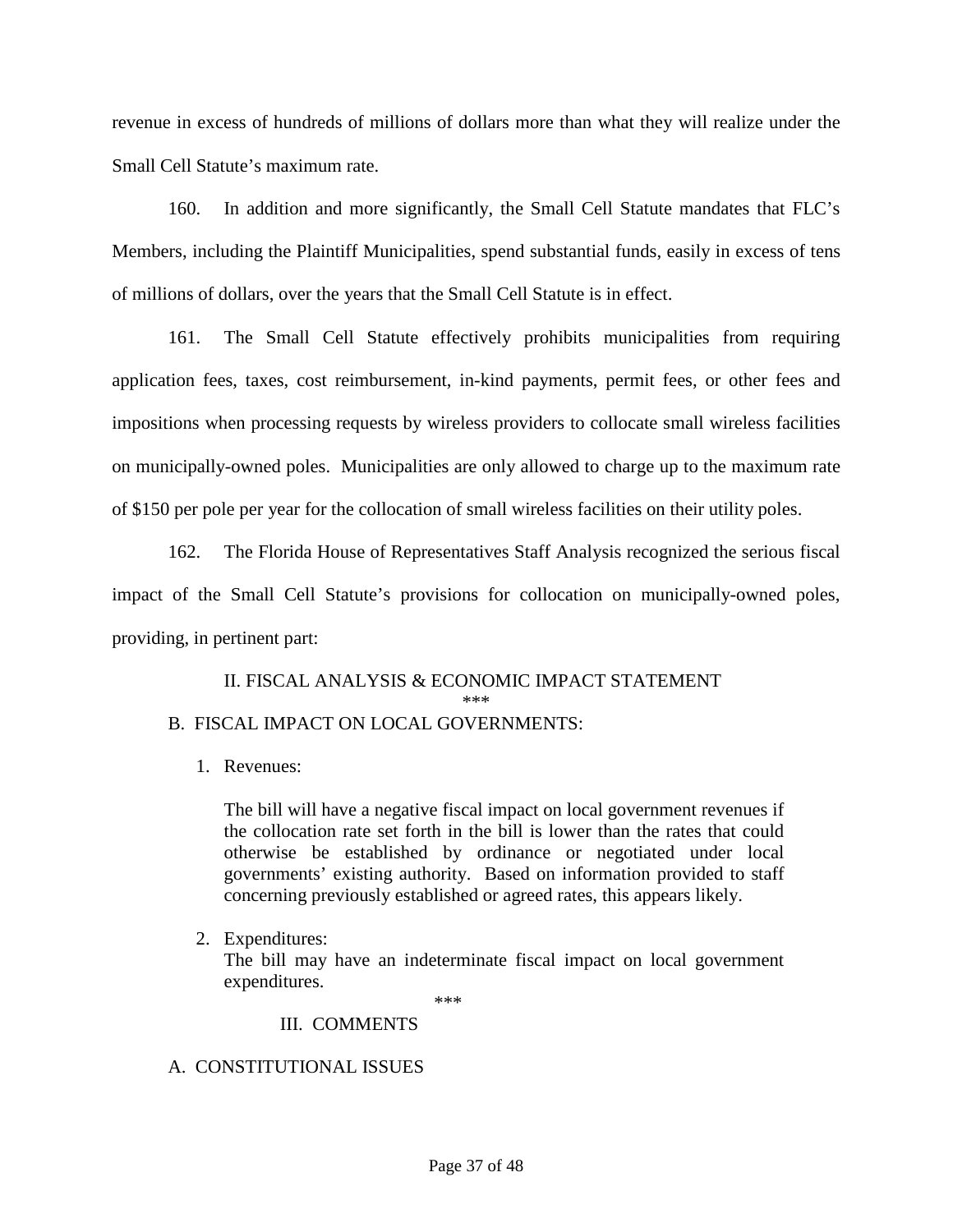1. Applicability of Municipality/County Mandates Provision:

The mandates provision appears to apply because the bill reduces the authority that… municipalities have to raise revenues in the aggregate. The bill establishes a cap on the rates that … municipalities may impose for collocation of small wireless facilities within public rights-of-way under their authority.

The bill does not appear to qualify for an exemption or exception. Therefore, the bill may require a 2/3 vote of the membership of each house.

163. While the Small Cell Statute passed each house by more than a 2/3 vote of the membership, the Small Cell Statute does not articulate an important state interest, which is also required to support the extraordinary expenses to municipalities. Quite the contrary, the Small Cell Statute does not satisfy an important state interest.

164. As discussed *supra*, the benefits from the siting of small wireless facilities are far from certain, as fifth generation wireless may never come to Florida and certainly will not come to most areas of the State. Rather, wireless providers will offer such services in areas of the country that will be the most profitable. It is also far from certain that fifth generation wireless will provide significant benefits over current technology, even in areas where it is offered. With discussion of competing technologies offering better communications services than 5G, at the rate technology changes, small wireless facilities may become an archaic technology in a few short years, removed from or left abandoned in public rights-of-way and on municipally-owned poles throughout Florida and the country. Initial technology installations of small wireless facilities pursued just one or two years ago have already been abandoned to make way for new technology.

165. Further, the Small Cell Statute's provisions for collocation on municipally-owned polls are entirely unnecessary to deploy such facilities. Wireless providers have numerous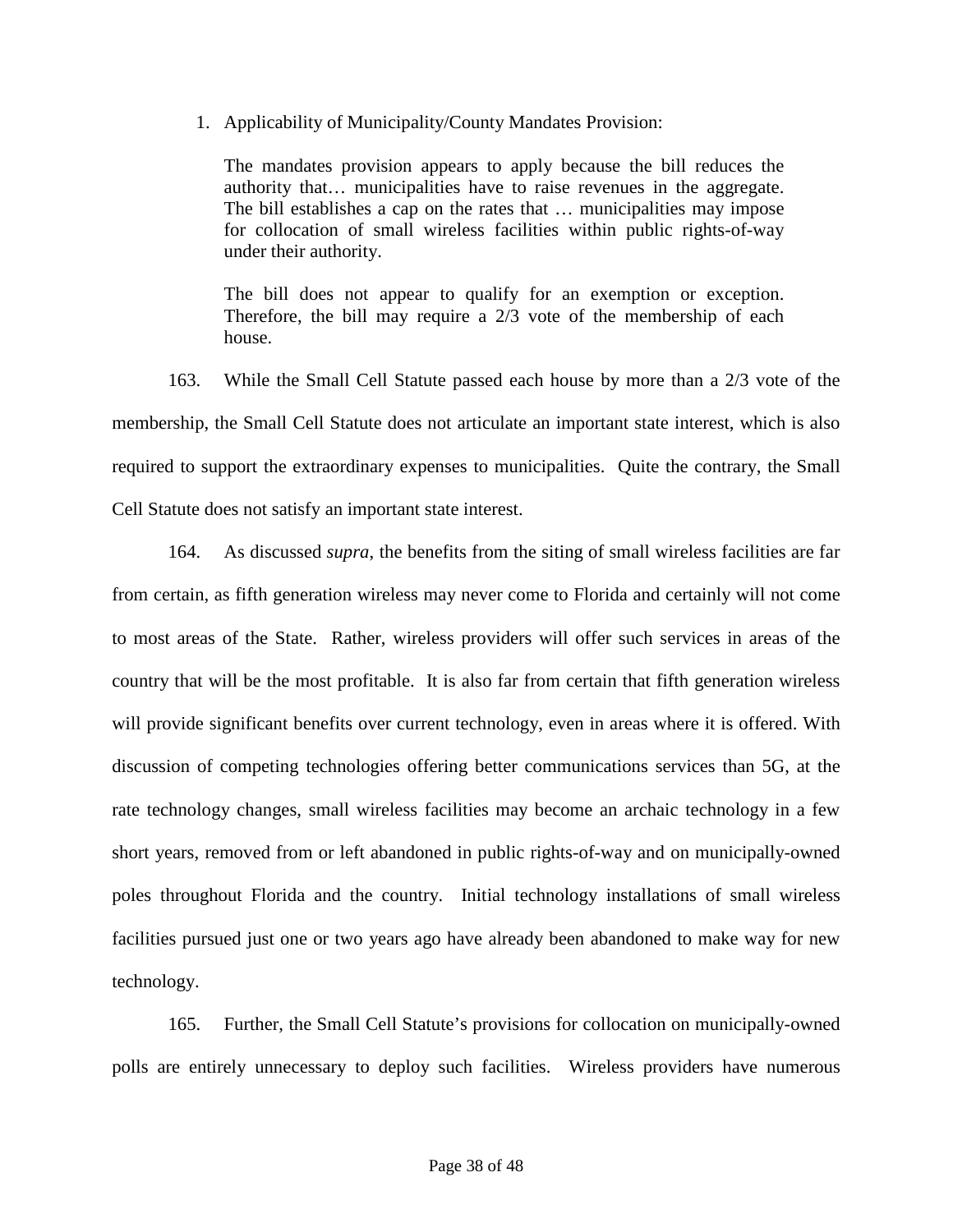options to deploy small wireless facilities, other than to collocate on municipally-owned poles.

166. Moreover, wireless providers negotiated agreements and complied with requirements of municipalities around the country to collocate small wireless facilities on municipally-owned poles, just as they continue to do on private utility poles in Florida and around the country, and are still required to do under the Small Cell Statute on FDOT's utility poles. It is entirely unnecessary, let alone an important state interest, that municipalities be forced to incur millions in taxpayer and public funds to subsidize an incredibly profitable industry's use of municipal property. In actuality, the predominant purpose of the provisions of the Small Cell Statute for collocating small wireless facilities on municipally-owned utility poles is to reduce costs incurred by wireless providers to deploy such facilities, by forcing municipalities to accommodate collocations by spending taxpayer and public funds. That can hardly serve as an important state interest.

WHEREFORE Plaintiffs requests that this honorable Court:

- a) takes jurisdiction of the parties and this cause;
- b) declares unconstitutional the provisions of the Small Cell Statute that provide for the collocation of small wireless facilities on utility poles owned and maintained by municipalities;
- c) enjoins the enforcement of provisions of the Small Cell Statute that provide for the collocation of small wireless facilities on utility poles owned by and maintained by municipalities; and
- d) grants any other relief the Court deems equitable.

#### **COUNT VII**

# **DECLARATORY JUDGMENT THAT MUNICIPALITIES HAVE THE AUTHORITY TO REQUIRE A SECURITY FUND AS PART OF A REGISTRATION BY COMMUNICATIONS PROVIDERS THAT PLACE AND MAINTAIN COMMUNICATIONS FACILITIES IN MUNICIPAL PUBLIC RIGHTS-OF-WAY**

167. Plaintiffs repeat, re-allege, and incorporate by reference each of the allegations of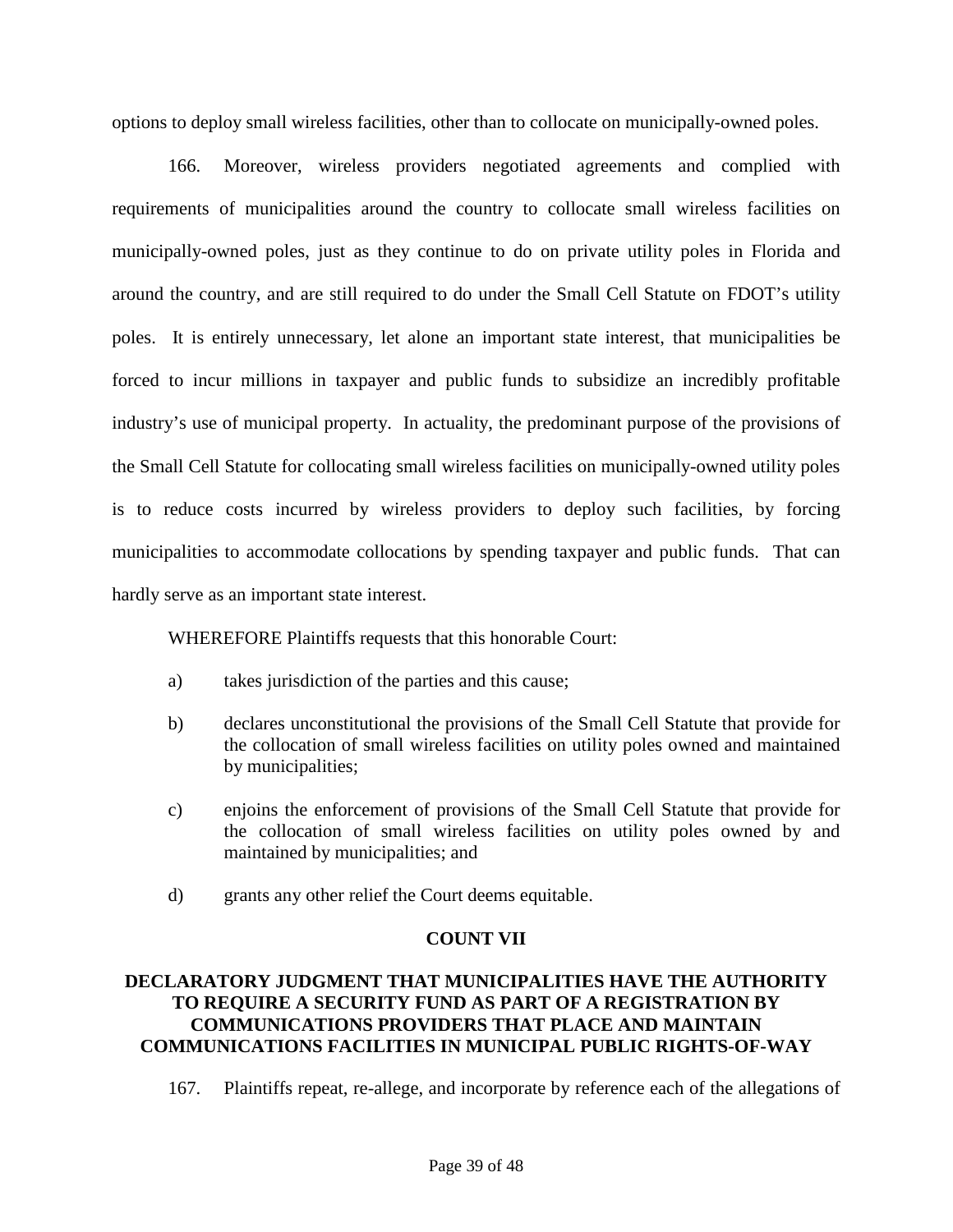paragraphs 1-77 as though fully set forth herein.

168. Pursuant to Section 337.401(1)(a), F.S., FLC's Members, including Plaintiff Municipalities:

[H]ave the jurisdiction and control of public roads … are authorized to prescribe and enforce reasonable rules or regulations with reference to the placing and maintaining across, on, or within the right-of-way limits of any road … under their respective jurisdictions any electric transmission, voice, telegraph, data, or other communications services lines or wireless facilities . . . referred to in this section . . . as the "utility."

169. In addition to the general right to impose "reasonable rules and regulations" relating to the placement and maintenance of utilities within their respective roads or rights-ofway, FLC's Members, including Plaintiff Municipalities, also are authorized expressly by Section 337.401(3)(a), F.S., to require that providers of communications services that place or seek to place facilities in their public rights-of- way register with the municipality.

170. Section 337.401(3)(b), F.S., expressly provides that the "[r]egistration described in paragraph (a) does not establish a right to place or maintain, or priority for the placement or maintenance of, a communications facility in roads or rights-of-way of a municipality," and recognizes that "[e]ach municipality and county retains the authority to regulate and manage municipal and county roads or rights-of-way in exercising its police power."

171. Section 337.401(3)(b), F.S., further instructs that:

Any rules or regulations adopted by a municipality or county which govern the occupation of its roads or rights-of-way by providers of communications services must be related to the placement or maintenance of facilities in such roads or rights-of-way, must be reasonable and nondiscriminatory, and may include only those matters necessary to manage the roads or rights-of-way of the municipality or county.

172. In furtherance of the authority granted to municipalities in Sections 337.401(3)(a) and (b) to require providers of communications services that place or seek to place facilities in its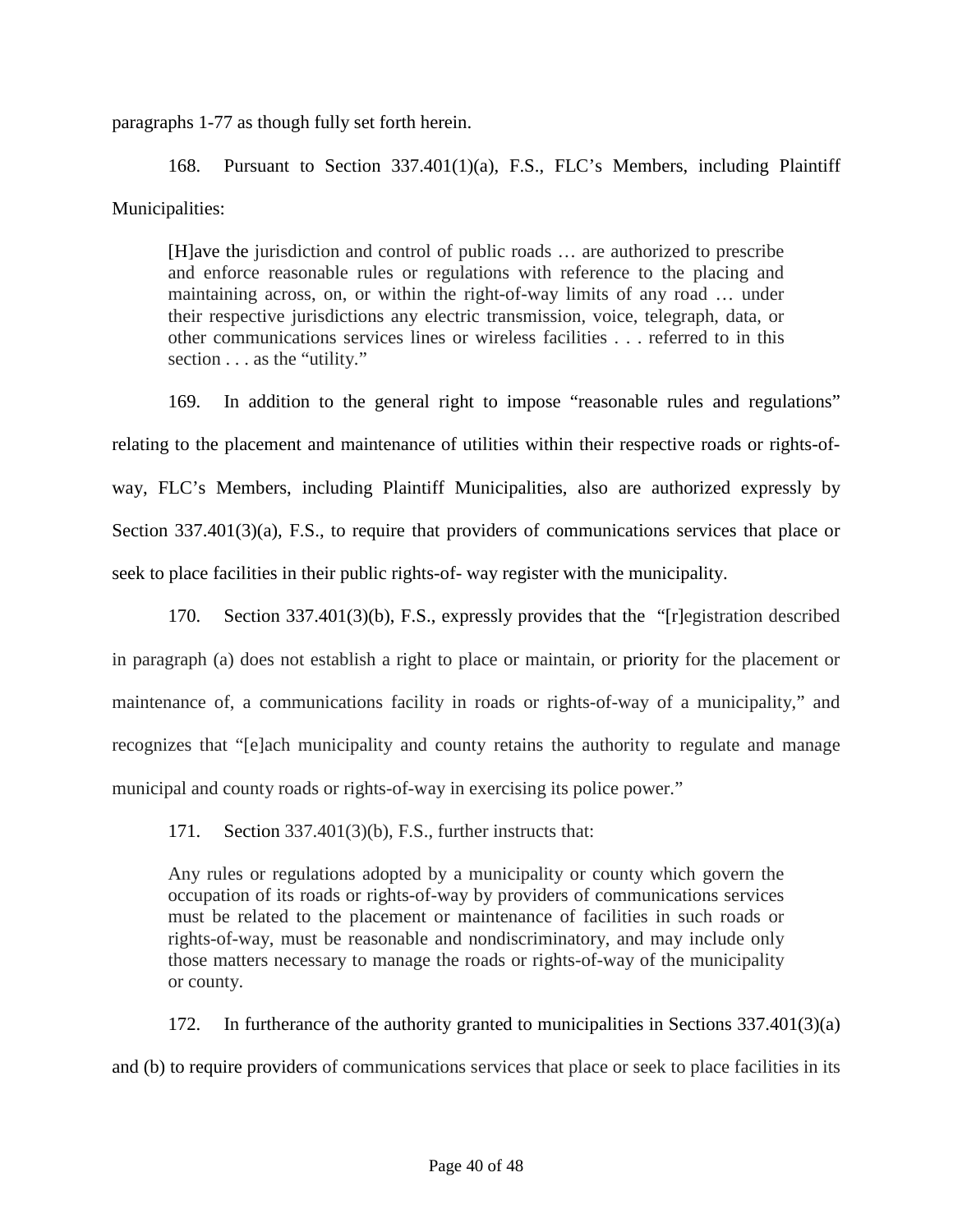roads or rights-of-way to register with the municipality, and the power of municipalities to manage their public rights-of-way, Section 337.401(7)(d)12., of the Small Cell Statute authorizes municipalities to adopt by ordinance provisions for **security funds**, provided such provisions must be reasonable and nondiscriminatory.

173. Pursuant to the foregoing provision, municipalities are authorized expressly, in the exercise of their police powers, to require communications providers to provide adequate security for the proper and timely performance of their obligations relative to the placement and maintenance of communications facilities within municipal public rights-of-way and the collocation of small wireless facilities on utility poles owned or controlled by municipalities.

174. The provision of Section 337.401 with respect to security funds is consistent with Florida law's long recognition that municipalities may adopt measures to enforce their police powers.

175. In or about March 2018, the Florida Legislature adopted House Bill No. 7087 ("HB 7087"), designed to provide for a wide range of tax reductions for individuals and businesses.

176. Among the existing statutory provisions affected by the adoption of HB 7087 was Section 202.24, Florida Statutes, entitled "Limitations on local taxes and fees imposed on dealers of communications services."

177. Specifically, Section 202.24(2)(b)1., F.S., was amended to add the term "security fund" to the list of other taxes, fees and charges municipalities could not impose on dealers of communications services that were subject to the communications services tax, as follows:

(2)(a) Except as provided in paragraph (c), each public body is prohibited from:

1. Levying on or collecting from dealers or purchasers of communications services any tax, charge, fee, or other imposition on or with respect to the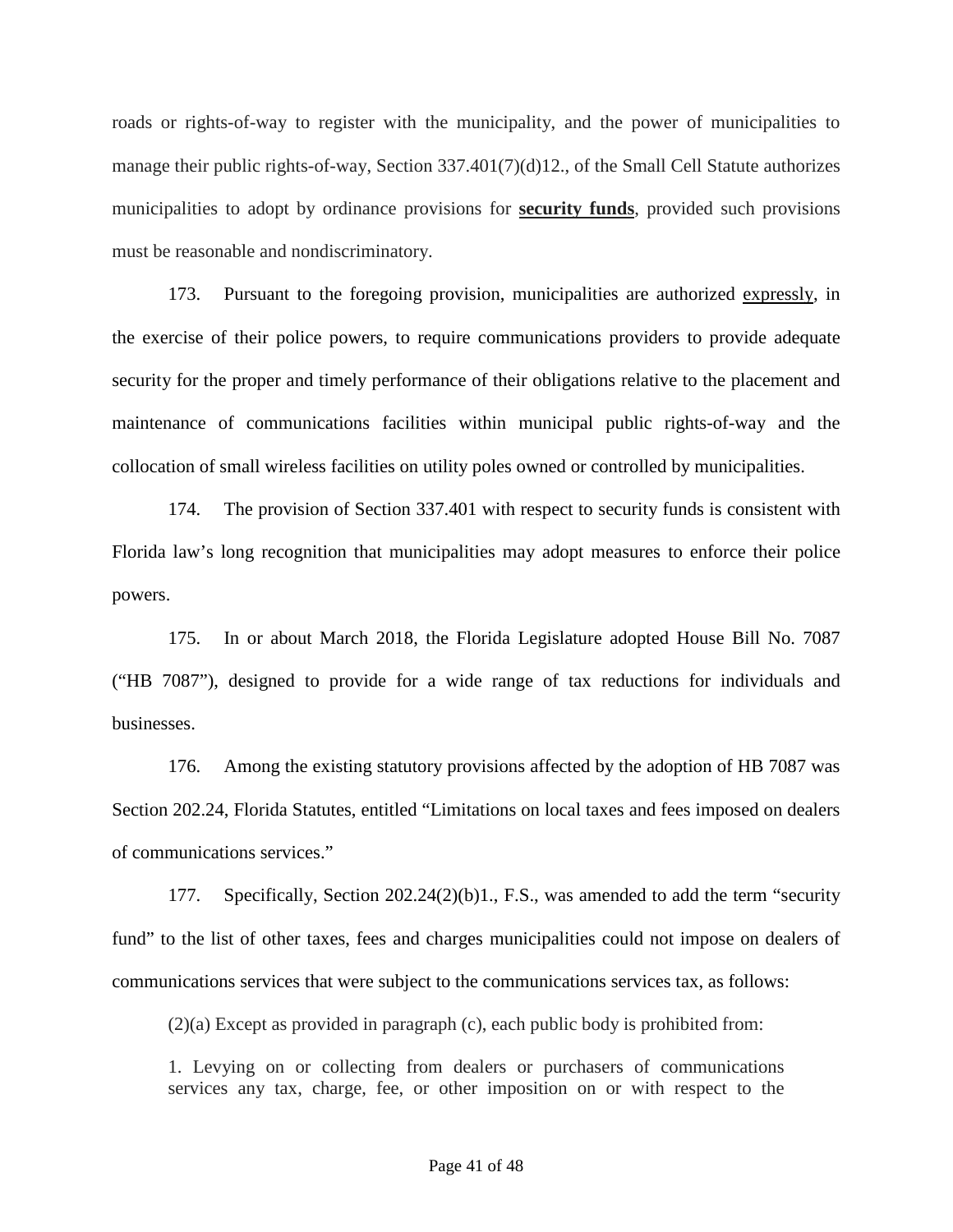provision or purchase of communications services.

2. Requiring any dealer of communications services to enter into or extend the term of a franchise or other agreement that requires the payment of a tax, charge, fee, or other imposition.

3. Adopting or enforcing any provision of any ordinance or agreement to the extent that such provision obligates a dealer of communications services to charge, collect, or pay to the public body a tax, charge, fee, or other imposition.

Municipalities and counties may not negotiate those terms and conditions related to franchise fees or the definition of gross revenues or other definitions or methodologies related to the payment or assessment of franchise fees on providers of video services.

(b) For purposes of this subsection, a tax, charge, fee, or other imposition includes any amount or in-kind payment of property or services which is required by ordinance or agreement to be paid or furnished to a public body by or through a dealer of communications services in its capacity as a dealer of communications services, regardless of whether such amount or in-kind payment of property or services is:

1. Designated as a sales tax, excise tax, subscriber charge, franchise fee, user fee, privilege fee, occupancy fee, rental fee, license fee, pole fee, tower fee, basestation fee, security fund, or other tax or fee;

2. Measured by the amounts charged or received for services, regardless of whether such amount is permitted or required to be separately stated on the customer's bill, by the type or amount of equipment or facilities deployed, or by other means; or

3. Intended as compensation for the use of public roads or rights-of-way, for the right to conduct business, or for other purposes.

178. The term "security fund" is not defined in Section 202.24, or anywhere in Chapter

202, F.S., known as the Communications Services Tax Simplification Law (the "CST Law").

179. Section 202.105, F.S., sets forth the legislative intent and purpose of the CST

Law, providing in pertinent part:

It is declared to be a specific legislative finding that the creation of this chapter fulfills important state interests by reforming the tax laws to provide a fair, efficient, and uniform method for taxing communications services sold in this state. This chapter is essential to the continued economic vitality of this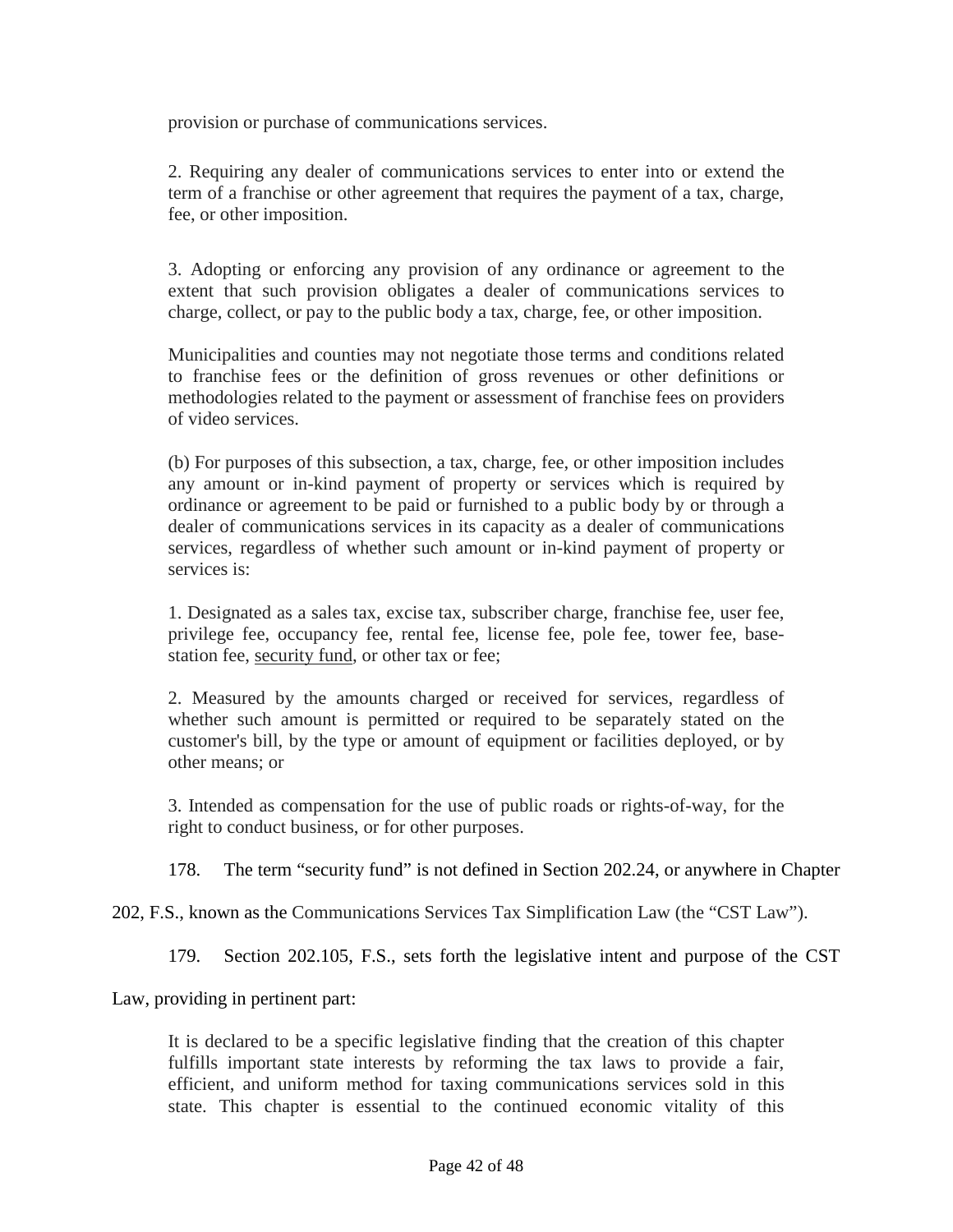increasingly important industry because it restructures state and local taxes and fees to account for the impact of federal legislation, industry deregulation, and the multitude of providers offering functionally equivalent communications services in today's marketplace.

180. By its plain and clear language, the purpose of Chapter 202 is limited to issues related to the taxation of communications services sold in the State. Chapter 202 does not purport to regulate the placement or maintenance of communication facilities in roads or rights-of-way, which authority is expressed reserved to municipalities in Section 337.401.

181. Many municipalities in Florida, including FLC's Members, adopted ordinances to implement the Small Cell Statute that provide for submitting a security fund or permanent performance bond upon registration to guarantee compliance with the ordinances and to manage the public rights-of-way.

182. Security funds and performance bonds that municipalities currently require and may continue to require for communications providers to place and to maintain communications facilities in municipal public rights-of-way are reasonable regulations directly related to the management of the rights-of-way, and therefore authorized by Section 337.401(3)(b).

183. Plaintiffs maintain that the inclusion of the term "security fund" in Section 202.24, in the list of taxes, fees and charges that cannot be imposed in addition to the communications services tax, does not preempt or otherwise nullify municipalities' police powers, authority under Section 337.401(3)(b), or express authority under Section 337.401(7)(d)12., F.S., to require adequate security, including a security fund or performance bond, to ensure that communications service providers that place communications facilities in municipal public rights-of-way or collocate small wireless facilities on municipally-owned poles comply with ordinances and applicable codes related to management of the public rights-of-way.

184. Plaintiffs maintain that the security funds or performance bonds Florida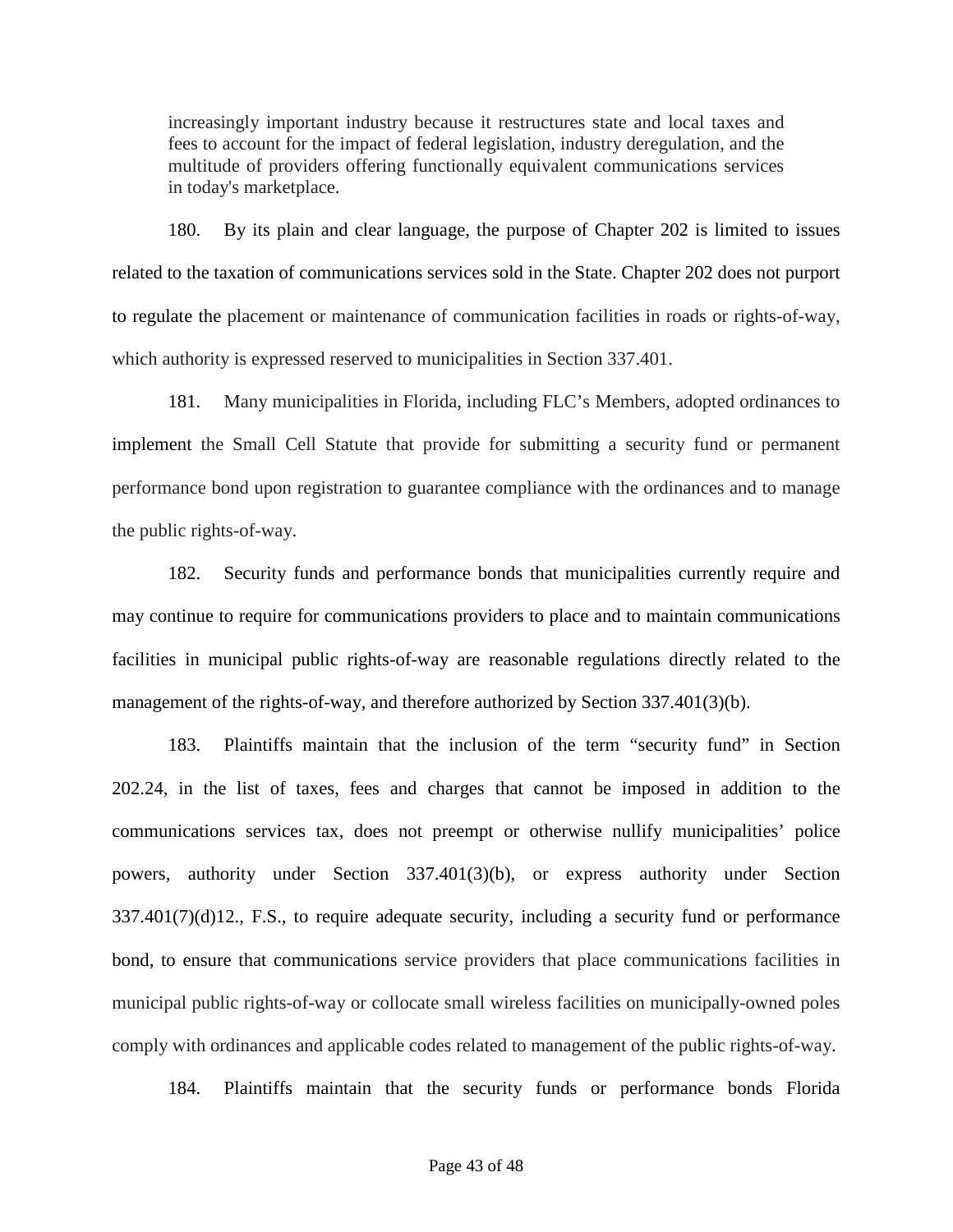municipalities have imposed or may seek to impose when a communications provider registers to place or maintain facilities in public rights-of-way are not to be paid or furnished "in its capacity as a dealer of communications services," "[m]easured by the amounts charged or received for services, regardless of whether such amount is permitted or required to be separately stated on the customer's bill, by the type or amount of equipment or facilities deployed, or by other means," or "[i]ntended as compensation for the use of public roads or rights-of-way, for the right to conduct business, or for other purposes."

185. Rather, the purpose of such security fund or performance bond is to ensure a communications provider complies with a municipality's ordinances including, but not limited to, paying for damage to municipal or other facilities as a result of installation and maintenance of facilities, and removing abandoned or illegally installed facilities. A security fund, in this regard, is akin to a construction bond to ensure compliance with applicable permits and construction requirements.

186. Such security funds apply not only to providers of communications services, but also to wireless infrastructure providers that are authorized pursuant to the Small Cell Statute to place and to maintain infrastructure in the public rights-of-way.

187. The placement and maintenance of communications infrastructure in municipal public rights-of-way has in the past, and will in the future, cause significant damage to public rights-of-way and to persons and property within and outside of public rights-of-way. The installation of fiber and backhaul facilities often involves excavation, which has and will damage municipal rights-of-way, water and sewer lines, and other facilities owned by municipalities, and may often be performed without local permits. In addition, both wireline and wireless providers have and will continue to abandon infrastructure installed in municipal public rights-of-way. On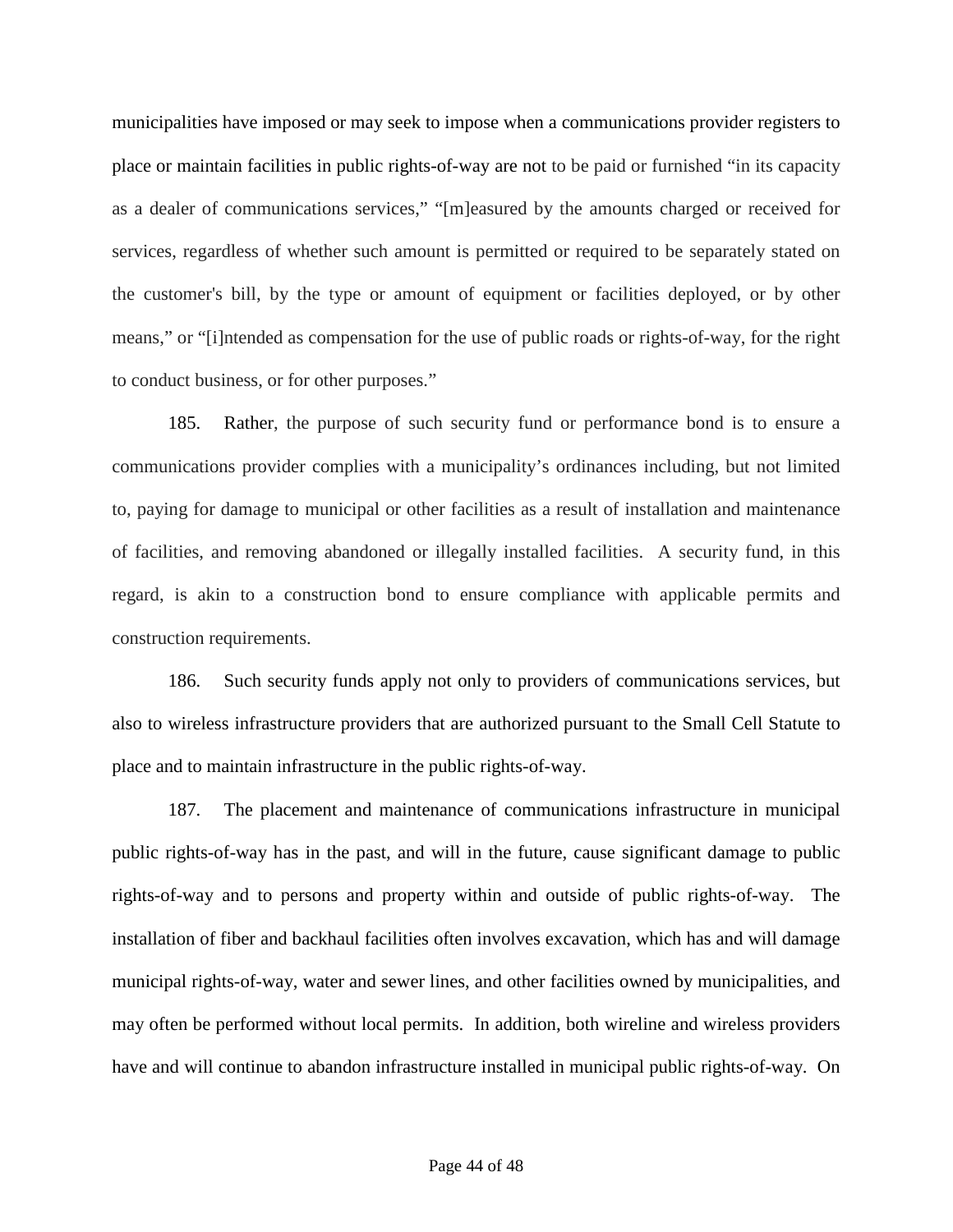occasion, wireline and wireless providers have installed infrastructure in municipal public rightsof-way illegally, without obtaining appropriate permits.

188. Municipalities have and will continue to incur significant costs to address damage to their rights-of-way and facilities, and to remove abandoned and illegally installed facilities in the public rights-of-way. Security funds and performance bonds imposed by municipalities are far below actual costs municipalities have incurred in the past and easily may incur in the future and are a small fraction of the costs incurred and revenue realized by communications providers that place and maintain communications facilities in public rights-of-way. The security funds and performance bonds municipalities impose as part of a registration to place and to maintain communications infrastructure in public rights-of-way are reasonable.

189. Upon information and belief, the Defendants maintain that inclusion of the term "security fund" in Section  $202.24(2)(b)1$ ., F.S., as amended by HB 7097, does prohibit, limit or otherwise impair Plaintiffs' right or authority to exercise their statutorily-granted rights under Section 337.401, F.S., and police powers under Florida law to demand adequate security from communication services providers as part of the registration process to comply with municipal codes and regulations.

190. Plaintiffs are in doubt as to their rights and obligations under Section 337.401 and Section 202.24, F.S., and their police powers with respect to the ability to require security funds or performance bonds.

191. There is a bona fide, actual, justiciable controversy existing between the parties herein.

192. There is an actual, practical and present need for declaratory relief, because the parties have an irreconcilable disagreement as to the parties' respective rights under Florida law.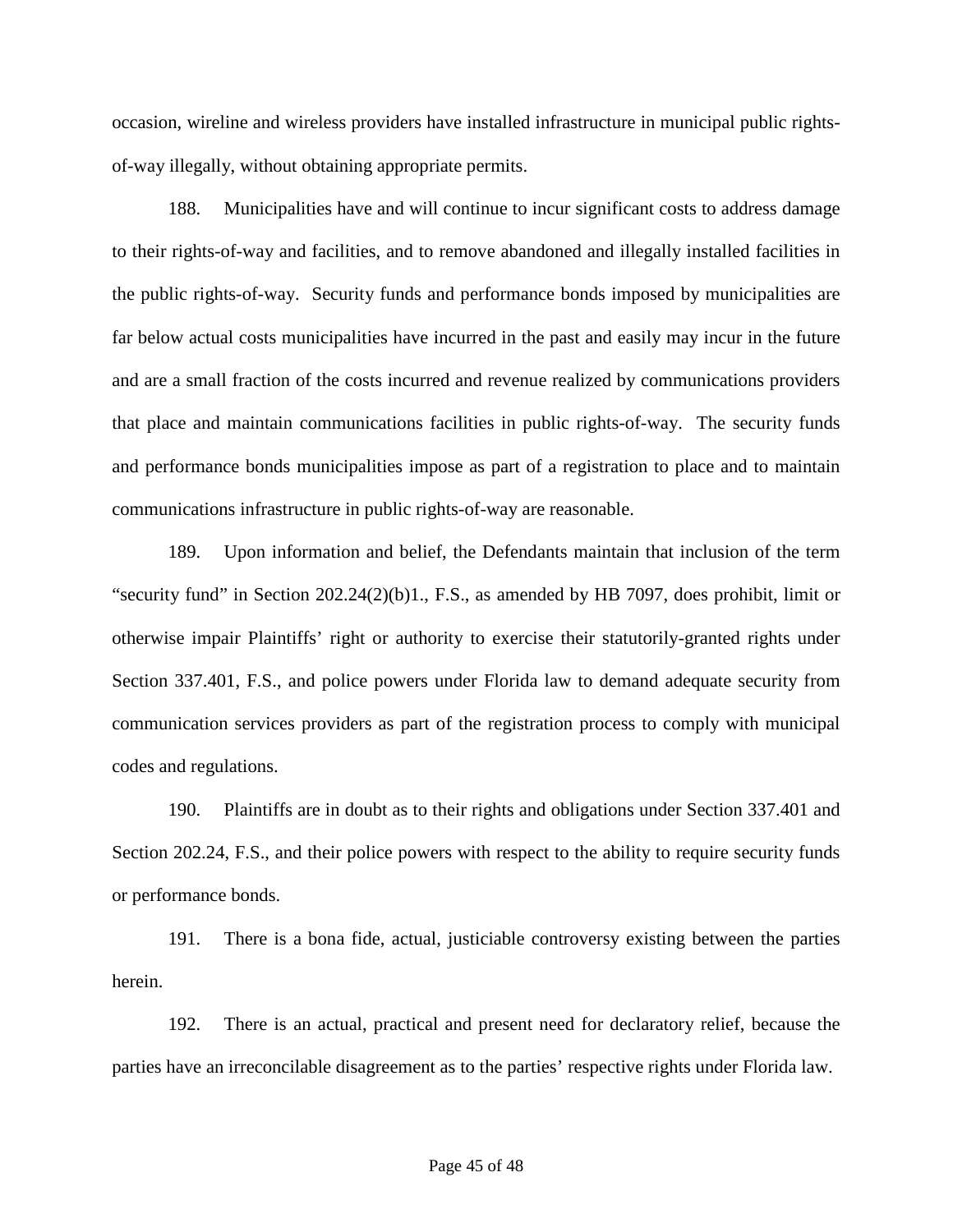193. Plaintiffs have no remedy at law to protect and enforce their rights as set forth in

greater detail above.

WHEREFORE, Plaintiffs requests that this honorable Court:

- a) takes jurisdiction of the parties and this cause,
- b) declares that the recent amendment of Section 202.24(2)(b)1., F.S., to include the term "security fund" does not preempt or otherwise nullify municipalities' authority under Section 337.401(7)(d)12., and Section 337.401(3)(b), F.S., and Florida law, to require providers of communications services that place or maintain communications facilities in municipal public rights-of-way to provide adequate security, including security funds or permanent performance bonds, to manage the public rights-of-way and to ensure compliance with municipal codes, as part of the statutorily-authorized registration process, and
- c) grants such other relief as the Court deems equitable.

Dated this 13th of May, 2019.

Respectfully Submitted,

GRAYROBINSON, P.A. *Attorneys for Plaintiff Florida League of Cities, Inc.*  401 E. Las Olas Boulevard, Ste. 1000 Fort Lauderdale, FL 33301 Telephone: 954-761-8111 Fax : 954-761-8112

By: */s/Gary I. Resnick* Gary I. Resnick Florida Bar No. 54119 Email: Gary.Resnick@gray-robinson.com

William McCormick Florida Bar No. 119377 Email:William.McCormick@gray-robinson.com

Allison Goodson Florida Bar No. 44030 Email: Allison.Goodson@gray-robinson.com Kraig Conn General Counsel Florida League of Cities, Inc. 301 S. Bronough Street, Ste. 300 Tallahassee, Florida 32301 Florida Bar No. 0793264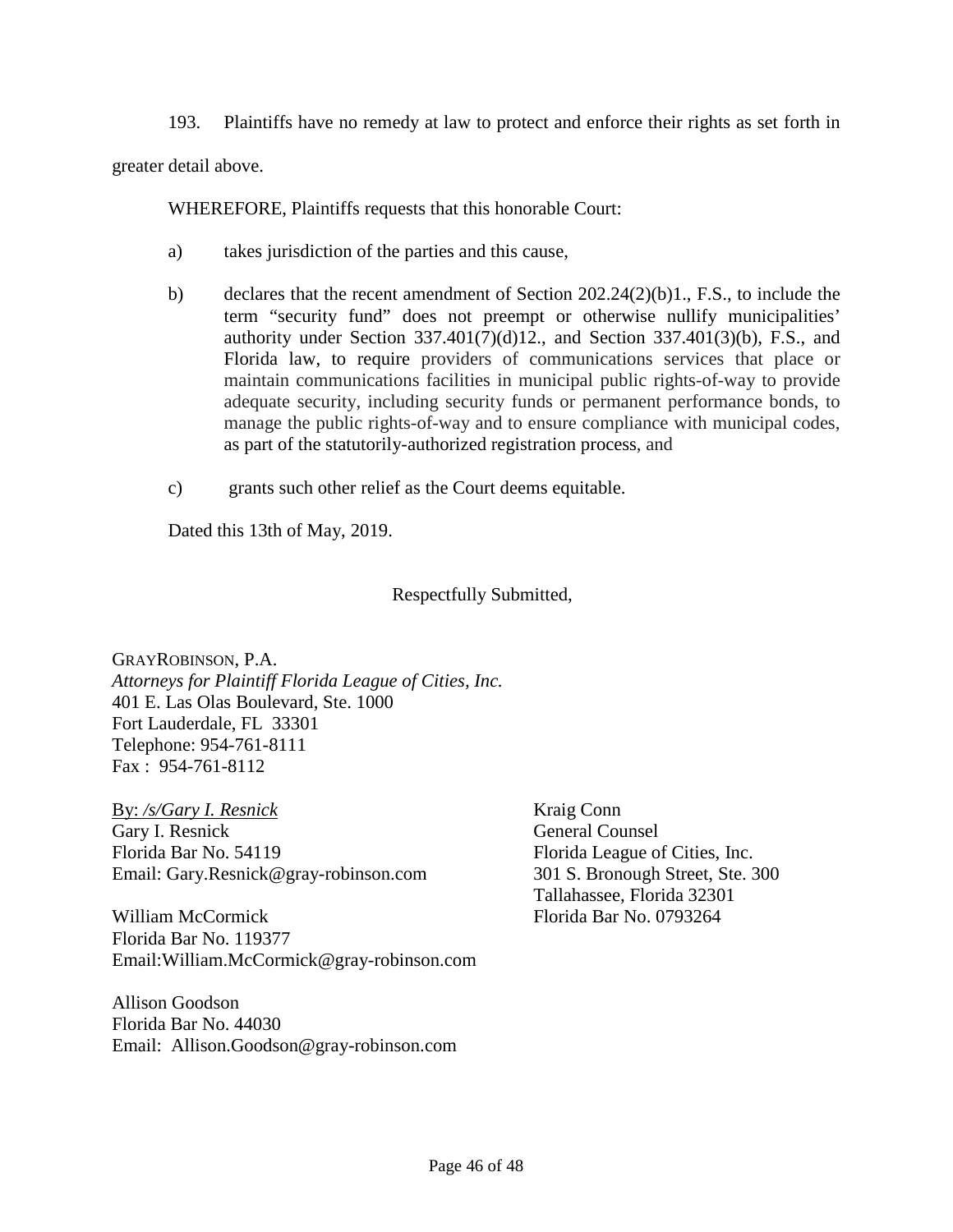Roetzel & Andress, A Legal Professional Association *Attorneys for Plaintiff City of Naples, FL*  850 Park Shore Drive Trianon Center – 3rd Floor Naples, FL 34103 Telephone: 239.649.6200 Fax No.: 239.261.3659

By: */s/Robert D. Pritt*  Senior Attorney Florida Bar No. 0196571 Email: rpritt@ralaw.com

James D. Fox City Attorney Florida Bar No. 689289 Email: jfox@ralaw.com HAND, ARENDALL, HARRISON, SALE, LLC *Attorneys for Plaintiff City of Fort Walton Beach, FL*  35008 Emerald Coast Parkway, Suite 500 Destin, FL 32541 Telephone: 850-650-0010 Fax: 850-424-5093

#### By: */s/Hayward Dykes, Jr.*

Hayward Dykes, Jr. City Attorney Florida Bar No. 0560162 Email: hdykes@hsmclaw.com